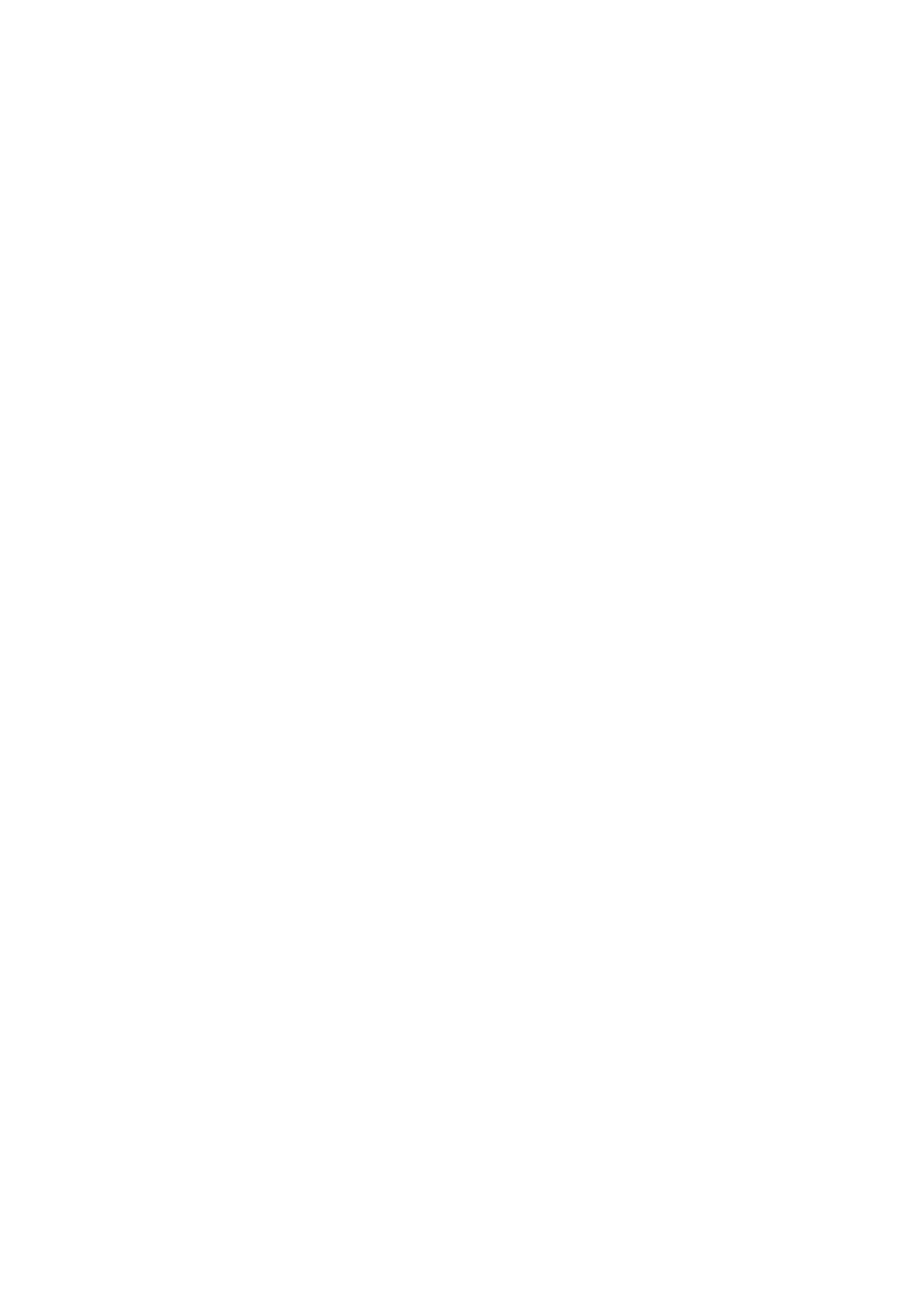

## JESSICA - Holding Fund Handbook

Joint European Support for Sustainable Investment in City Areas

### **Disclaimer**

Belgium

This document was produced with the financial assistance of the European Union. The views expressed herein can in no way be taken to reflect the official opinion of the European Union. Sole responsibility for the views, interpretations or conclusions contained in this document lies with the authors. Neither the European Commission, the European Investment Bank nor the Managing Authorities of Structural Funds Operational Programmes can be held responsible for the accuracy, completeness or use that may be made of the information contained herein.

pwc

The contents of this report were delivered by PricewaterhouseCoopers EU Services EESV. PricewaterhouseCoopers EU Services EESV Woluwe Garden - Woluwedal 18 B-1932 Sint-Stevens-Woluwe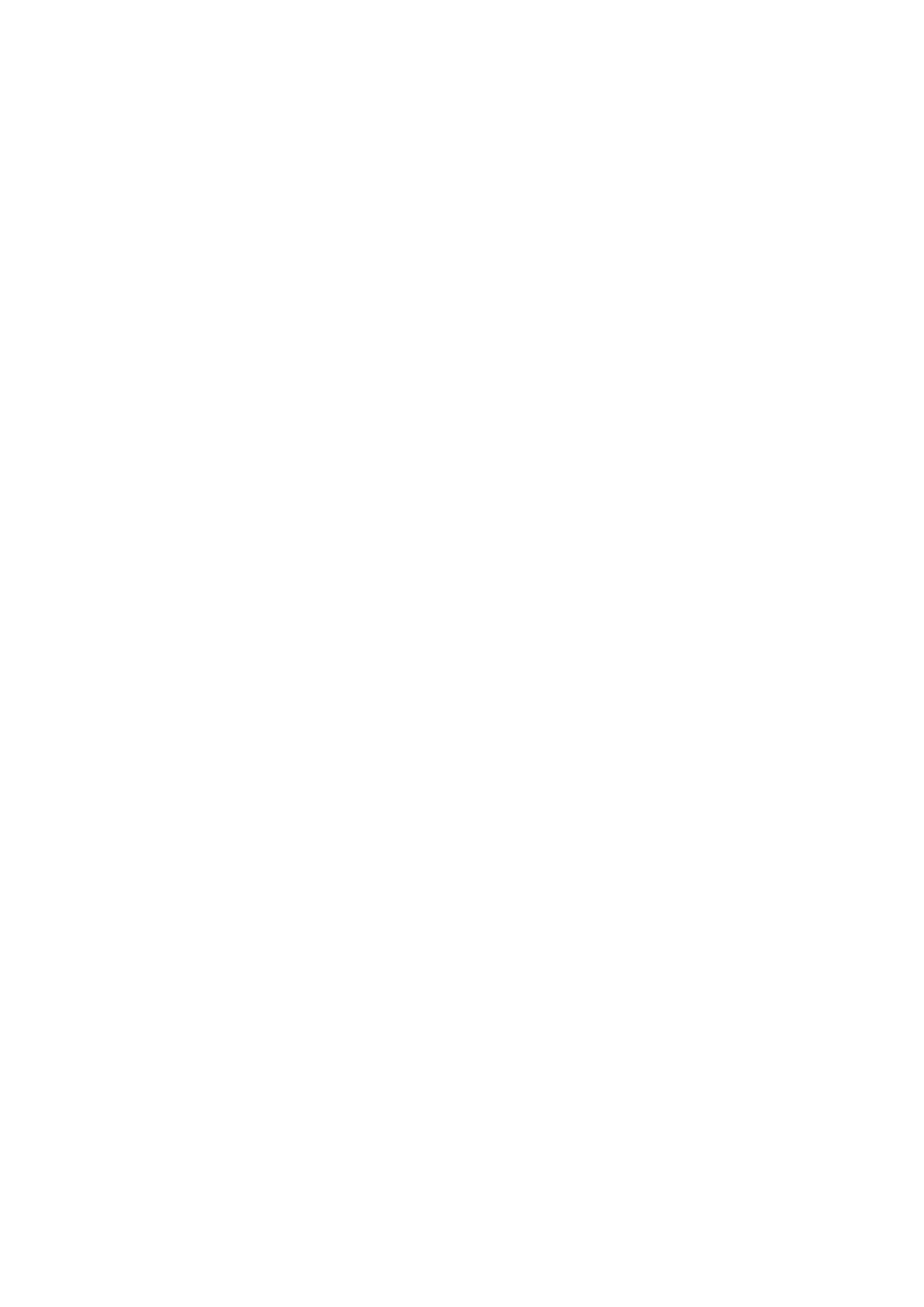### **Foreword**

This Handbook comes at an appropriate time, when urban regeneration and development is recognised as a key policy issue in Europe and when there is a need for urban development stakeholders to be provided with clear principles on the implementation of JESSICA (Joint European Support for Sustainable Investment in City Areas).

The purpose of the Handbook is to explain the variety of features that MAs can implement, and provide guidelines that are compliant with EU Regulations. It aims to guide the various parties involved through some of the main JESSICA implementation paths and decision-making processes and is substantiated with references to relevant EC regulations and available best practice. Nevertheless, it should be noted that, as a guidance document summarising findings and implementation experiences available at the time of drafting, the Handbook should not be used to ensure compliance with all national rules.

From JESSICA's initiation in 2006 to the end of June 2010, 57 JESSICA evaluation studies have been launched at national, regional, and/or city level in 19 Member States. As a result of this work, awareness of the JESSICA initiative has expanded, with an increasing number of Managing Authorities expressing their interest in establishing Holding Funds to foster JESSICA implementation, and appointing the EIB for this purpose. Consequently, several Member States and regions have signed an agreement with the EIB to set up JESSICA Holding Funds, including Wielkopolska (Poland), Andalusia (Spain), Western Pomerania (Poland), Lithuania, Portugal, London (UK), Northwest England (UK), Sicily (Italy), Moravia-Silesia (Czech Republic) and Campania (Italy).

Since Managing Authorities are free to choose between the use of the EIB to implement the Holding Fund and the use of other private/public organisations offering similar services, some Managing Authorities have also considered alternative institutions (e.g. Estonia).

Given the fact that setting up a Holding Fund is a relatively new practice, there is an expressed need by the Member States to better understand the regulatory and operational requirements for establishing and managing Holding Funds, as well as their integration within the well-known Structural Funds (SF) mechanisms. In order to address this need, this document aims to provide guidance to Managing Authorities and other relevant stakeholders on how to:

- **∙** Conduct pre-appraisals and feasibility studies where necessary;
- **∙** Develop an investment strategy and make informed investment decisions;
- **∙** Set up and manage Holding Funds, with or without the EIB;
- **∙** Exercise investment control and audit; and
- **∙** Perform other activities related to JESSICA Holding Fund and UDF operations.

We believe that this Handbook will be useful to key government officials in Member States, to potential Urban Development Fund and Holding Fund managers and decision-makers, investment fund managers, political leaders and investors, as well as other agencies and organisations involved in the implementation of JESSICA operations.

This document offers a description of JESSICA Holding Fund schemes, of their functioning and the associated processes as well as the key tasks carried out under the Holding Fund's responsibility. This document develops:

- **∙** The rationale for a Holding Fund in section 1;
- **∙** The preliminary steps to JESSICA implementation in section 2;
- **∙** The Holding Fund processes in section 3, including the pre-investment, investment and post investment processes;
- **∙** Technical assistance in section 4.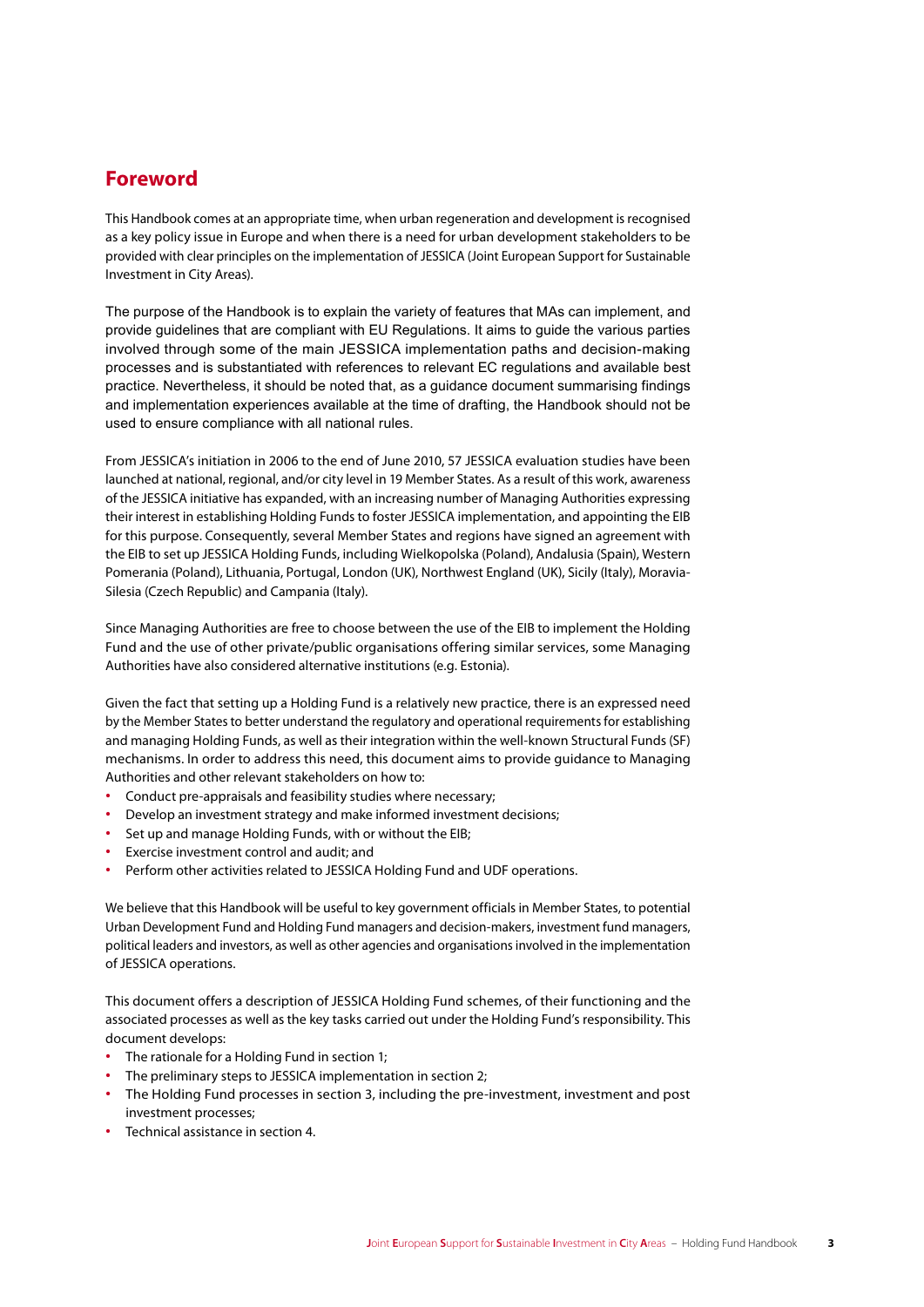### **Table of contents**

|     | <b>Disclaimer</b>                                                                                                                                                                                                        | 1                    |
|-----|--------------------------------------------------------------------------------------------------------------------------------------------------------------------------------------------------------------------------|----------------------|
|     | Foreword                                                                                                                                                                                                                 | 3                    |
|     | <b>Table of contents</b>                                                                                                                                                                                                 | 4                    |
|     | <b>Glossary of terms</b>                                                                                                                                                                                                 | 6                    |
|     | <b>Definitions</b>                                                                                                                                                                                                       | 7                    |
|     | <b>References</b>                                                                                                                                                                                                        | 9                    |
|     | <b>Introduction</b>                                                                                                                                                                                                      | 10                   |
|     | Regulatory framework of JESSICA                                                                                                                                                                                          | 10                   |
|     | Organising JESSICA through Holding Funds (HFs)                                                                                                                                                                           | $12 \overline{ }$    |
|     | The Urban Development Fund (UDF)                                                                                                                                                                                         | $12 \overline{ }$    |
|     | Link between JESSICA and traditional use of Structural Fund resources                                                                                                                                                    | 13                   |
|     | The role of the EIB in JESSICA                                                                                                                                                                                           | 13                   |
| 1.  | <b>Rationale for a Holding Fund</b>                                                                                                                                                                                      | 14                   |
| 1.1 | Role and structure of a Holding Fund                                                                                                                                                                                     | 14                   |
|     | 1.2 Added value of a Holding Fund                                                                                                                                                                                        | 14                   |
| 2.  | <b>Preliminary steps to JESSICA implementation</b>                                                                                                                                                                       | 15                   |
| 2.1 | Evaluation / feasibility studies                                                                                                                                                                                         | 15                   |
|     | 2.2 Formulation of the investment strategy<br>2.2.1 Integrated Urban Development Plans<br>2.2.2 State aid considerations                                                                                                 | 17<br>20<br>21       |
|     | 2.3 Selection of options to establish a HF<br>2.3.1 HF selected through a direct contract with the EIB<br>2.3.2 Direct award of HF tasks to a financial institution<br>2.3.3 HF selected by a public procurement process | 23<br>25<br>25<br>27 |
|     | 2.4 Why a Holding Fund? Pros and Cons                                                                                                                                                                                    | 27                   |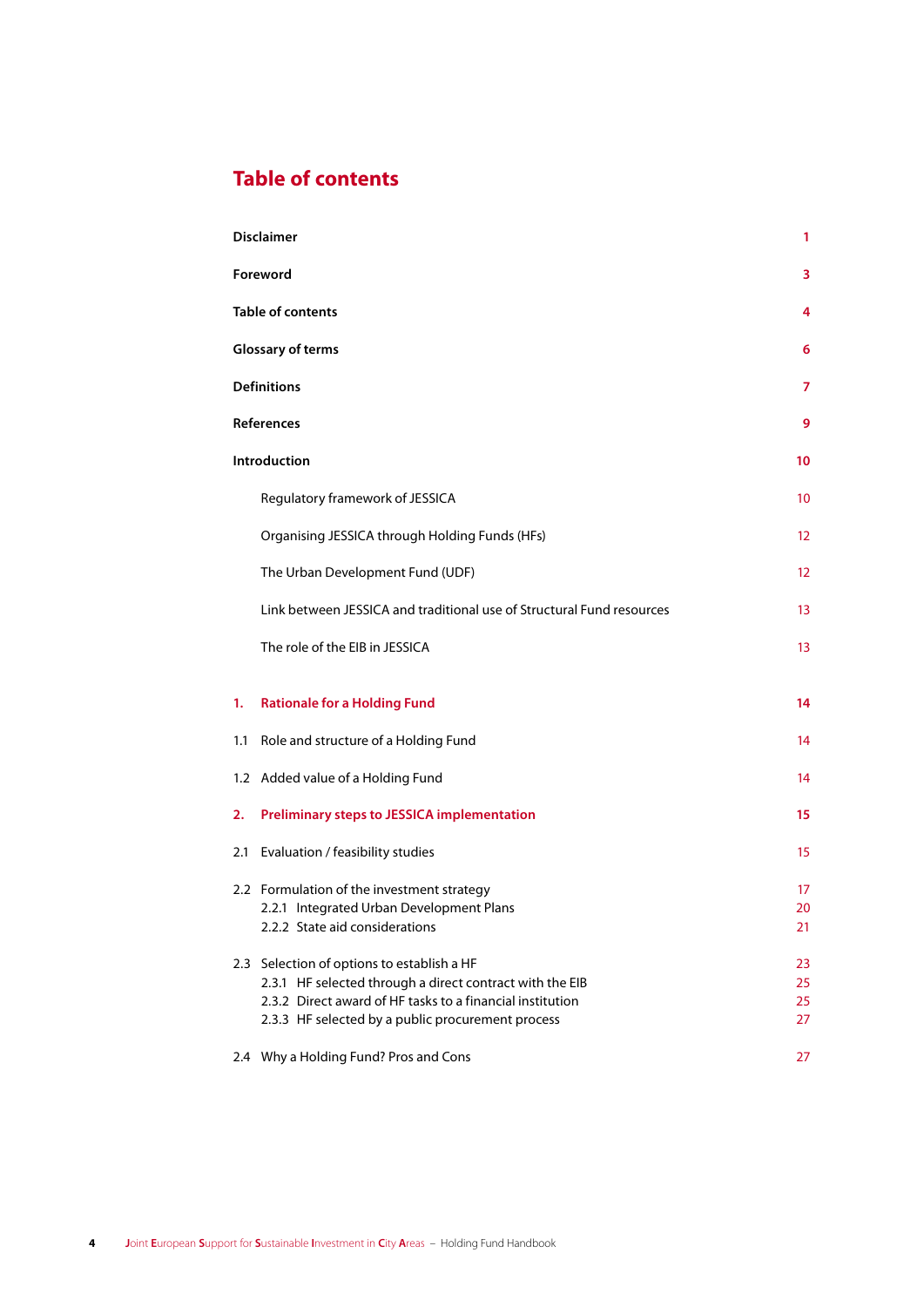| з.  | <b>Holding Fund Processes</b>    |                            |                                                                          | 30  |
|-----|----------------------------------|----------------------------|--------------------------------------------------------------------------|-----|
| 3.1 |                                  |                            | Pre-investment process                                                   | 30  |
|     |                                  |                            | 3.1.1 The set-up phase                                                   | 30  |
|     |                                  |                            | 3.1.1.1 Formulation and signature of the funding agreement               | 30  |
|     |                                  |                            | 3.1.1.2 HF governance rules and set-up of the Investment Committee       | 33  |
|     | 3.1.2 Investment decision-making |                            | 34                                                                       |     |
|     |                                  |                            | 3.1.2.1 Step 1: Selection of the procurement procedure for the UDF       | 35  |
|     |                                  |                            | 3.1.2.2 Step 2: Selection process of UDF(s)                              | 35  |
|     |                                  |                            | 3.1.2.2.1 Establishing UDF shortlist                                     | 36  |
|     |                                  |                            | 3.1.2.2.2 Launch of Call for Tenders                                     | 36  |
|     |                                  |                            | 3.1.2.2.3 Awards attribution                                             | 36  |
|     |                                  |                            | 3.1.2.3 Step 3: Risk management                                          | 37  |
|     |                                  |                            | 3.1.2.3.1 Credit risks and related processes                             | 37  |
|     |                                  |                            | 3.1.2.3.2 Information requirements                                       | 38  |
|     |                                  |                            | 3.1.2.3.3 Determination of acceptable counterparts                       | 39  |
|     |                                  |                            | 3.1.2.3.4 Delegation Approach                                            | 42  |
|     |                                  |                            |                                                                          |     |
|     |                                  |                            | 3.1.2.4 Step 4: Authorisation and Signature                              | 44  |
|     | 3.2 Investment processes         |                            | 45                                                                       |     |
|     |                                  | 3.2.1 Disbursement         |                                                                          | 45  |
|     |                                  | 3.2.2 Repayment            |                                                                          | 46  |
|     |                                  | 3.2.3 Investment recycling |                                                                          |     |
|     |                                  |                            |                                                                          |     |
|     |                                  |                            | 3.3 Post-investment processes                                            | 49  |
|     |                                  | 3.3.1 Monitoring           |                                                                          | 49  |
|     |                                  |                            | 3.3.1.1 General UDFs and underlying urban projects monitoring activities | 52. |
|     |                                  |                            | 3.3.1.2 UDF Monitoring                                                   | 55  |
|     |                                  |                            | 3.3.1.3 Irregularities reporting                                         | 56  |
|     |                                  |                            | 3.3.1.4 Monitoring obligations towards Managing Authorities              | 57  |
|     |                                  |                            | 3.3.2 Audit verifications                                                | 58  |
|     | 3.3.3 Management costs           |                            |                                                                          | 60  |
|     |                                  | 3.3.4 Reporting            |                                                                          | 60  |
|     |                                  |                            | 3.3.4.1 Data collection at HF level                                      | 60  |
|     |                                  |                            | 3.3.4.2 Operational reporting                                            | 61  |
|     |                                  |                            | 3.3.4.3 Financial reporting                                              | 61  |
| 4.  | <b>Technical Assistance</b>      |                            | 62                                                                       |     |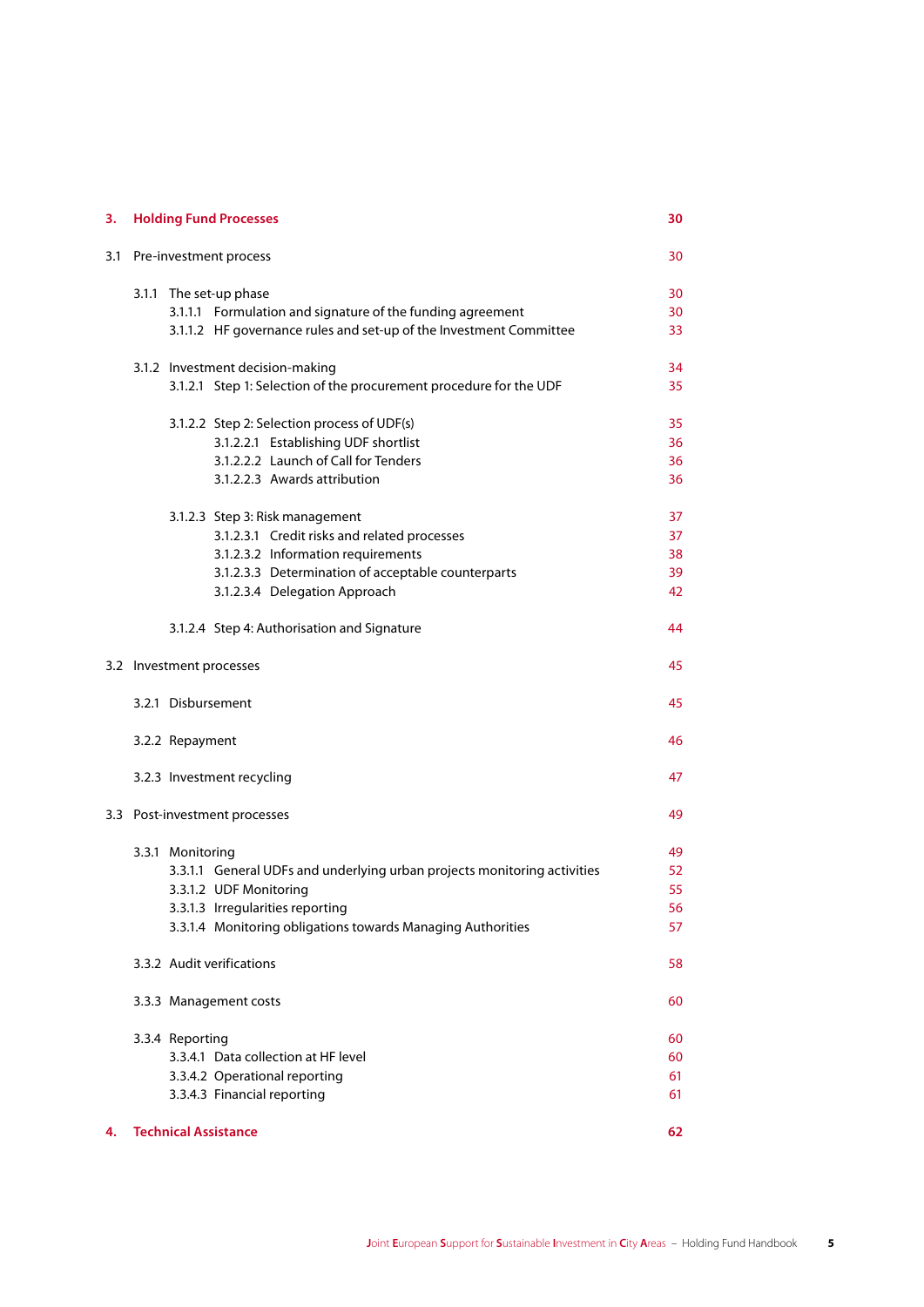## **Glossary of terms**

| <b>Acronym</b>  | <b>Description</b>                                              |
|-----------------|-----------------------------------------------------------------|
| AA              | <b>Audit Authority</b>                                          |
| CA              | Certifying Authority                                            |
| <b>CEB</b>      | Council of Europe Development Bank                              |
| <b>COCOF</b>    | Committee for the Coordination of the Funds                     |
| <b>DG REGIO</b> | European Commission's Directorate General for Regional Policy   |
| EC              | <b>European Commission</b>                                      |
| EIB             | European Investment Bank                                        |
| <b>ERDF</b>     | European Regional Development Fund                              |
| <b>ESF</b>      | <b>European Social Fund</b>                                     |
| EU              | <b>European Union</b>                                           |
| HF              | JESSICA Holding Fund                                            |
| IB              | Intermediate Body                                               |
| IC              | <b>Investment Committee</b>                                     |
| <b>JESSICA</b>  | Joint European Support for Sustainable Investment in City Areas |
| МA              | Managing Authority                                              |
| МC              | <b>Monitoring Committee</b>                                     |
| <b>MS</b>       | <b>Member State</b>                                             |
| <b>NSRF</b>     | National Strategic Reference Framework                          |
| ОP              | <b>Operational Programme</b>                                    |
| PPP             | Public-private partnership                                      |
| <b>RCG</b>      | <b>Risk Capital Guidelines</b>                                  |
| <b>RM</b>       | <b>Risk Management</b>                                          |
| <b>SF</b>       | Structural Funds of the European Union Budget                   |
| <b>TFEU</b>     | Treaty on the Functioning of the European Union                 |
| <b>UDF</b>      | Urban Development Fund                                          |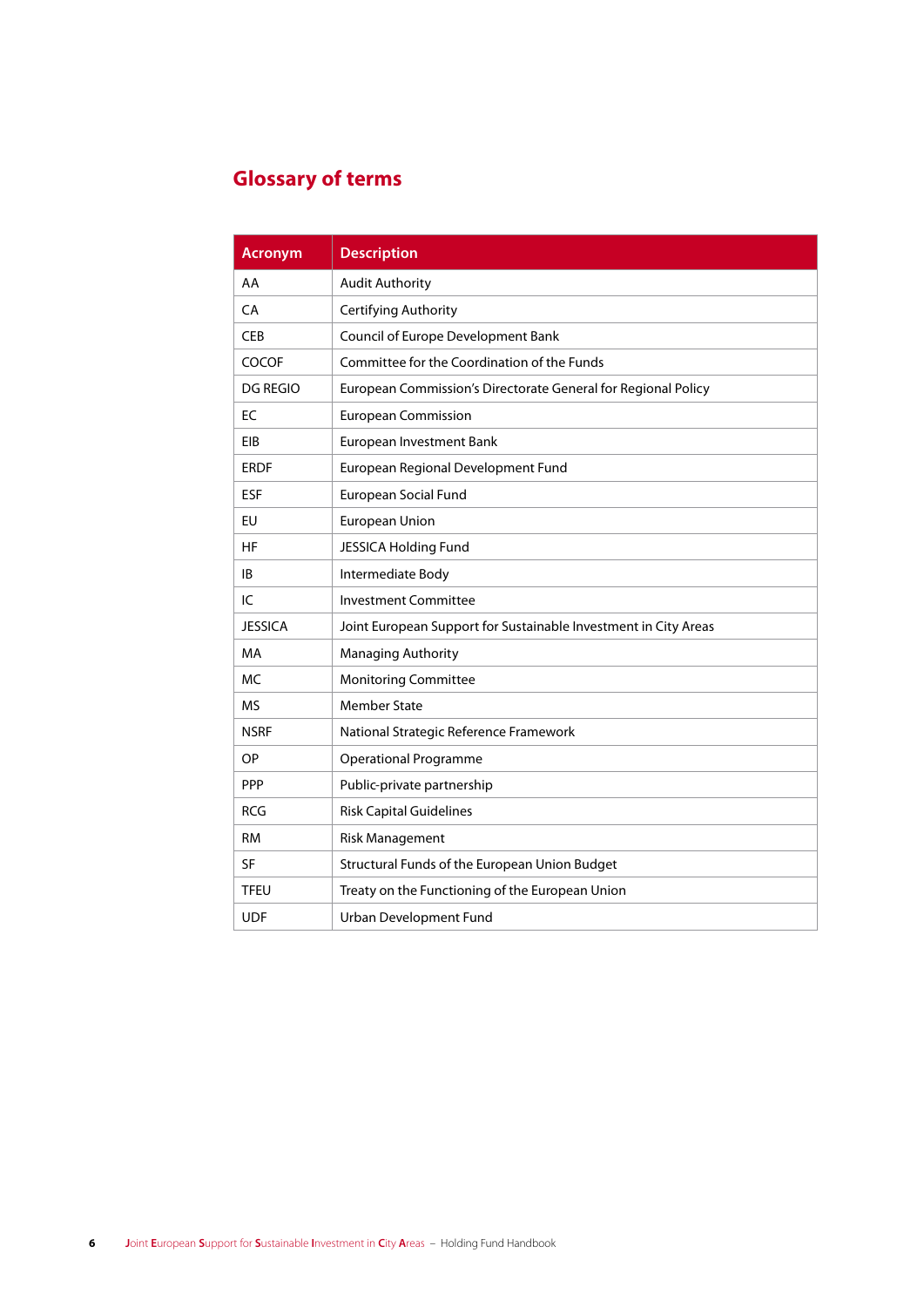### **Definitions**

For the purpose of this document, the following terms and definitions apply:

- **∙** Audit Authority: as defined in Art. 59 of Council Regulation (EC) No 1083/2006 of 11 July 2006, means a national, regional or local public authority or body, functionally independent of the Managing Authority and the Certifying Authority, designated by the Member State for each Operational Programme and responsible for verifying the effective functioning of the management and control system.
- **∙** Certifying Authority: as defined in Art. 59 of Council Regulation (EC) No 1083/2006 of 11 July 2006, means a national, regional or local public authority or body designated by the Member State to certify statements of expenditure and applications for payment before they are sent to the Commission.
- **∙** Final Recipients: the public or private bodies or firms responsible for commissioning urban projects. In the context of aid schemes, the Final Recipients are the bodies benefiting from the aid.
- **∙** Financial engineering instruments: under Art. 44 of Regulation (EC) No.1083/2006, revolving instruments such as venture capital funds, guarantee funds, loan funds and urban development funds. Investment by those financial engineering instruments in urban projects through equity, loan and guarantees allows for the re-cycling of public funds and leveraging of private capital, thus increasing the efficiency and impact of public resources.
- **∙** Funding agreement: in the context of this document, an agreement between a JESSICA Holding Fund and a Managing Authority setting out Holding Fund tasks and related parameters. For the sake of clarity, where Articles 43 (3) and 44 of the Implementing Regulation provide for the conclusion of funding agreements at two levels: Level I between the Member State or the Managing Authority and the Holding Fund, where financial engineering instruments are organised through Holding Funds; and Level II between the Member State or the Managing Authority (or the Holding Fund where applicable) and the individual financial engineering instruments, a funding agreement in the context of this document is a level I agreement.
- **∙** Holding Fund: a fund set up to invest in more than one UDF according to Council Regulation (EC) No 1083/2006 of 11 July 2006, Art. 44, amended by Council Regulation (EC) No 284/2009 of 7 April 2009 and further amended by Council Regulation (EC) No 539/2010 of 16 June 2010.
- **∙** Integrated plan for sustainable urban development: an integrated plan for sustainable urban development comprises a system of interlinked urban projects which seeks to bring about a lasting improvement in the economic, physical, social and environmental conditions of a city or an area within the city, based on a coherent and unitary vision of the city.
- **∙** Investment Committee: means a committee, established in accordance with a funding agreement, entrusted with responsibilities as supervisor and guiding the investment operations managed by the Holding Fund.
- **∙** Investment strategy: the description of the strategy and planning of the activities of the JESSICA Holding Fund in relation to JESSICA activities, usually part of the funding agreement between the Managing Authority and the Holding Fund.
- **∙** Intermediate Body: as defined by Art. 42 (2) Regulation (EC) No. 1083/2006, any public or private body or service which acts under the responsibility of a Managing or Certifying Authority, or which carries out duties on behalf of such an authority vis-à-vis recipients implementing projects.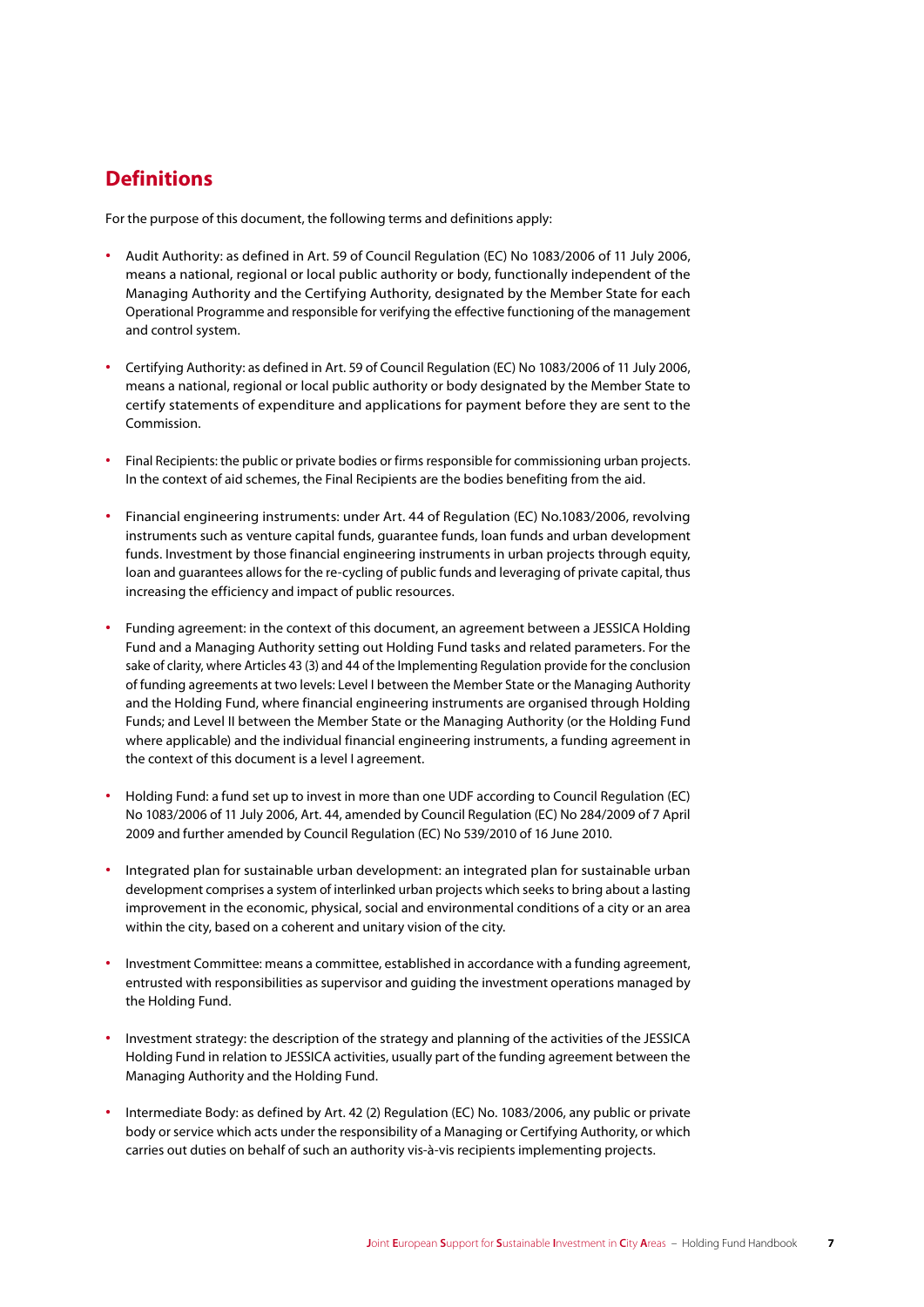- **∙** Managing Authority: in accordance with Art. 60 Regulation (EC) No. 1083/2006, a national, regional or local public authority or a public or private body designated by the Member State to manage the Operational Programme.
- **∙** Match Funding or National Co-financing: the European Structural Funds meet a proportion of the cost of any Operational Programme. The remainder has to be funded from national resources (often referred to as "match funding"), which can be either public or private sector match funding.
- **∙** Monitoring Committee: as defined in Council Regulation (EC) No 1260/1999 of 21 June 1999, these are bodies appointed by the Member State supervising assistance from the Structural Funds, checking on how it is being managed by the Managing Authority, ensuring compliance with its own guidelines and implementing rules and reviewing evaluations.
- **∙** National Co-financing: see "Match funding".
- **∙** National Strategic Reference Framework: the reference document of the targeted territory intended to pave the way for the programming of EU Structural and Cohesion Funds.
- **∙** Operational agreement: in the context of this document, an agreement between the JESSICA Holding Fund and the UDF setting out the terms of an operation. For the sake of clarity, where Articles 43 (3) and 44 of the Implementing Regulation provide for the conclusion of funding agreements at two levels: Level I between the Member State or the Managing Authority and the Holding Fund, where financial engineering instruments are organised through Holding Funds; and Level II between the Member State or the Managing Authority (or the Holding Fund where applicable) and the individual financial engineering instruments, the operational agreement in the context of this document is a level II agreement.
- **∙** Operational Programme: Operational Programmes are documents setting out development strategies, submitted by the Member States and adopted by the European Commission, covering the use of EU Structural Funds and match funding contributions during the 2007-2013 programming period in the context of the National Strategic Reference Framework.
- **∙** Progress report: means each of the reports, including the annual progress report to be prepared by the Holding Fund in accordance with the reporting procedures laid down in the funding agreement.
- **∙** Scheme: means, in the context of this document, a contribution by the JESSICA Holding Fund to a UDF, for the purpose of investing in urban projects by way of equity, loans and guarantees.
- **∙** Structural Funds: the European Regional Development Fund ("ERDF") and the European Social Fund ("ESF"), referred to under Regulations (EC) No. 1083/2006, 1080/2006 and 1081/2006.
- **∙** Sustainable development: can be defined as development that satisfies present needs without compromising the ability of future generations to meet similar needs.
- **∙** Urban Development Fund: an Urban Development Fund (UDF) is a fund as defined by Art. 43 and Art. 46 of Regulation (EC) No.1828/2006. It invests in urban projects structured in different forms such as public-private partnerships and other projects included in an integrated plan for sustainable urban development.
- **∙** Urban Project: is any project or action carried out by the Final Recipients and supported by Urban Development Funds.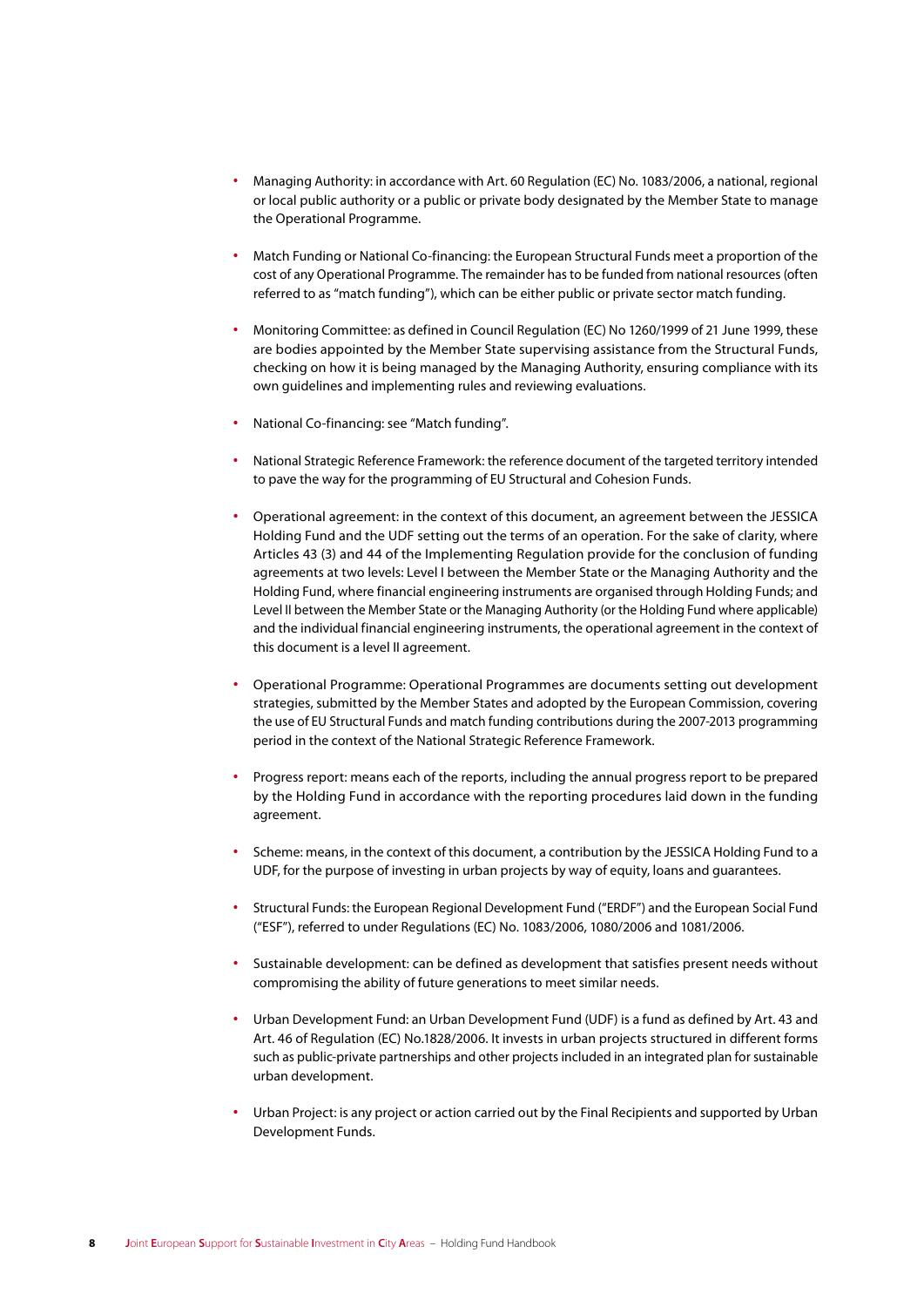### **References**

The following EC regulations and COCOF notes form the regulatory background for the HF Handbook:

#### **EC Regulations**

- **∙** Commission Regulation (EC) 1083/2006 of 11 July 2006, laying down general provisions on ERDF, ESF and the Cohesion Fund.
- **∙** Commission Regulation (EC) 1080/2006 of 5 July 2006, on the European Regional Development Fund and repealing Regulation (EC) No 1783/1999, as amended by Commission Regulation (EC) 397/2009 of 6 May 2009.
- **∙** Commission Regulation (EC) 1828/2006 of 8 December 2006, setting out rules for the implementation of Regulation (EC) 1083/2006, as amended by Commission Regulation (EC) 846/2009 of 1 September 2009.
- **∙** Regulation (EU) No 539/2010 of the European Parliament and of the Council of 16 June 2010, amending Commission Regulation (EC) 1083/2006 of 11 July 2006.
- **∙** Commission Regulation (EC) 846/2009 of 1 September 2009, amending Regulation (EC) No 1828/2006 of 8 December 2006.
- **∙** Commission Regulation (EC) 397/2009 of 6 May 2009, amending Regulation (EC) No 1080/2006 regarding the eligibility of energy efficiency and renewable energy investments in housing.
- **∙** Commission Regulation (EC) 396/2009 of 6 May 2009, amending Regulation (EC) No 1081/2006 on the European Social Fund to extend the types of costs eligible for a contribution from the ESF.
- **∙** Commission Regulation (EC) 284/2009 of 7 April 2009, amending Regulation (EC) No 1083/2006 laying down general provisions on the European Regional Development Fund, the European Social Fund and the Cohesion Fund concerning certain provisions relating to financial management.
- **∙** Commission Regulation (EC) 1081/2006 of 5 July 2006, on the European Social Fund and repealing Regulation (EC) No 1784/1999, as amended by Commission Regulation (EC) 396/2009 of 6 May 2009.
- **∙** Council Regulation (EC) No 1260/1999 of 21 June 1999 laying down general provisions on the Structural Funds.

#### **Notes of the Coordination Committee of the Funds (COCOF)**

- **∙** COCOF "Rules and conditions applicable to actions co-financed from Structural Funds and Cohesion Fund – An overview of the eligibility rules in the programming period 2007-2013". February 2009.
- **∙** COCOF/08/0034/02: "Guidance note on eligibility and energy efficiency and renewable energies interventions under the ERDF and the Cohesion Fund (2007-2013) in the building sector including housing".
- **∙** COCOF/08/0002/03: "Guidance note No 2 on financial engineering".
- **∙** COCOF/07/0074/03: "Information Note to the COCOF guidance note on Art. 55 of Council Regulation (EC) No 1083/2006: Revenue-Generating Projects".
- **∙** COCOF/07/0073/01: "Major projects / Aid schemes and the automatic decommitment rule for the period 2007-2013".
- **∙** COCOF/07/0018/01: "Guidance note of the Commission services on financial engineering in the 2007-13 programming period".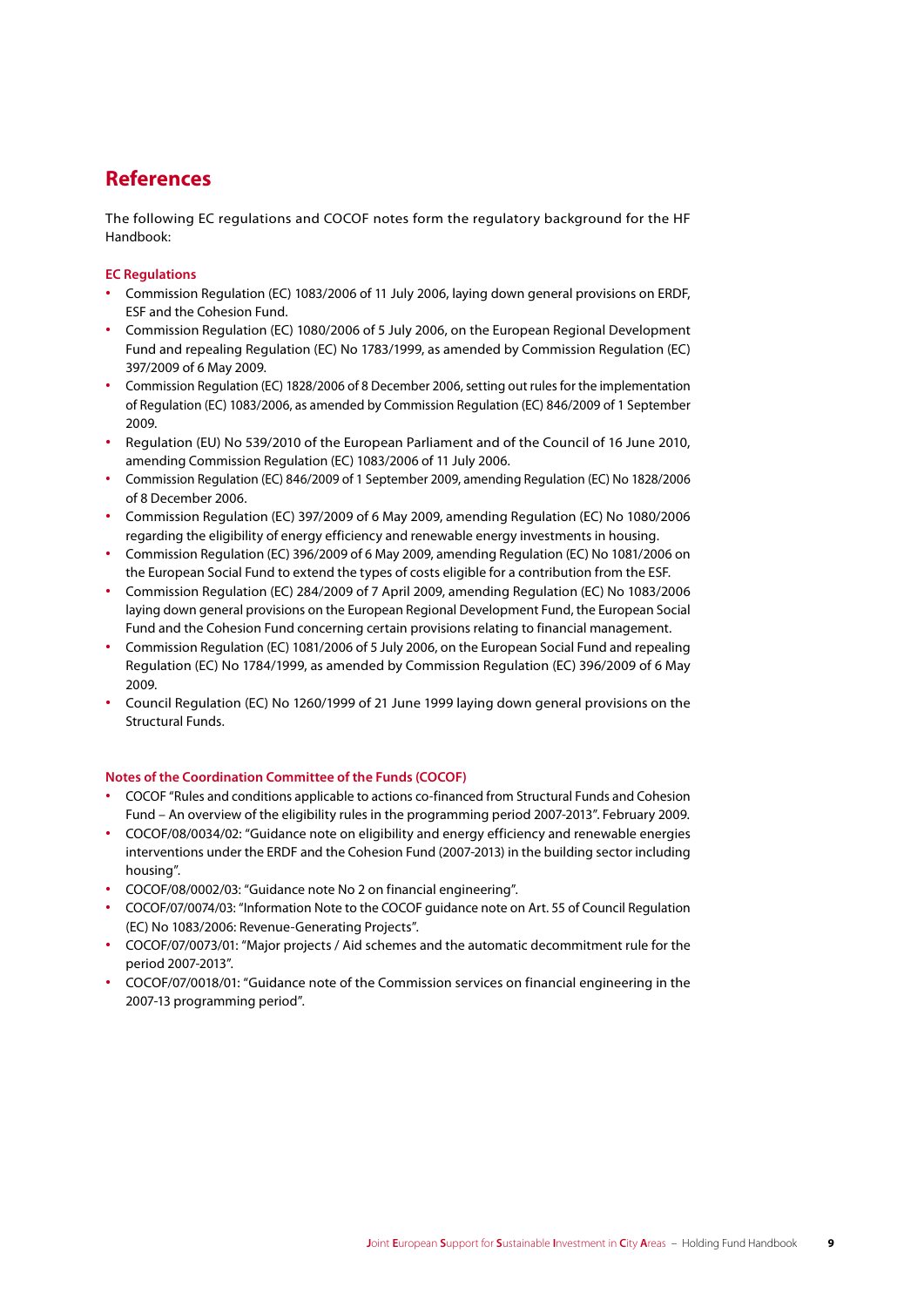### **Introduction**

#### **Regulatory framework of JESSICA**

Joint European Support for Sustainable Investment in City Areas (JESSICA), is an initiative of the European Commission in co-operation with the European Investment Bank (EIB) and the Council of Europe Development Bank (CEB), intended to promote sustainable investment, growth and jobs in Europe's urban areas.

Thanks to the JESSICA initiative, Member States are being given the option of using some of their EU Structural Fund resources to make repayable investments in projects forming part of an integrated plan for sustainable urban development. This integrated plan is composed of interlinked actions which seek to bring about a lasting improvement in a targeted area.

The JESSICA initiative has been designed to leverage, in addition to EU Structural Funds, other resources for public-private partnerships (PPPs) and, in general, for urban renewal and development projects in the European Union (EU) regions. JESSICA therefore aims to complement the traditional use of Structural Funds (i.e. grants) and give Member States the option of using some of these funds to make repayable investments in projects forming part of an integrated plan for sustainable urban development and to enhance the role of urban regeneration in driving sustainable economic growth and competitiveness. Achieving this goal requires specific strategies that establish the framework for investments and complement the provision of infrastructure and public facilities in an integrated approach, mobilising a broad range of partners with different financing capabilities and management skills.

With the JESSICA financial engineering instrument, the public sector will still maintain its role of main driving force, but more as an aggregator of partners creating the conditions for the development of urban projects and for the use of Structural Funds within a new framework – instead of being the single or main investor or risk taker. It is expected that, thanks to the increasing relevance of JESSICA instruments, the public sector role will benefit from increased, differentiated resources to promote urban development and regeneration where needed. Public entities, namely municipalities, will be especially involved at urban project level. The private sector will be present at urban project and Urban Development Fund (UDF) level – at urban project level as an investor/developer of urban regeneration projects funded by the UDF; at UDF level as UDF manager or co-investor, and jointly with public entities, becoming an essential partner in the deployment of JESSICA.

As an illustration, JESSICA funds could be used to finance coherent integrated urban plans containing urban projects such as:

- **∙** Urban infrastructure, including transport, water/wastewater, energy;
- **∙** Heritage or cultural sites, for tourism or other sustainable uses, including hotels, university halls of residence, homes for the elderly;
- **∙** Redevelopment of brownfield sites, including site clearance and decontamination;
- **∙** Energy efficiency improvements.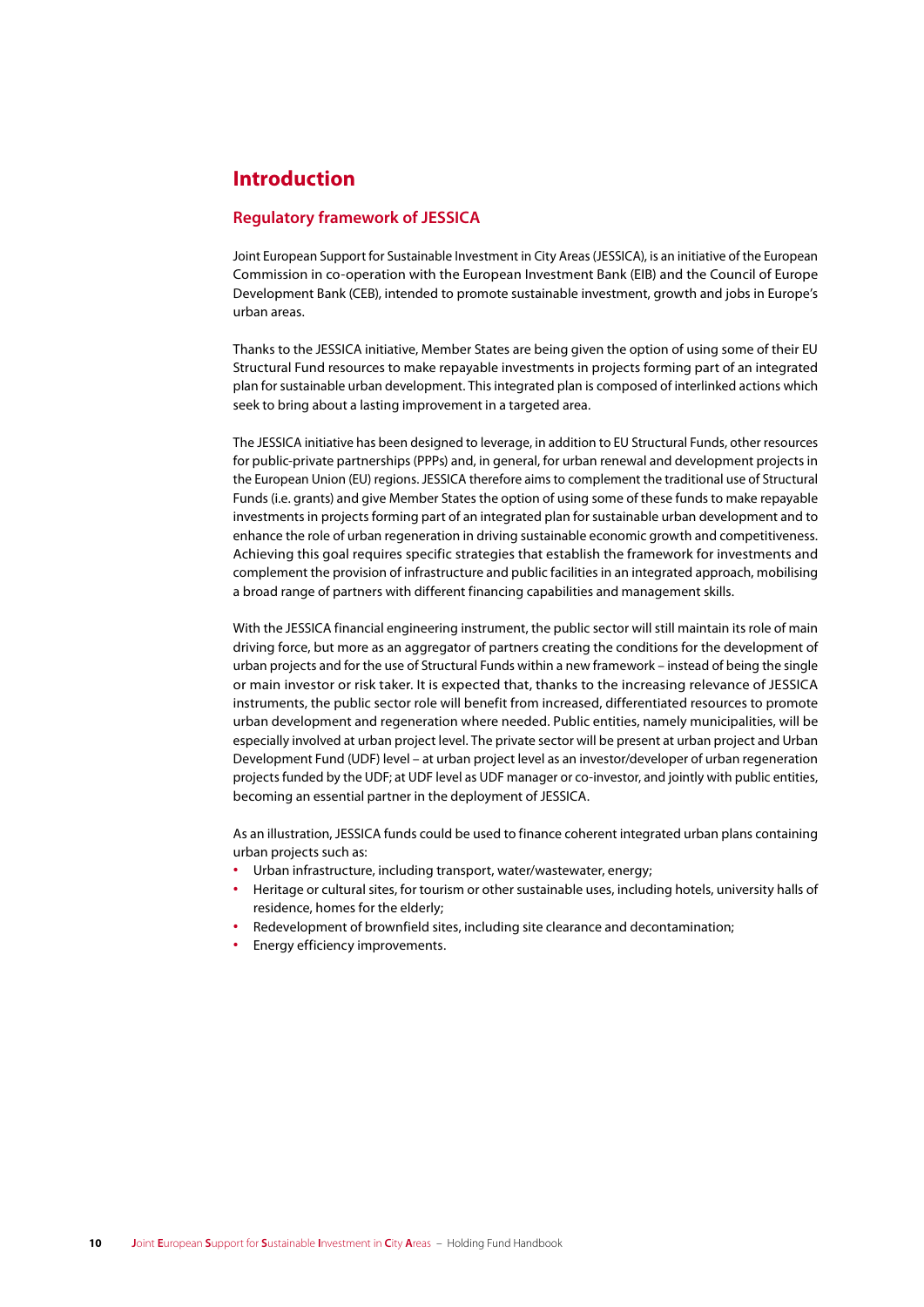Where an MA implements the JESSICA initiative, it needs to contribute resources from the relevant Operational Programme (OP) forming part of the National Strategic Reference Framework (NSRF), while other investors (public or private) could contribute additional loan or equity capital, as appropriate. Since projects will not be supported through grants from the Holding Fund (HF) – although JESSICA financial support to urban projects can be combined with grants – programme contributions to UDFs will be revolving and help to enhance the sustainability of the investment effort. This could leave a lasting legacy from the current 2007-2013 programme cycle to fund urban development efforts within the target region after 2013.

The OP contributions will be used to finance loans, guarantees or equity provided by the UDFs to the urban projects, channelled through a HF where one has been established. Urban projects will, where possible, obtain co-financing from commercial banks or other private sector players, acting as co-investors at UDF or project level.

The relevant legal basis and framework regulating JESSICA (e.g. EC Structural Fund regulations) are listed in the references at the beginning of this document and also quoted in the following sections where relevant:

- **∙** EC Regulations define the Holding Fund as a financial engineering instrument, in particular: a "fund set up to invest in several venture capital funds, guarantee funds, loan funds and urban development funds."1
- **∙** Urban Development Funds (UDFs), according to Commission Regulation (EC) No 1828/2006 of 8 December 2006, are "funds investing in public-private partnerships and other projects included in an integrated plan for sustainable urban development." Amongst other things, EC Regulations require that investments into projects are made via UDFs and specify that "urban development funds shall invest by means of equity, loans and guarantees."2

To summarise the Regulations<sup>3</sup>, particularly those regarding financial engineering instruments, the JESSICA framework has the following characteristics:

- **∙** The Structural Funds' OP financial resources must be invested on a revolving basis;
- **∙** In organising and managing the investments, the MA has the option to use a Holding Fund structure in order to manage the investment of OP financial resources in Urban Development Funds;
- **∙** An Urban Development Fund invests in the form of loans, guarantees or equity in projects forming part of an integrated plan for sustainable urban development.

The various steps and processes involved in this approach are presented in this handbook, although the description will be limited to the Holding Fund scheme.

<sup>1</sup> Council Regulation (EC) No 1083/2006 of 11 July 2006, Article 44, amended by Council Regulation (EC) No 284/2009 of 7 April 2009.

EC Regulation (EC) No 1828/2006 of 8 December 2006, Article 46.

<sup>3</sup> EC Regulation 1083/2006 and EC Regulation 1828/2006 setting out rules for the implementation of Regulation 1083/2006.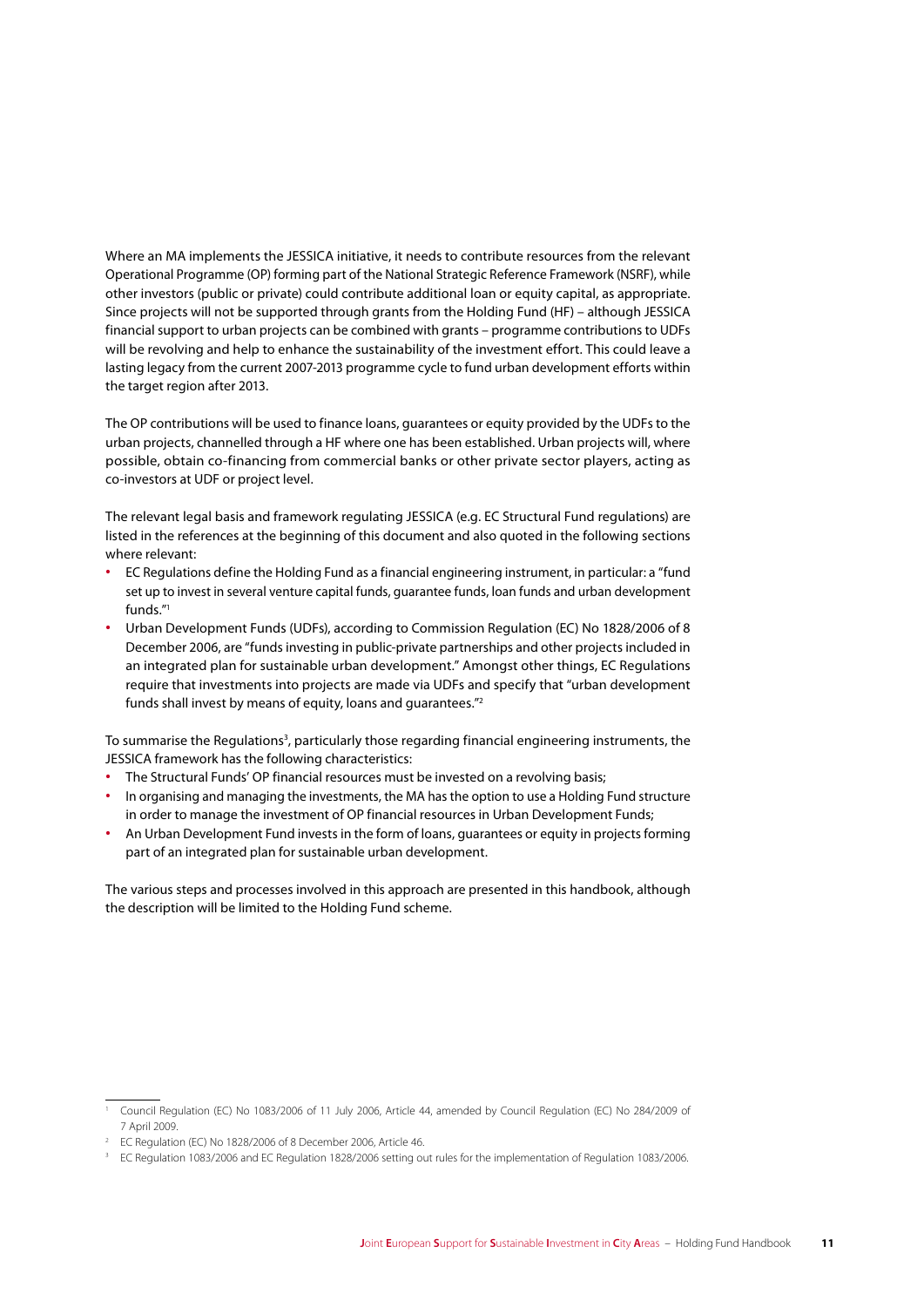#### **Organising JESSICA through Holding Funds (HFs)**

As already stated, MAs have the option of organising financial engineering instruments for sustainable urban development through the intermediary of a Holding Fund<sup>4</sup>.

Holding Funds invest the resources of Operational Programmes in one or more Urban Development Funds, under a revolving scheme, generally providing them with equity, loans or guarantees. UDFs are financial engineering instruments investing directly in urban projects. Urban projects, approved for investment by the UDF, will be funded through equity, guarantees or loans. However, it is acknowledged that the JESSICA investment may take place within the context of a wider Operational Programme and could also require traditional grant funding. Grant money can only be used outside the JESSICA HF structure as shown in Figure 1. This provides the possibility to blend grants and other financial resources to finance components of urban projects that are typically unable to generate enough revenues to be financially self-sustaining.

In any case, it must be emphasised that, under the JESSICA approach, projects can be supported only in the context of an integrated plan for sustainable urban development based on eligibility criteria defined by the MA under the relevant Operational Programme.



#### Figure 1: Flow of funds

#### **The Urban Development Fund (UDF)**

The HF will invest funds into each UDF, usually selected via a public procurement procedure and on the basis of the business plan established by the UDFs, which the HF or MA will appraise in accordance with its own rules and procedures. This implies that the UDF has to perform an in-depth analysis of the underlying urban projects, which have to comply with both the regulatory framework and the investment strategy incorporated in the applicable Operational Programme.

<sup>4</sup> Regulation (EC) No 1083/2006 of 11 July 2006 provides for the option of using a Holding Fund and states in Article 44: "When such operations (urban development funds) are organised through holding funds …" which makes it clear that the Holding Fund is optional. Moreover, COCOF Note 08/0002/03 dated 22/12/2008 confirms that Holding Funds are only optional in the implementation of JESSICA and that Managing Authorities themselves are allowed to directly finance Urban Development Funds.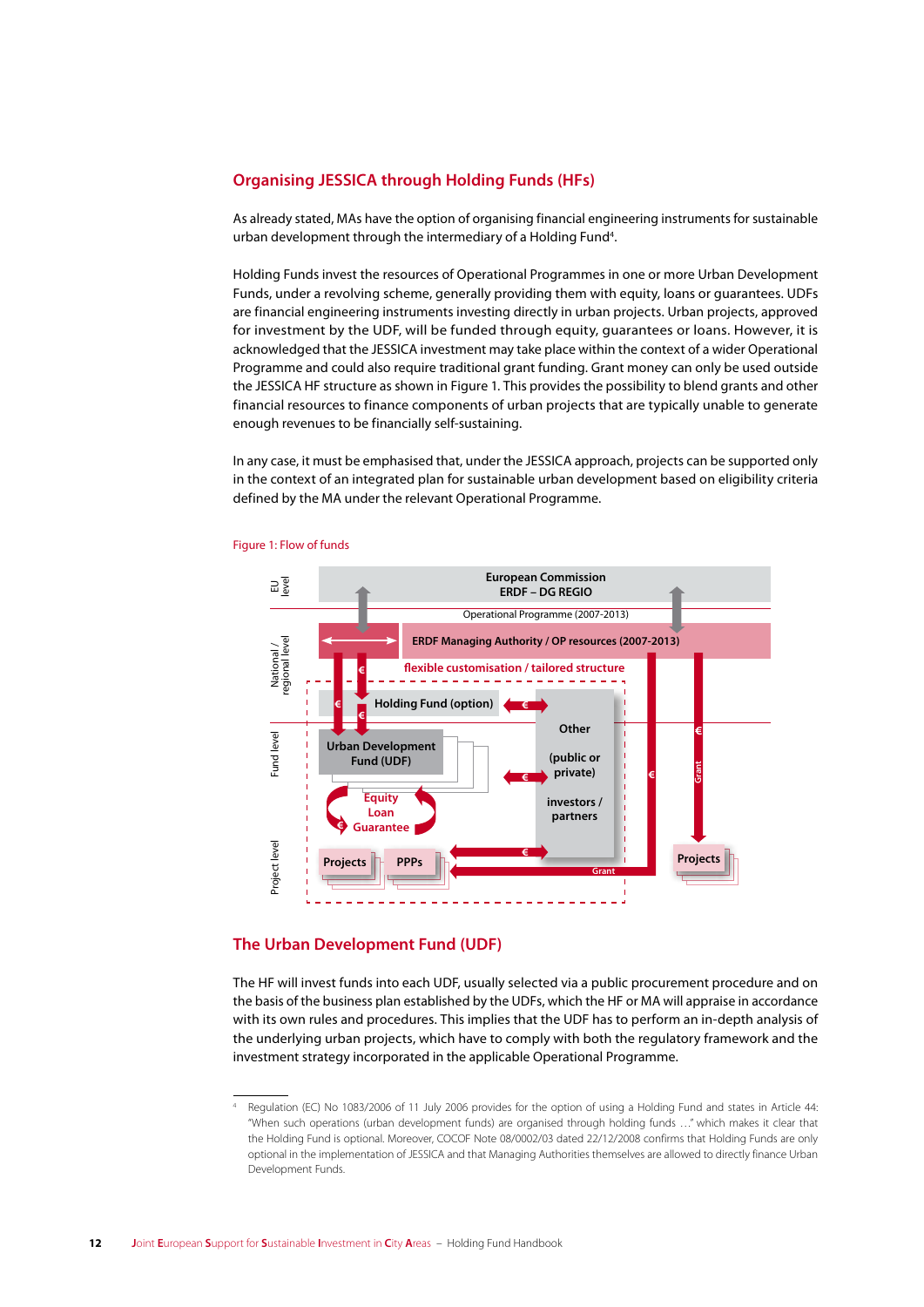Furthermore, the responsibilities of a UDF will include:

- **∙** Promoting its urban projects and co-ordinating the project partners as necessary to ensure that urban projects are implemented in line with its business plan;
- **∙** Promoting, as appropriate, partnerships with the private sector.

The revolving profile of each UDF investment can be different depending on the timing of costs and revenues, on the nature of urban projects and on its divestment features. As such, the UDF must be able to demonstrate that it can manage funds and be flexible within the constraints of European Regional Development Fund ("ERDF") rules, to deliver best economic impact.

#### **Link between JESSICA and traditional use of Structural Fund resources**

Although it represents a new concept, JESSICA operates in the context of Structural Funds, and therefore most of the well-known mechanisms (e.g. certification of eligible expenditure) and actors (e.g. Monitoring Committee (MC), Certifying Authority (CA)) applicable to grant funding are also present in the management of JESSICA transactions.

As a new concept, the JESSICA mechanism offers Managing Authorities the opportunity to:

- **∙** Utilise part of the public resources obtained from Structural Fund allocations and national co-financing, under a revolving scheme, to leverage other public and private funds in order to increase the financing capacity to support integrated plans for sustainable urban development;
- **∙** Increase the availability of public financial resources: the revolving scheme allows Managing Authorities to receive back the capital invested plus the revenue generated by the investment activities of the Urban Development Funds. These financial resources could then be reinvested in funding additional sustainable urban development projects;
- **∙** Anticipate the disbursement of Structural Funds allocations. The total amount effectively paid to the HF or UDF can be certified as interim payment when the HF or UDF is established. In the financial engineering approach, disbursement of Structural Funds occurs in accordance with a pre-defined and transparent investment strategy and contractual framework;
- **∙** Improve the absorption capacity of Operational Programme funds through the use of financial engineering instruments (i.e. Holding Funds and/or Urban Development Funds) which may provide incentives to accelerate project implementation.

### **The role of the EIB in JESSICA**

EC Regulations<sup>5</sup> provide the Managing Authorities with the option of appointing the European Investment Bank directly, or selecting other public and/or private institutions, to act as a Holding Fund, delegating to the Holding Fund the tasks related to the establishment and funding of UDFs. Under the regulations the establishment of a Holding Fund is an option for the Managing Authority, which also has the possibility of implementing JESSICA by establishing Urban Development Funds directly.

In 2007, the EIB established the JESSICA Task Force as a dedicated unit, in order to facilitate the implementation of JESSICA financial engineering instruments in collaboration with the European Commission (DG REGIO) and to assist Managing Authorities in setting up and managing Holding Funds.

The European Investment Bank can play a dual role in supporting the Managing Authority in the implementation of JESSICA:

- **∙** It provides Managing Authorities with specialised advice and technical assistance for the implementation of JESSICA, from the preliminary feasibility studies to the operational phase, including the reimbursement and re-investment of the funds;
- **∙** It acts as a HF at the Managing Authorities' request.

<sup>5</sup> Council Regulation (EC) No 1083/2006 of 11 July 2006, Article 44, amended by Council Regulation (EC) No 284/2009 of 7 April 2009 and by Regulation (EU) No 539/2010 of the European Parliament and of the Council of 16 June 2010.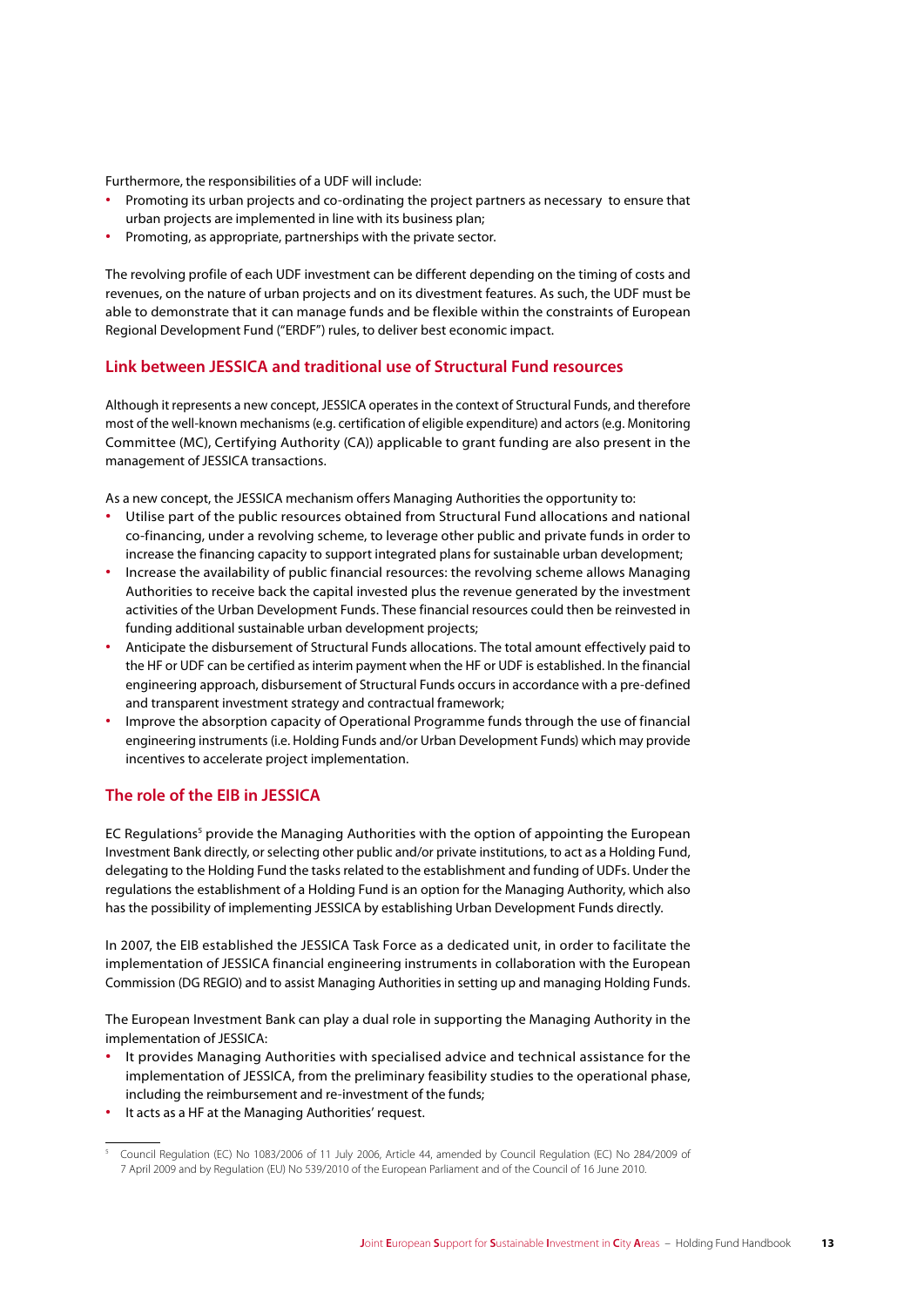### **1. Rationale for a Holding Fund**

#### **1.1 Role and structure of a Holding Fund**

In the JESSICA framework, the establishment of the Holding Fund is optional and Managing Authorities can appoint Urban Development Funds directly. For this reason, before MAs decide whether or not to appoint a HF, several issues have to be taken into consideration.

Amongst them, it is important to consider the maturity of the market in terms of UDF development. In most regions, UDFs are still at an early stage of their investment capabilities. In this context, the HF can play an important role in promoting the emergence of UDFs and in encouraging local public authorities to use the JESSICA approach for their investments in sustainable urban development.

The HF is a flexible structure which carries out the following activities:

- **∙** Pursuit of the strategy set out in an investment strategy agreed with the MA;
- **∙** Selection and negotiation of operational agreements with UDFs;
- **∙** Evaluation and, where appropriate, review of the business plans submitted by UDFs, in the selection and operational phase, in the light of the investment strategy;
- **∙** Monitoring and control of the implementation of the operational agreements established with the UDFs, in accordance with the terms and conditions of the funding agreement signed by the Holding Fund with the Management Authority and the business plans proposed by the UDFs;
- **∙** Reporting on the progress of the various investments;
- **∙** Ongoing treasury management of the outstanding balance of the JESSICA funds.

The experiences already gained and the elements presented above allow the identification of some operational characteristics of the Holding Fund structure, although these should be regarded as neither mandatory nor exhaustive:

- **∙** It should have the capacity to manage financial engineering instruments (e.g. a regulated vehicle with financial capacity, likely to be subject to external supervision);
- **∙** It should be able to maintain separate accounts to distinguish the new resources invested in Structural Fund financial engineering instruments from those initially available in the institution;
- **∙** It could be an *ad hoc* structure, although experience to date has shown that either the EIB or an existing national or regional institution have been selected as HF vehicles.

#### **1.2 Added value of a Holding Fund**

In order to assess the advantages and positive impact associated with the use of a Holding Fund, some of its key activity areas are highlighted below, while a more detailed discussion is contained in subsequent sections of this document.

The Holding Fund has to ensure the correct implementation of the investment strategy defined by the Managing Authority under the JESSICA financial engineering instrument and generally set out in the funding agreement between the MA and the HF. In this context, experience accumulated since 2006 indicates that for successful management of the financial engineering approach, two components are required in equal measure:

- **∙** The policy element, driven by the Managing Authorities and relating to the objective and scope of the investment strategy;
- **∙** The operating capability element, driven by specific, dedicated competencies in financial and urban issues complemented by the appropriate financial infrastructure, in order to manage the investments dedicated to sustainable urban development.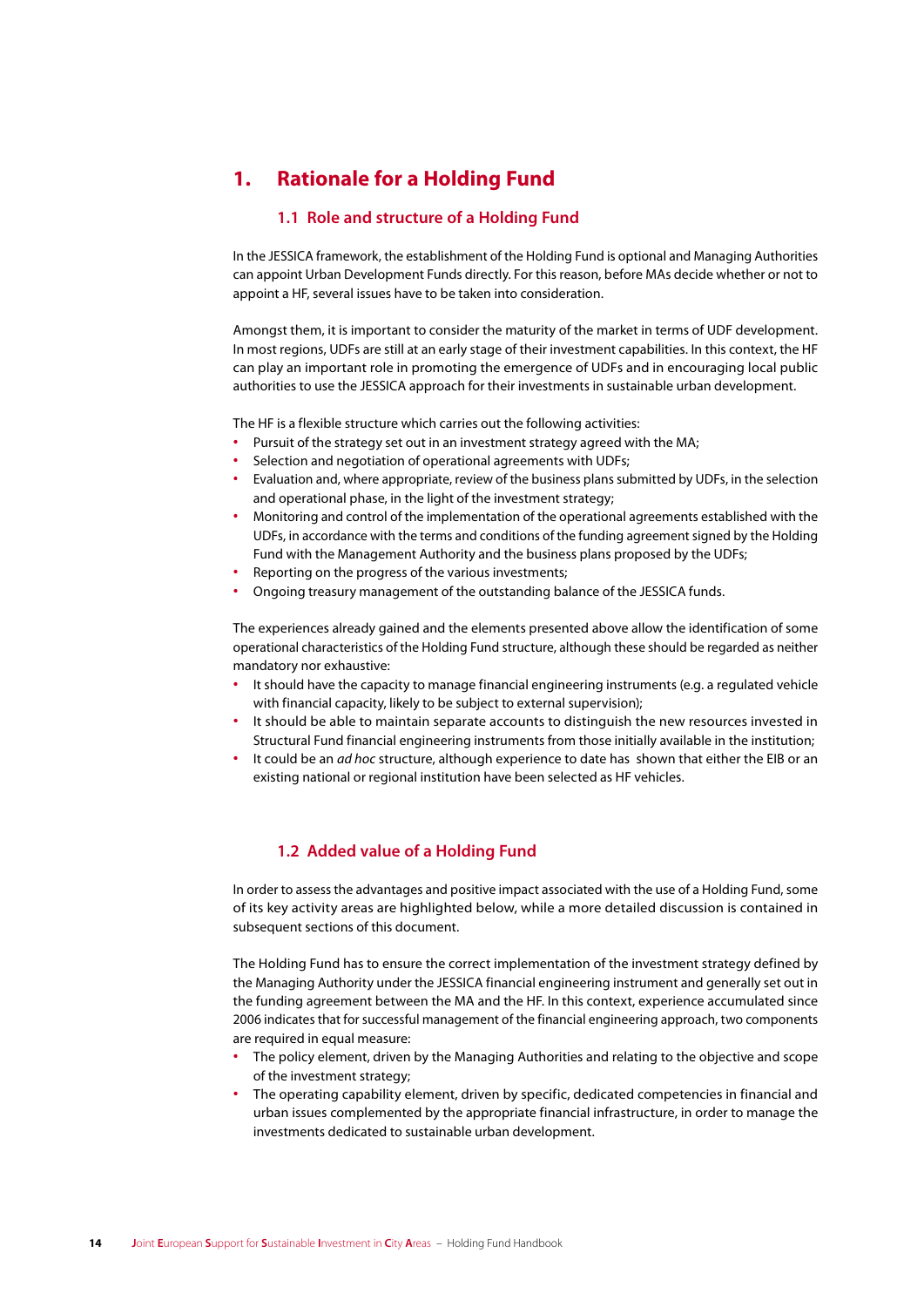Consequently, the added value of the HF could be defined by reference to its role:

- **∙** of providing MAs with the necessary infrastructure and human capital to manage lending operations, equity investments and guarantee schemes in the highly regulated financial market of the European Union throughout the investment life-cycle;
- **∙** of ensuring the best fit between the investment of the HF resources in the UDF and the financial products offered by the UDF to the urban projects, within the objectives of the investment strategy, with a view to stimulating co-financing by private operators;
- **∙** of constituting a flexible tool that enables where possible diversification of investments in several types of UDFs with different features and investment goals. In this respect, Holding Funds can be particularly relevant in diversified investment frameworks, where several UDFs are in place and, in some cases, where the use of resources from more than one OP needs to be coordinated.

### **2. Preliminary steps to JESSICA implementation**

#### **2.1 Evaluation / feasibility studies**

Before implementing JESSICA, an analysis of the feasibility and benefits of using JESSICA is strongly recommended. This analysis is usually carried out through so-called JESSICA evaluation studies and represents a key preliminary step which, amongst others, will permit the definition of an investment strategy in accordance with the Managing Authority's objectives in the field of sustainable urban development.

Experience of implementing JESSICA has demonstrated the need to carry out country-specific and/ or region-specific evaluation studies, comprising a market analysis of financial engineering instruments, thus providing recommendations and proposals for appropriate actions regarding a possible JESSICA implementation.

The JESSICA evaluation study is performed at the request of the Managing Authority and/or the Member State. The European Commission supports the financing of these studiesthat are managed by the EIB under the contribution agreement with DG REGIO<sup>6</sup>.

The Terms of Reference for the studies are defined jointly by the Managing Authority, DG REGIO, and the EIB. The latter is responsible for the management and supervision of the study. However, any decision concerning the implementation of JESSICA following the results of the study remains the sole responsibility of the Managing Authority.

As of end of August 2010, 56 evaluation studies had been launched across more than 20 Member States, at national and regional levels. Evaluation studies aim to review the rationale and the commercial and financial feasibility of using the JESSICA mechanism in a region or country, and to identify the possible JESSICA architecture and suitable project types, often providing a preliminary financial assessment of pilot projects. Evaluation studies are usually published, and those publicly available can be consulted on the website: http://www.eib.org/products/technical\_assistance/jessica/studies/index.htm or http://ec.europa.eu/regional\_policy/funds/2007/jjj/jessica\_evaluations\_en.htm

In summary, evaluation studies are carried out in order to assess and investigate the rationale, the feasibility and the options for JESSICA implementation in the country/region**.** The objectives of an

<sup>6</sup> Under this contribution agreement between the EIB and DG REGIO, the European Commission allocates financial resources to finance 85% of the evaluation studies, with the EIB covering the remaining 15%. The studies are thus provided free of charge to the MA/Member State.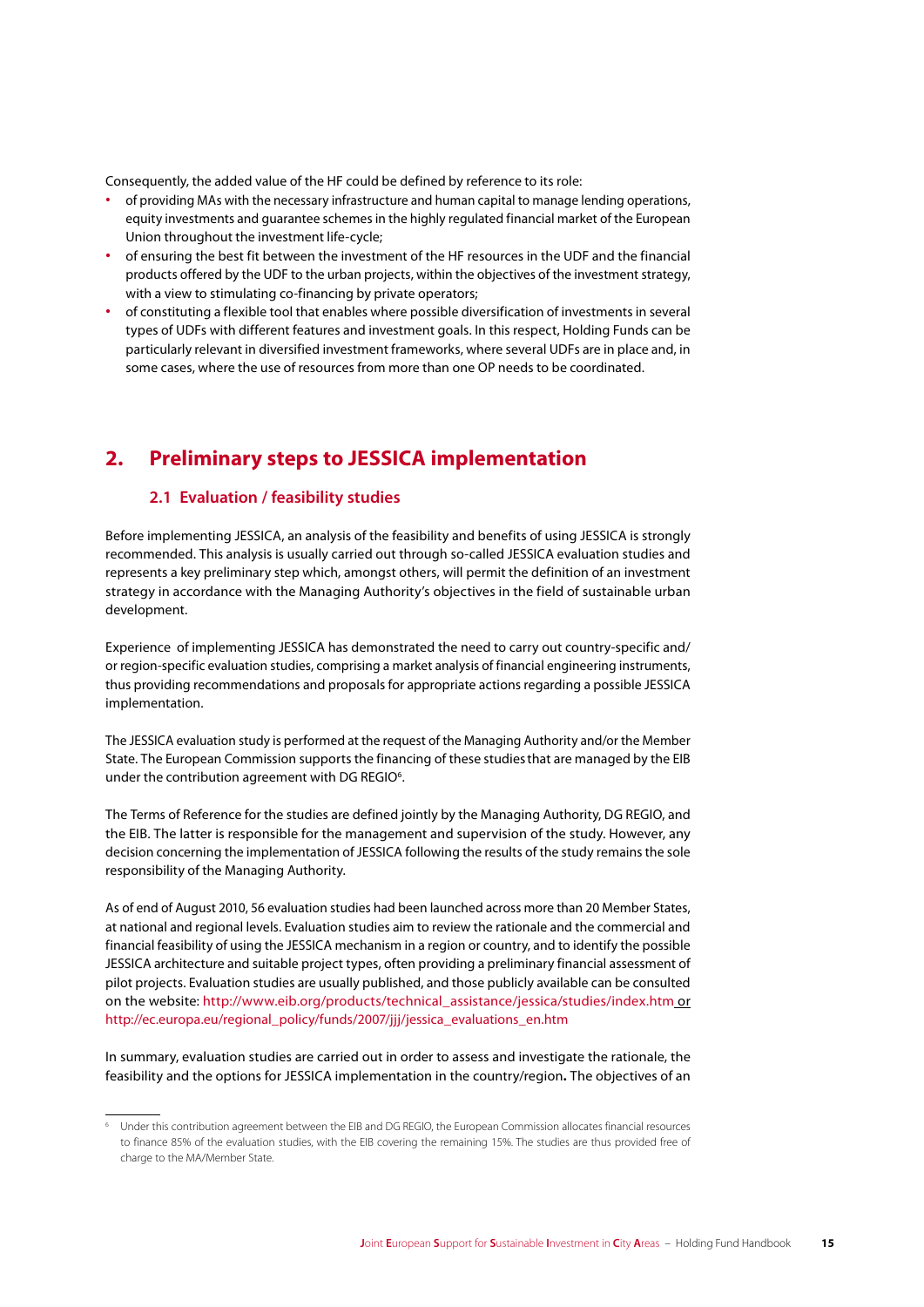evaluation study can be summarised as follows:

- **∙** Establish the rationale for and the financial feasibility of using JESSICA to accelerate investments supporting urban regeneration as envisaged in the Operational Programmes;
- **∙** Identify and evaluate various options to implement JESSICA in the region concerned;
- **∙** Identify potential market participants for JESSICA from both the public and private sectors;
- **∙** Map urban regeneration programmes that could provide the framework for implementing JESSICA in the regions;
- **∙** Identify legal challenges and opportunities for implementing JESSICA in the region;
- **∙** Identify and evaluate specific pilot projects forming part of existing or proposed integrated plans for sustainable urban development; and
- **∙** Provide tools for the definition of the investment strategy to be implemented in the region via the JESSICA approach.

The last of these elements is crucial because the decision to establish a Holding Fund depends primarily on the investment strategy the Managing Authority intends to pursue, and whether such a fund is likely to facilitate its implementation.

The evaluation study typically includes the following recommendations regarding the practical implementation of JESSICA within the region:

- **∙** A SWOT analysis for the implementation of JESSICA;
- **∙** An activity plan for JESSICA implementation in the region;
- **∙** The HF / UDF architecture recommended and selection process envisaged by the MAs;
- **∙** The preferred financial structure and an assessment of the expected economic and social results;
- **∙** The possible and most suitable legal forms for UDFs and for the urban projects.

#### Box 1: Evaluation studies

The evaluation studies in the London region (UK) and Portugal are relevant examples. They analyse the value added and potential benefits from implementing JESSICA, as well as its added value for Operational Programme objectives.

The London ERDF Operational Programme 2007 – 2013 includes 4 priority axes:

- 1. Business innovation and research and promoting eco-efficiency
- 2. Access to new markets and access to finance
- 3. Sustainable places for business
- 4. Technical assistance

The evaluation study has determined that JESSICA will help deliver activities falling under the 3rd priority (sustainable places for business) which foresees a total amount of EUR 164 M (EUR 72 M allocated by the ERDF and EUR 91M as national co-financing). The OP has identified 6 actions within the priority:

- **∙** Creating low or zero carbon employment sites and premises
- **∙** Supporting the development of business clusters
- **∙** Contributing to a low carbon economy through installing low or zero carbon energy generating systems and distribution networks
- **∙** Incorporating adaptation to climate change in employment sites and areas through the creation of associated high quality natural environment
- **∙** Delivery of sustainable urban regeneration activity through an investment fund
- **∙** Promoting the benefits of environmental sustainability and sharing best practices

A strategic alignment for some of these actions articulates the need for JESSICA investment within the "London Plan – overarching economic development route map" for ERDF intervention in London and the evaluation strategy has identified the appropriate activities for JESSICA implementation.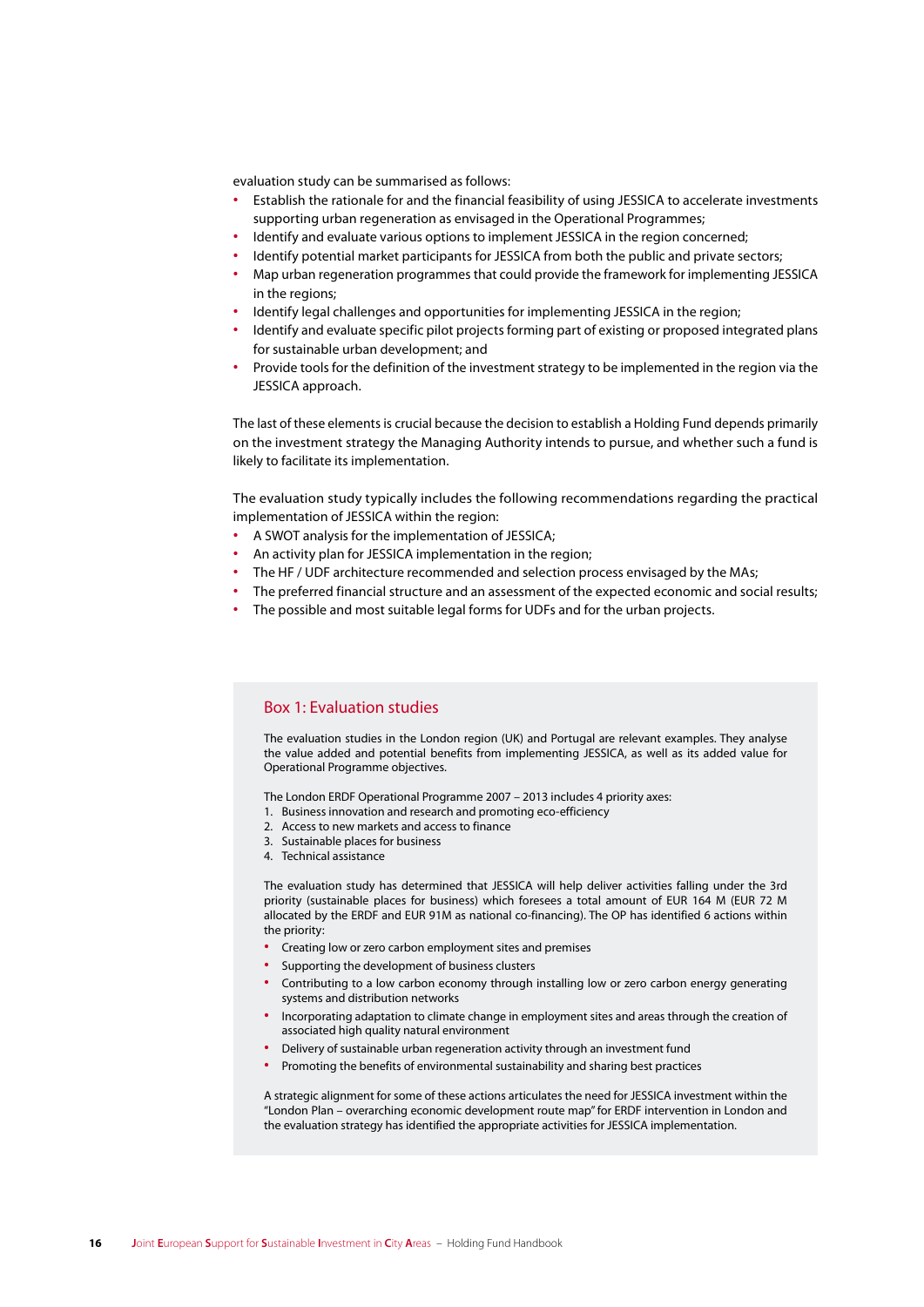In consultation with the London Development Agency, 16 projects in 5 thematic areas have been highlighted for further consideration. The evaluation study has pointed out that one of the key challenges facing deprived areas in London is the degraded natural environment and poor quality of their surrounding urban space. The evaluation study presents a possible approach to environmental land improvement schemes that recycles an initial investment through a series of funding rounds.

As an example, a proposed structure for JESSICA in London has been determined with a view to ensuring spending targets are met, securing or enhancing the scope of intervention, delivering quick wins and providing flexibility for the future.

The role of each stakeholder has been defined, as well as the activities of each of them, also targeting the potential participants.



Following the results of the evaluation study, Managing Authorities typically have to decide among the following options:

- **∙** Not to implement JESSICA;
- **∙** To implement JESSICA by directly establishing UDF(s);
- **∙** To establish a Holding Fund for the implementation of the JESSICA approach.

In the last two cases, the investment strategy becomes a central element in the implementation of JESSICA.

#### **2.2 Formulation of the investment strategy**

The investment strategy consists in defining the investment policy and targets in line with the OP objectives and the integrated plans for sustainable urban development.

The purpose of an investment strategy is to set out the principles for a coordinated approach and co-operation between the MA and the HF, where this is established, for the preparation, programming and implementation of the JESSICA instrument within the region or country.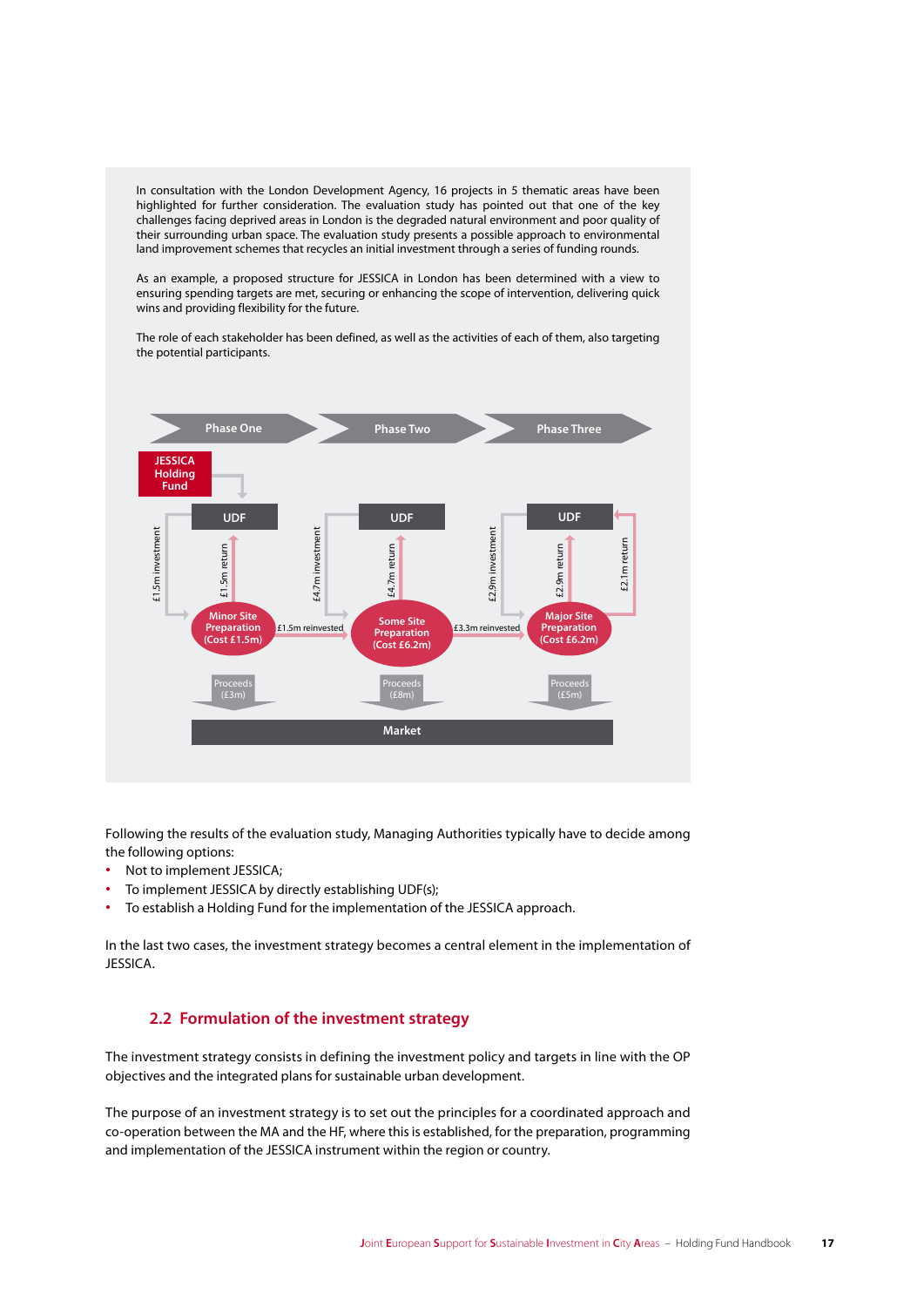The investment strategy normally takes into account any relevant urban development priorities or evaluations and any integrated urban development plans or strategies included in the specific OP. Indeed, the investment strategy should spell out how the three dimensions (Operational Programme objectives, urban plan, and revolving approach) can work together and the type of investments more likely to achieve the desired outcomes. The investment strategy should include at least the following components:

- **∙** Target geographic areas and sectors;
- **∙** Typology of UDF and identification of preliminary projects ;
- **∙** Investment products offered;
- **∙** Envisaged amount to be invested in the UDF;
- **∙** Investment limits (e.g. % of project cost) and investment control;
- **∙** Broad criteria for selecting and evaluating UDFs existing ones or expectations regarding those to be created in case the UDF market is not mature in the region;
- **∙** Provisions regarding the recycling of funds.

In line with EU Structural Funds regulations and depending on the specific priorities in the Operational Programme, the projects could pursue, inter alia, one or more of the following objectives (list is illustrative and non-exhaustive):

- **∙** Improvement of social integration;
- **∙** Development of cultural, sporting and recreational infrastructure;
- **∙** Improvement of mobility;
- **∙** Improvement in energy management and energy efficiency;
- **∙** Increase in the use of renewable energy;
- **∙** Conversion of buildings, including residential ones, for non-residential uses;
- **∙** Decontamination/conversion of industrial and degraded areas;
- **∙** Development of infrastructure systems bringing increased overall harmonisation to the patterns of use of urban fabric;
- **∙** Improvement of urban waste management.

The investment strategy should state that the terms and conditions for the contribution by the HF – or by the MA if no HF is established – to a UDF have to be negotiated via a specific operational agreement. If there is no existing financial vehicle on the market ready to take on the role of a UDF, the investment strategy can include additional actions to be taken by the HF or MA in order to identify appropriate partners and counterparts. This identification could take into account recommendations from the evaluation study and could be based on the experience and market knowledge of the HF. The investment strategy must also determine what kind of structure can be suitable to operate as a UDF (joint stock companies, limited liability companies, investment funds or a separate block of finance) within a financial institution, or other organisational forms which require special legal regulations/status. Various organisations and institutions can be taken into consideration as UDF candidates in the investment strategy.

#### The cases of:

- **∙** National/regional and international banks;
- **∙** Existing commercial investment funds / fund managers;
- **∙** Public agencies or other public institutions;
- **∙** Real estate developers;

underline the fact that specific requirements may be put forward as beneficial for each of these specific structures (e.g. experience in managing development funds, experience in co-operation with local public authorities, experience in financing projects in specific sectors, readiness to leverage ERDF allocation with additional funds, capacity to operate in the region etc.). As an example, Box 2 below provides an overview of the investment strategy established in the Wielkopolska Region in Poland.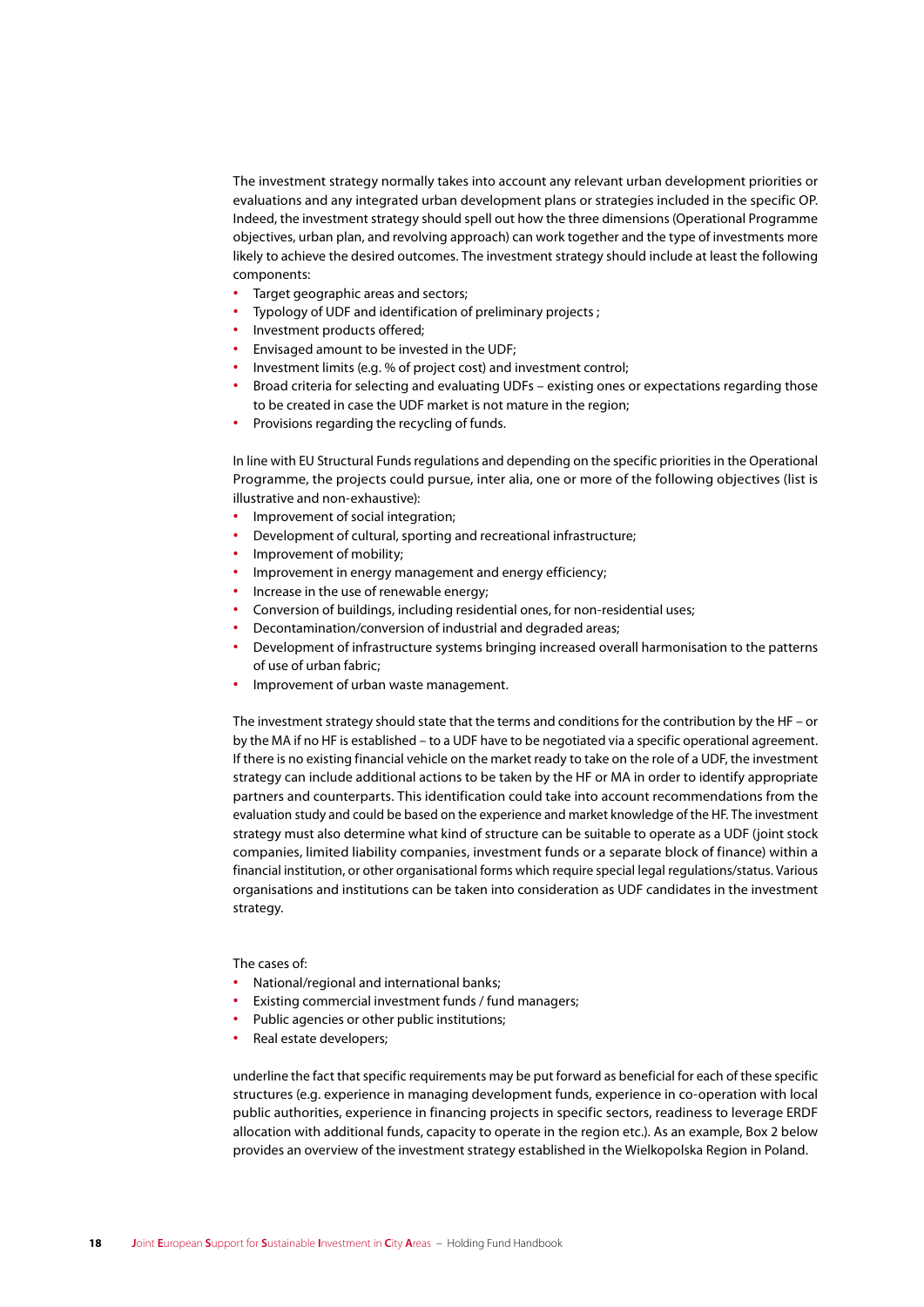#### Box 2: Example of investment strategy

The investment strategy established in the Wielkopolska region in Poland emanates from considerable demand for urban regeneration projects in large cities as well as in small and medium-sized towns. The areas needing regeneration in the Wielkopolska region include degraded parts of towns and cities, post-military and post-industrial sites. Cities in the region are also interested in the long-term development of urban areas and in creating incentives for their growth. The market for regeneration is therefore significant and the investment strategy sets the outputs and results to be achieved by the MA for the regional Operational Programme.

Among other things, the investment strategy provides that the overall strategic objectives will be achieved by the Wielkopolska HF through contributions to UDFs, and will aim to revitalise urban, postmilitary and post-industrial areas and strengthen institutions in the business environment.

In order to meet the objectives stated, the investment strategy underlines that the HF will take various actions detailed in the funding agreement such as:

- **∙** Developing a network of contacts in order to ensure better understanding of JESSICA among potential JESSICA stakeholders in Wielkopolska;
- **∙** Pre-identifying public and private institutions, which could potentially be UDF candidates;
- **∙** Organising, managing and supervising the calls of expressions of interest to identify and select UDFs (in accordance with the EC Structural Funds regulations);
- **∙** Appraising the offers received;
- **∙** Presenting, for decision by the investment board, UDF candidates which could possibly receive contributions from the HF;
- **∙** Negotiating and agreeing details of each contribution from the HF to the selected UDFs;
- **∙** Executing and monitoring the operations;
- **∙** Providing other forms of support to MAs.

The investment strategy lays down that criteria for the evaluation of UDFs should include:

- General criteria, related to compliance, credibility, experience and adequate internal controls, accounting and reporting procedures;
- **∙** Financial criteria, related to financial standing, robust cash flow forecasts, operational budget, the UDF's policy, and arrangements for winding up the UDF;
- **∙** Project-related criteria, related to the robustness and compliance of the project, references, and economic rates of return.

Potential urban projects are considered within the investment strategy as well as their conditions of eligibility. Once again, criteria to identify urban projects as part of the UDF portfolio are divided into three categories:

- **∙** General criteria (as explained above);
- **∙** Financial criteria; and
- **∙** Criteria related to the Operational Programme.

The latter is particularly important as it underlines the need for the project to contribute to the achievement of outputs which are listed as key indicators encompassing measurement units and target values. These indicators can be, inter alia:

- **∙** Surface area of regenerated zone;
- **∙** Number of jobs created in the area;
- Number of projects related to urban regeneration and renewal (including, for example, those ensuring sustainable development and enhancement of the attractiveness of cities, those fostering equal opportunities and preventing social exclusion of national minorities and young people, etc.).

Ultimately, the investment strategy targets the expected types of projects according to demand in the region. These projects can be identified at the stage of the evaluation study, as explained in Box 1.

It is worth highlighting that the investment strategy is usually part of the funding agreement established between the Managing Authority and the Holding Fund, as described further in section 3.

Within the investment strategy, preliminary projects and/or project typology should also be identified and have to form part of an integrated plan for sustainable urban development.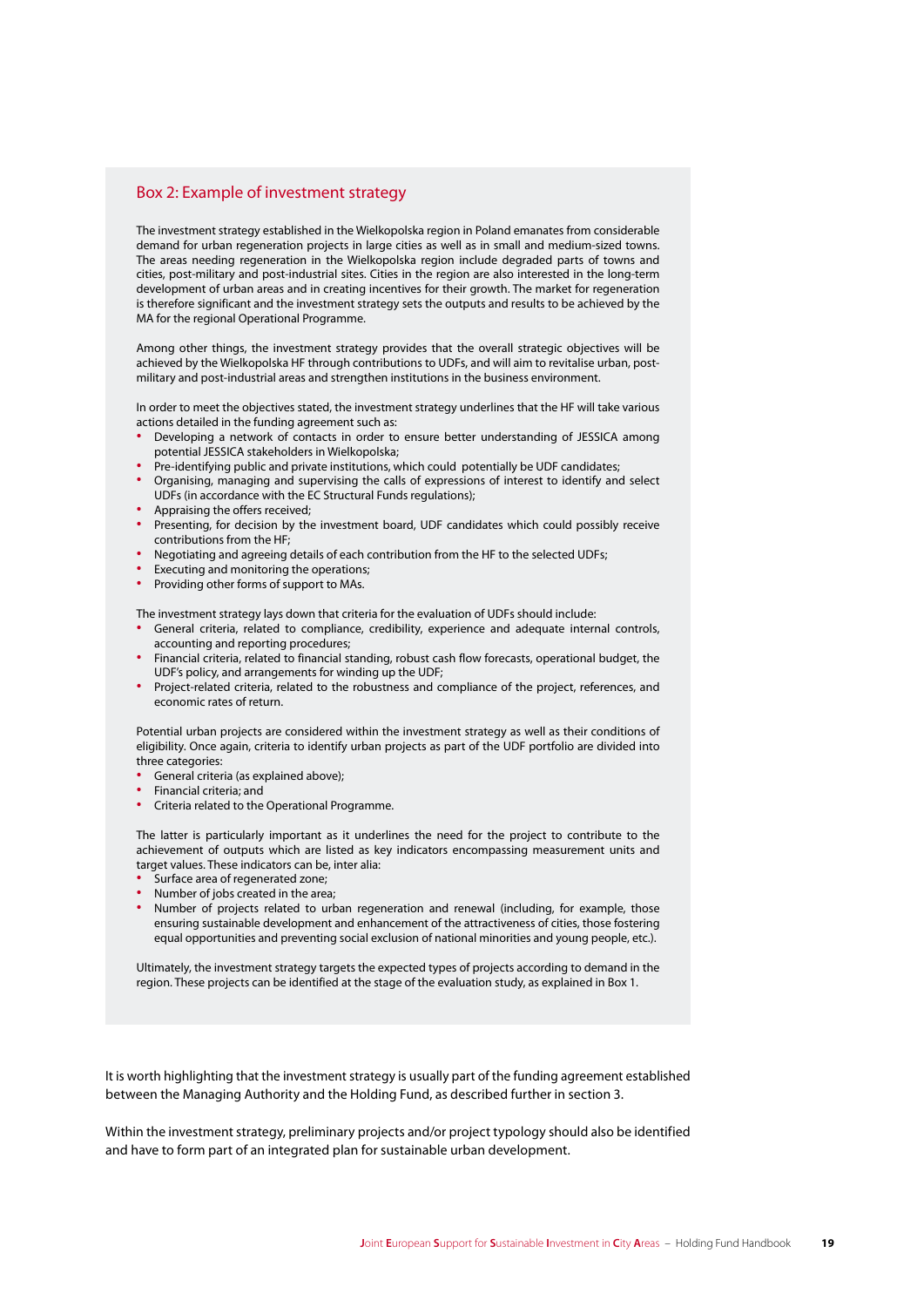#### 2.2.1 Integrated Urban Development Plans

An integrated plan for sustainable urban development ("integrated plan") comprises a system of interlinked actions which seek to bring about a lasting improvement in the economic, physical, social and environmental conditions of a city or an area within the city. Even if certain conditions – such as public consultation and adequate management schemes – must be guaranteed, the key to the planning process is "integration", meaning that the relevant policies and their associated plans, programmes and projects are approached taking into account their reciprocal effects in order to effectively capture synergies and achieve balanced outcomes.

In this regard, implementing the physically and operationally interlinked elements of an integrated plan should lead to its global impact being more intense than the sum of the effects of its components implemented in isolation. In some Member States, city-wide and area-based development plans prepared and adopted in accordance with current planning procedures may satisfy such a definition.

As the urban regeneration market is not mature in many European regions and Member States, a "culture of financing sustainable urban development" has to be reinforced. Developing an urban development culture which understands the role of cities as privileged areas of a region's growth, employment and social cohesion is an important factor for the successful implementation of the JESSICA initiative.

More precisely, reinforcing the appropriate urban development culture requires a workable definition of integrated plans for sustainable urban development, which could include:

- **∙** The definition of the geographic area targeted depending on the nature and objectives of the integrated plan (neighbourhood, municipality, district, metropolitan areas etc.);
- **∙** The identification of the public works needed and the land-use parameters and minimum public services required (transport, health, education, security, etc.);
- **∙** To integrate these services into a wider area as part of transport and utilities networks as well as social and environmental services;
- The assessment of demand/requirements to ensure the efficient use of resources, if necessary through market analysis and/or socio-economic appraisals;
- **∙** The development of a clear governance scheme with a timetable and responsibilities, including private stakeholders.

Urban I and Urban II initiatives, undertaken during the programming periods 1994-1999 and 2000-2006, used an area-based integrated approach focused on alleviating concentrated deprivation within cities. This approach, valuable as it is, should be broadened to encompass the following key elements in order to develop a more comprehensive approach to achieving sustainable urban development:

- 1. Address the financial performance as well as the socio-economic performance within the integrated plans;
- 2. Operate on the appropriate territorial scale for the development objectives at stake for instance the appropriate spatial scale to combat city unemployment may be wider than a city neighbourhood:
- 3. Make clear that intervention by the Structural Funds also supports measures enhancing wider competitiveness and employment objectives (productive clusters, the knowledge society, restoration of the cultural heritage, tourism, etc.).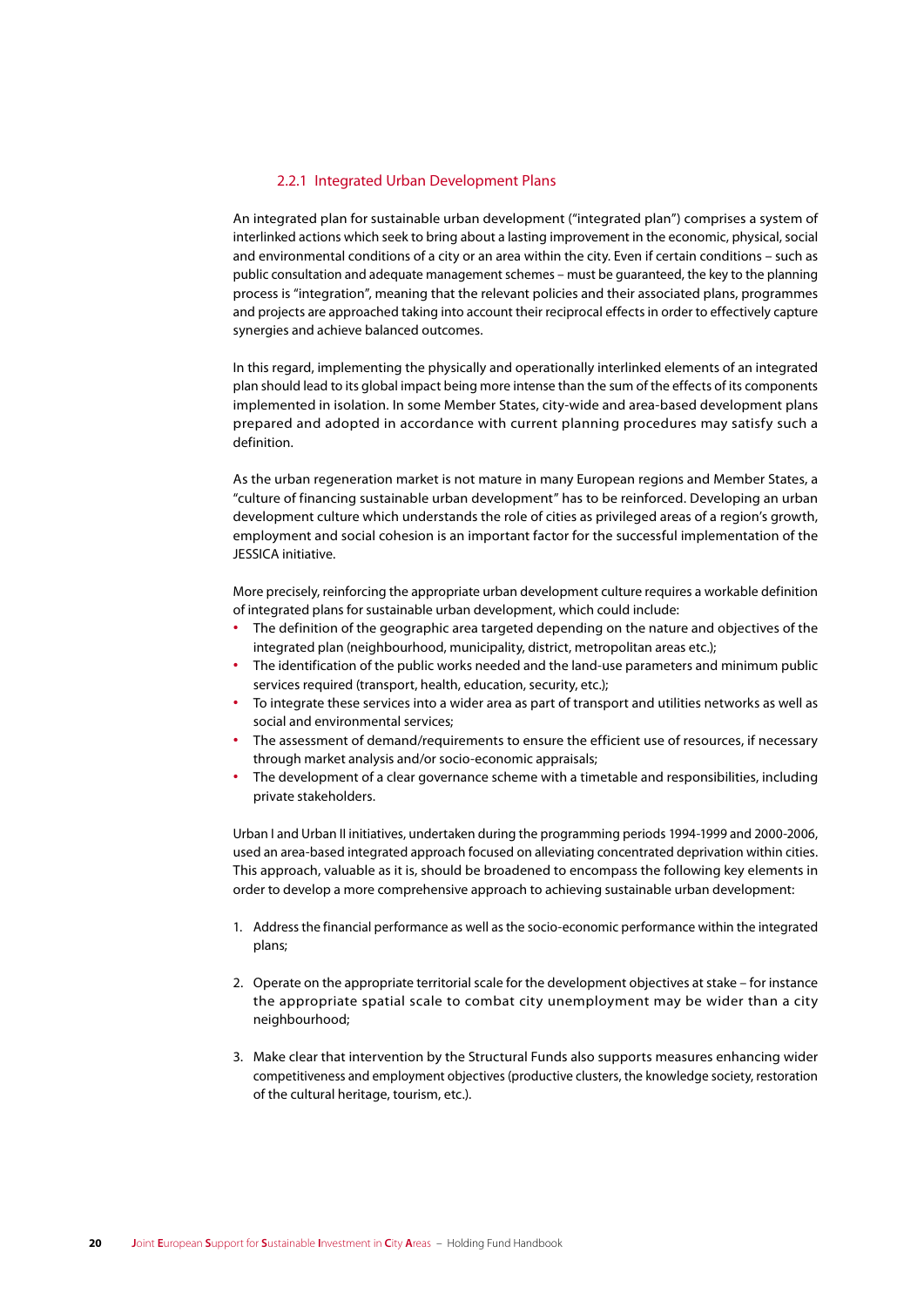Box 3 presents the experience of Andalusia where integrated plans were not clearly defined within the Operational Programme. Guidelines have been developed with the assistance of the HF in order to define JESSICA-compliant urban plans as illustrated in the Box below.

#### Box 3: JESSICA-compliant integrated plans in Andalusia

The urban dimension in the Operational Programme in Andalusia for 2007-13 focuses on the rehabilitation of dilapidated areas, the improvement of old city centres, transport upgrading, restoration of cultural sites, re-use of industrial brownfield sites and support to SMEs and innovative companies. In order to achieve these goals, the Andalusia integrated plan concept incorporated in the JESSICA investment strategy has capitalised on the existing urban investment tools, namely:

- **∙** The URBANA initiative, inspired by the prior Urban I and Urban II experience;
- **∙** Strategic multi-sector plans (land use plan, mobility plan, etc.);
- **∙** Comprehensive investment plans developed by regeneration/urban development agencies;
- **∙** Plans driven by a "flagship project" for large-scale projects.

JESSICA-compliant integrated plans within the investment strategy can be set up on the basis of existing plans and planning experience including:

- 1. A clear delimitation of the target area (with a geographic description and cartography) covered by the Integrated Plan;
- 2. A SWOT Analysis of the expected impact from the implementation of the identified plan and associated portfolio of urban projects;
- 3. The impact analysis and monitoring of the financial and socio-economic performance of the project portfolio, with suitable indicators closely linked to the JESSICA objectives.

In this context, performance indicators could include inter alia:

- **∙** Transport and urban facilities: newly created or regenerated public spaces, additional jobs in the targeted area, increased use of public transport, trends in tourist volumes;
- **∙** Re-adaptation of derelict industrial areas: new businesses and activities in the area, new investments in the area, etc.;
- **∙** Facilities for SMEs and innovative firms: newly created SMEs, number of new jobs created, etc.

#### 2.2.2 State aid considerations Figure 2: State aid in JESSICA implementation

Throughout the JESSICA implementation process, State aid should also be considered at every stage, and particularly in the definition of the investment strategy, as illustrated in figure 2. Indeed, the MA should assess if State aid could be involved and on what basis such aid would be compatible with EU competition rules.

Article 9 of Council Regulation (EC) No 1083/2006 lays down that all projects financed by Structural Funds must respect competition rules.

Managing Authorities are responsible for ensuring compliance with community



policies (Art. 60a of Regulation 1083/2006). State aid control in ERDF implementation is the responsibility of the MAs or Member States, which have to set up and ensure the proper functioning of the management/control system as regards aspects of State aid. Therefore, any public support under JESSICA must comply with the procedural and substantive State aid rules applicable when public support is granted.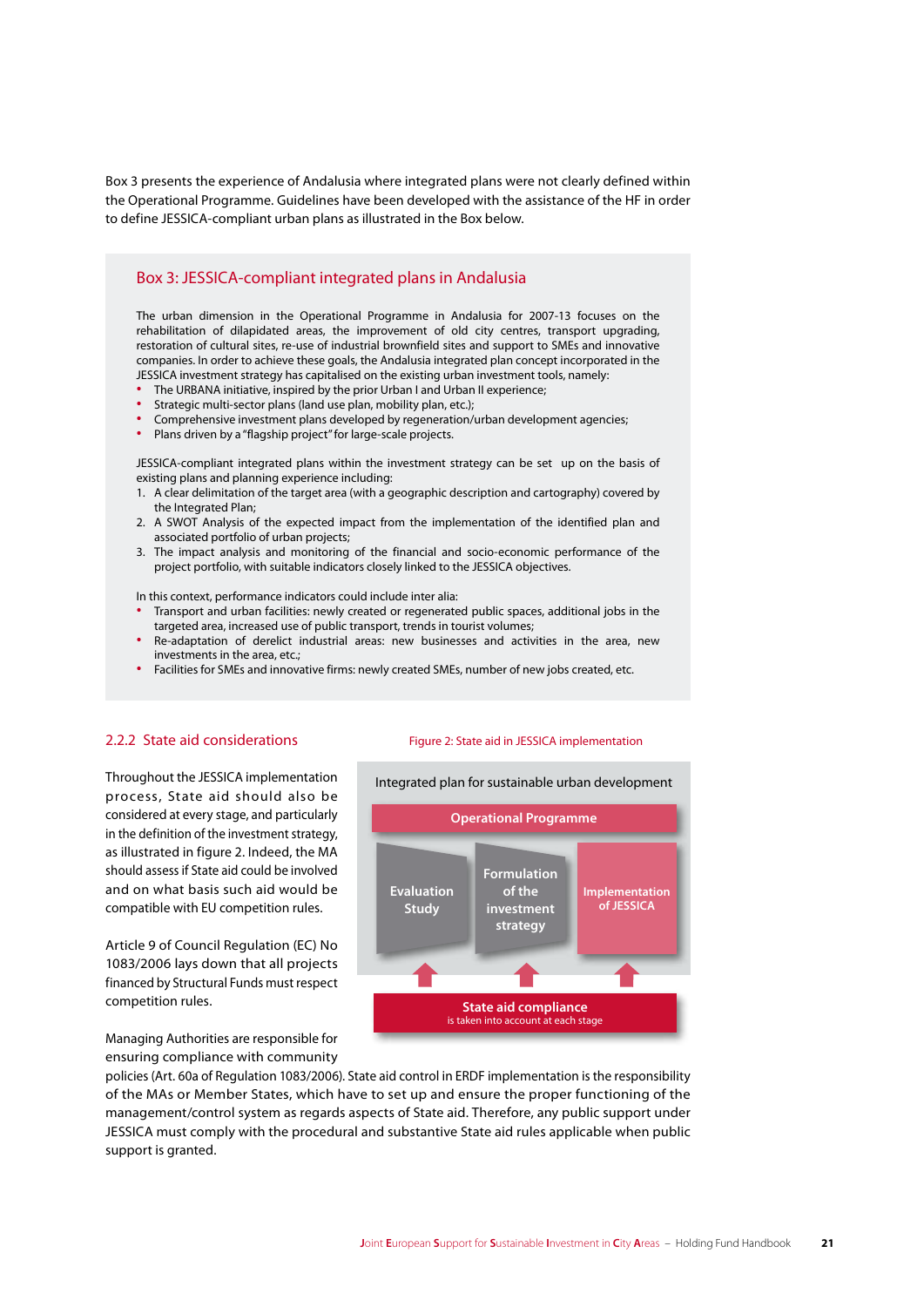#### Box 4: State aid compliance

If according to Art. 107(1) of the Treaty on the Functioning of the European Union (TFEU), the following criteria related to aid:

- **∙** Granted by a Member State or through State resources;
- **∙** Conferring an economic advantage to undertakings;
- **∙** Selectivity: "certain undertakings or the production of certain goods";
- **∙** Potential to distort competition and affect trade;

are cumulatively fulfilled (at any level – fund managers, private investors, project companies), such intervention constitutes State aid.

Where State aid is present, Member States should choose a compatibility system: either exemption from the notification requirement under Art. 108(3) TFEU (based on the block exemption regulation adopted pursuant to Art. 109 TFEU) or approval by the Commission following notification.



The compatibility system that would be applicable to JESSICA is based on a mixture of State aid rules:

- **∙** Urban development is currently not considered as a separate State aid policy instrument and, therefore, there are no specific State aid compatibility guidelines. Consequently, depending on the purpose of the investment (energy efficiency, etc.), appropriate State aid rules apply. For information on State aid rules, reference can be found in the State aid Vademecum on the following European Commission website: http://ec.europa.eu/competition/state\_aid/legislation/compilation/index\_en.html.
- **∙** Due to the funding architecture of JESSICA (the involvement of HF/UDF) some principles from the Risk Capital Guidelines (RCG) will be applied as far as State aid to fund managers and investors is concerned. By analogy to the RCG, a fund is considered to be a vehicle to transfer finance and is generally not regarded as a State aid recipient. Moreover, there is normally no State aid to HF/UDF managers if the remuneration for management services is market-conform. If State aid to fund managers (HF/UDF level) or private investors at UDF level cannot be excluded, in principle, such aid could be fund compatible, provided it is necessary and proportionate.

In other cases, JESSICA measures could be declared compatible by assessing them directly under the TFEU, in which case, Member States would have to demonstrate that the proposed intervention targets a well-defined objective of common interest, that it is well-designed (appropriate, incentive effect, proportional) and that it has limited effects on trade and competition in order for the Commission to carry out a balancing test. The key is to limit UDF intervention to what is necessary to proceed with a project and to ensure that private partners do not benefit from a higher-than-market rate of return on investment. The principles of an economic assessment are provided in the following draft staff paper: http://ec.europa.eu/competition/state\_aid/reform/economic\_assessment\_en.pdf.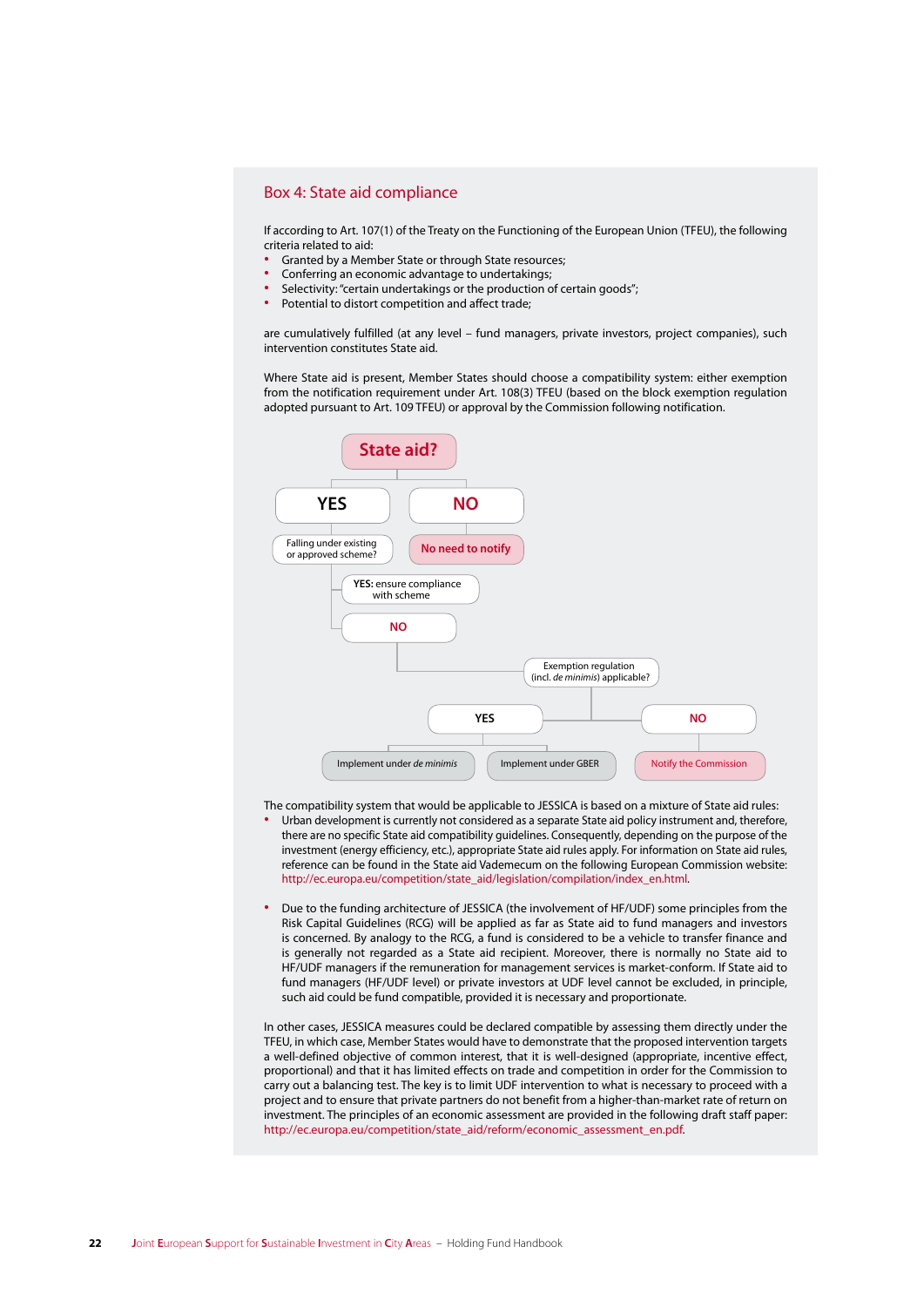The next section presents the procedural framework for HF selection. The option of establishing a UDF without a HF is only summarised for the clarity of the presentation, as it is not considered within the main scope of this Handbook.

#### **2.3 Selection of options to establish a HF**

When selecting the Holding Fund, the Managing Authority has to evaluate the options provided by the regulations. Article 43 of Regulation 1828/2006<sup>7</sup> lays down that financial engineering instruments, including Holding Funds, shall be set up as

- **∙** Independent legal entities governed by agreements between co-financing partners or shareholders; or as
- **∙** A separate block of finance within a financial institution. In the latter case, separate accounts should be set up to distinguish the new resources invested in the financial engineering instrument from those initially available in the institution.

As such, the possibility is given to adopt a flexible approach and to adapt the Holding Fund to the MA's specific context for the implementation of JESSICA.

However, taking into account the role of the Holding Fund, it is suggested that if it is not a regulated financial institution, it should be associated – or should operate in close co-operation – with a supervised financial body for the management of the Holding Fund's investments.

In most EU countries, financial institutions operate in a heavily regulated environment. Regulation structures differ between each Member State, but they typically involve prudential regulation as well as consumer and savings protection and market stability. Some countries have a consolidated agency that regulates all financial institutions, while others have separate agencies for different types of institutions such as banks, insurance companies and brokers.

In using an existing financial institution, the implementation of a separate block of finance is mandatory and contractual arrangements will ensure that this is the case. From an accounting standpoint, this means that the funds have to be ring-fenced from all other assets and obligations of the chosen financial institution<sup>8</sup>. Furthermore, regardless of the form in which a HF is established, investment management activities are economic activities that are subject to State aid rules. Therefore the separate account is essential if a fund is set up as a separate block of finance, as care should be taken to avoid indirect State aid to the financing institution.

The Regulation<sup>9</sup> makes it possible to implement a Holding Fund in one or more of the following forms:

- a. The award of a public contract in accordance with applicable public procurement law;
- b. When the agreement is not a public service contract within the meaning of applicable public procurement law, the award of a grant, defined for this purpose as a direct financial contribution by way of donation to a financial institution without a call for proposals, if this is in accordance with a national law compatible with the Treaty;
- c. The award of a contract directly to the EIB or the EIF.

<sup>7</sup> Article 43 of EC Regulation No 1828/2006 of 8 December 2006 setting out rules for the implementation of Regulation (EC) 1083/2006.

All other obligations also include costs linked to the management of the funds which must be supported by the chosen financial institution and which are remunerated through the management fees.

<sup>9</sup> Council Regulation (EC) No 1083/2006 of 11 July 2006, Article 44, amended by Council Regulation (EC) No 284/2009 of 7 April 2009 and by Regulation (EU) No 539/2010 of the European Parliament and of the Council of 16 June 2010.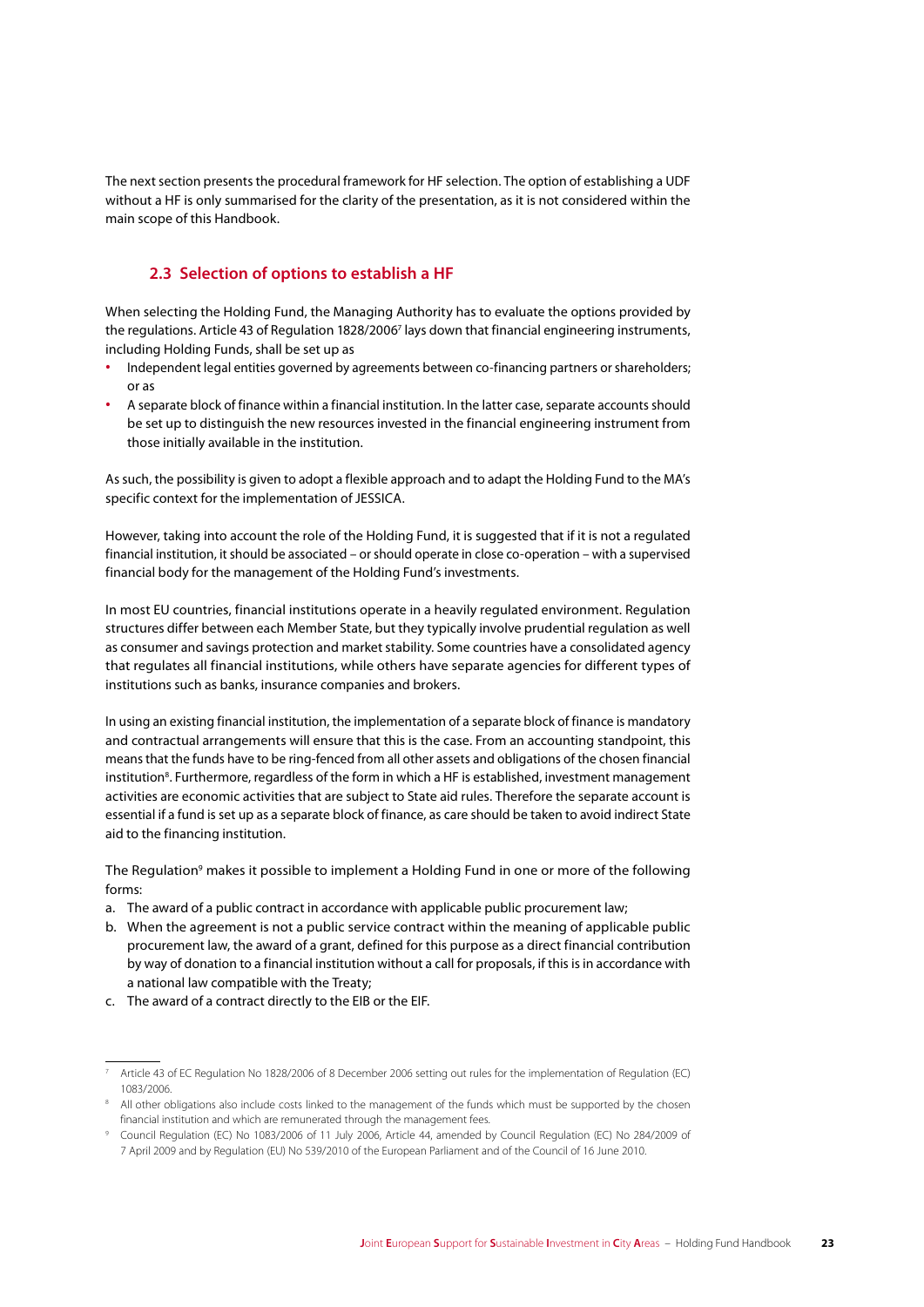In operational terms, this means that MAs have the following options:

- 1. Direct award to:
	- a) The EIB; or
	- b) Another financial institution.
- 2. Procurement procedure.

The figure below summarises the MA's options in establishing JESSICA structures. It is worth mentioning that a more detailed analysis of UDF schemes, both where MAs invest directly into UDFs and where a HF acts as an intermediary between the MA and the UDFs, will be described in another forthcoming publication, which could be useful in conjunction with this document.

#### Figure 3: Decision tree for JESSICA implementation



Furthermore, it is recommended that MAs hold preliminary discussions with DG REGIO and possibly with the EIB JESSICA Task Force in order to benefit from prior experience and to optimise the decisionmaking process as regards the schemes described below.

Finally, the evaluation study conducted prior to the selection of the Holding Fund should provide the profile of a potential candidate to act as a HF, if that is the intended alternative, and advise on the procedure for its selection. The operational implications for the three options are presented in the following paragraphs.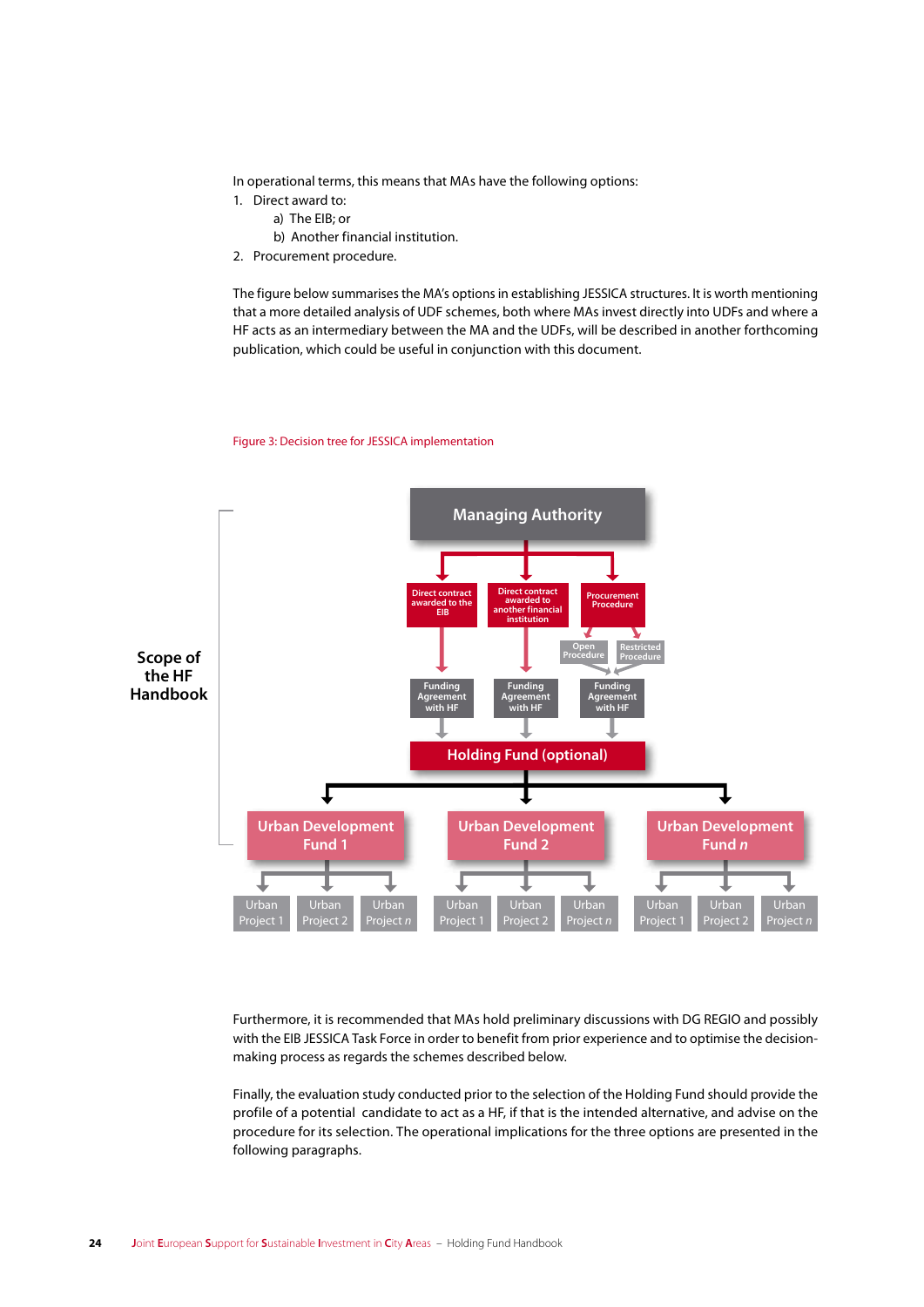#### 2.3.1 HF selected through a direct contract with the EIB

In launching the JESSICA initiative, the European Commission has given the opportunity to directly appoint the EIB as Holding Fund.

There are very few instances of Holding Funds being selected under a scheme without using the EIB. Indeed, the EIB has both the technical and financial competences to manage urban renewal and development projects across Europe. The EIB has been and still is a key player in the launch of the JESSICA initiative and its experience has been recognised across 9 Member States of the European Union through its 15 assignments as a HF up to the end of August 2010. As the European Union's longterm lending institution, the EIB has, in particular, an internal structure that is particularly suitable and experienced to act as a HF. Indeed, all the governance structures, rules and procedures usually required in the context of fund management are already in place within the EIB.

A key benefit of using the EIB as Holding Fund is that the EIB has the skills, knowledge and expertise covering both the targeted investment sector and the operational procedures needed for the fund management. EIB involvement may also increase the visibility of the HF and UDF, making them more attractive to other investors. Finally, the EC general regulation allows the EIB to be appointed without procurement procedures<sup>10</sup>, which reduces the time necessary to establish a Holding Fund.

Despite the preferential treatment allowed by the Regulations to appoint the EIB as HF, within the EU Member States, several national or regional institutions exist with a profile potentially suitable to operate as a JESSICA HF. These institutions may have a profile different from that of the EIB, but at the same time could offer other advantages related to the specific regional context in which the candidate Holding Funds have to operate.

#### 2.3.2 Direct award of HF tasks to a financial institution

When a financial institution other than the EIB or EIF is selected to implement operations organised through a Holding Fund, this selection may be made either by way of public procurement or by way of a grant, without a call for proposals, if this is pursuant to a national law compatible with the Treaty.

Regarding the national law compatible with the Treaty, allowing the direct award of a grant, for the purpose of Article 44 second paragraph (b) of the General Regulation, to a national or regional financial institution, it is expected that the law will:

- **∙** designate the financial institution in question;
- **∙** present the public policy objectives justifying the direct award of a grant to it; and
- **∙** justify the existence within this financial institution of the expertise necessary for the successful accomplishment of the Holding Fund tasks.

Appointing a financial institution as a Holding Fund implies no loss, reduction or waiver of responsibility by the relevant authorities for those resources under the SF Regulations. Therefore, such grants to Holding Funds have no impact on the definition of the functions and exercise of responsibilities of the Managing, Certifying and Audit Authorities concerning investment in financial engineering instruments of contributions from Operational Programmes and the subsequent investment of such contributions in urban development projects.

In order to determine the conditions under which a financial institution can be directly appointed to obtain a grant, it is of course important to identify the differences between a public contract and a grant, according to the Regulation.

<sup>10</sup> Council Regulation (EC) No 284/2009 of 7 April 2009.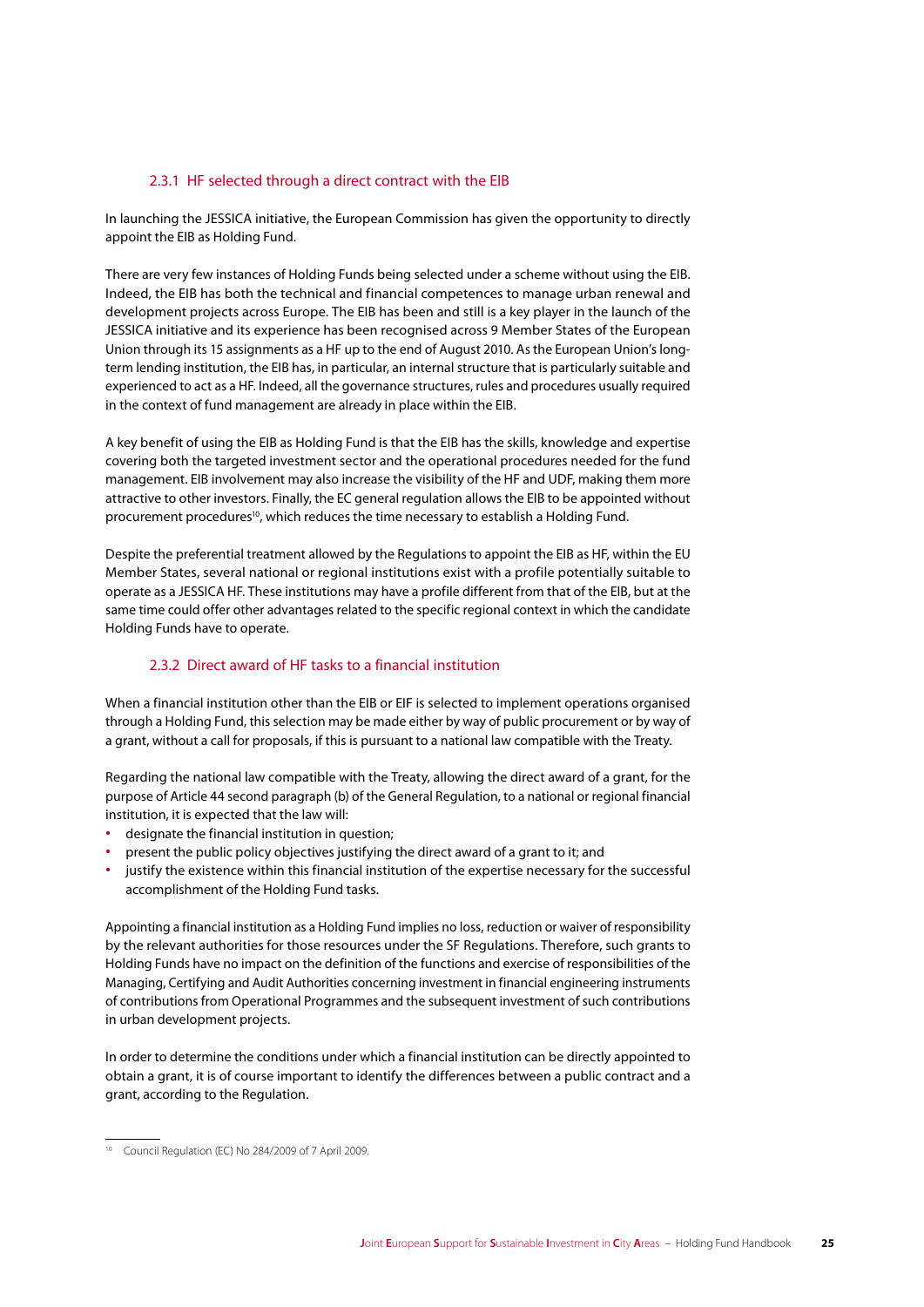The COCOF note "Guidance Note no. 2 on Financial Engineering" (22/12/2008) gives some indications as to what can be considered as a grant:

It lays down that "in general, a grant will have the following features:

- **∙** a contribution is made either to an action or project carried out by a grantee which falls primarily within the scope of the grantee's activities or direct to the grantee because its activities contribute to policy aims of the grantor, such action or project of the grantee usually being in the interest of the grantor;
- **∙** the application for financing originates with the grantee, who submits a proposal for support for activities it is carrying out or plans to carry out; its proposal sets out the specifications for the action to be performed, which may be within a pre-set legal or other framework laid down in advance by the grantor;
- **∙** ownership will usually remain with the grantee, although it is possible in some cases for the financial contribution to revert to the grantor at the end of an action;
- **∙** the grant does not necessarily finance the total cost of the action;
- **∙** the financial contribution of the grantor should not be in consideration of any product or service provided by the grantee to the grantor;
- **∙** conditions can be attached to the grant awarded, but there is no direct and specific link between individual obligations on either side (grantor and grantee), although the grantor has the right to monitor technical implementation of the action and the use made of the funds granted;
- **∙** the grant must not have the purpose or effect of producing a profit for the grantee;
- **∙** the outcome of a grant award procedure is a grant agreement or a grant decision."

Based on the above, it is suggested that the target entity should be one already involved in activities related to urban development and in the management of financial engineering instruments.

#### Box 5: Case Study of a HF appointed without a procurement process

In Estonia, KredEx has been appointed without a procurement process and directly by the MA. KredEx operates under the jurisdiction of the Estonian Ministry of Economic Affairs and Communications, which renders it compliant with the regulations and requirements presented in this section. The organisation is fully accredited for the use of ERDF and Structural Funds.

KredEx is a self-sustaining guarantee fund that offers:

- **∙** Business loan guarantees;
- **∙** Mezzanine financing;
- **∙** Long-term funding for commercial banks;
- **∙** Export guarantees;
- **∙** Housing finance and loan guarantees;

**∙** Implementation of housing policy.

With a capital of EUR 60 million, KredEx has state guarantee limits for:

- **∙** Housing loan guarantees (EUR 96 million);
- **∙** Business loan guarantees (EUR 96 million);
- **∙** Export guarantees (EUR 192 million).

The opportunity to implement JESSICA in Estonia to support energy-efficiency improvement in multiapartment buildings emanates from several facts and circumstances regarding the housing stock:

- **∙** 95% of the housing stock is in private ownership:
	- 60% of the housing stock was built in the period 1960-1990;
	- 30% was built before 1960.
- **∙** 75% of the population lives in multi-apartment buildings;
- **∙** Low quality and low energy efficiency;
- **∙** Average energy consumption per year in buildings which have not been renovated is around 200- 220 kWh/m2 .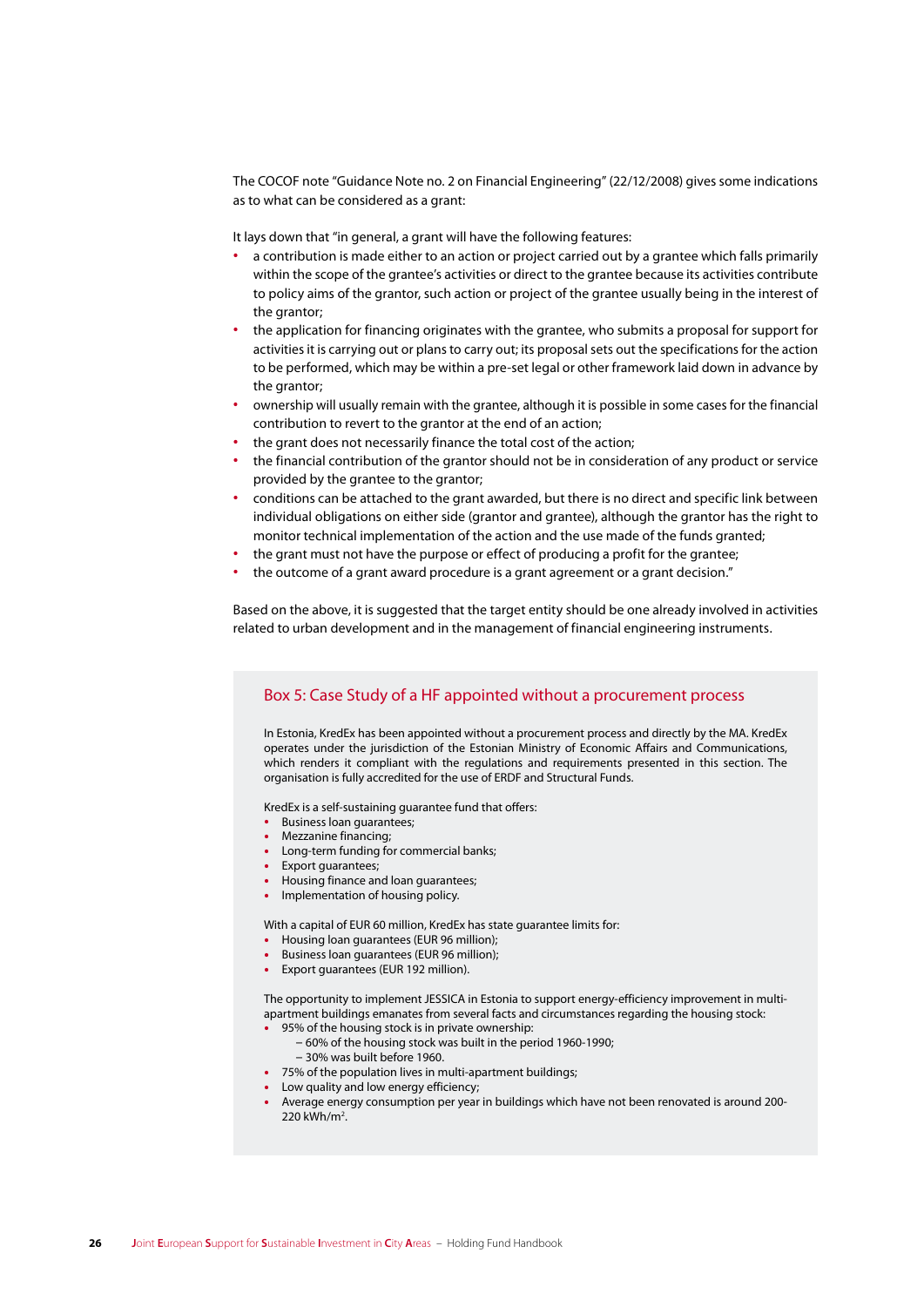Before implementing JESSICA, the Estonian government used State grants throughout Estonia but faced issues such as insufficient funding with only a single cycle, while ERDF grants would become available only after payments to households. The Ministry of Economic Affairs and Communications of Estonia has therefore taken the opportunity to employ some of their 2007-2013 ERDF funds through financial engineering mechanisms and has appointed KredEx to negotiate with Ministries and politicians, national and international banks and the European Commission in order to define the eligibility criteria and the integrated plan with measures included in its Operational Programme. KredEx has then acted as a Holding Fund, receiving EUR 17 million from the ERDF and EUR 29 million from the CEB. Adding additional financing from KredEx own resources, the HF reached a capacity of EUR 57 million.

As a HF, KredEx has selected 2 UDFs (Swedbank and SEB) through a call for tenders. These UDFs offer low interest rates to the Final Recipients. In order to select UDFs, KredEx has adopted the following main selection criteria:

- **∙** The candidate's rating is at least BAA3 (Moody's) or BBB (Fitch or Standard & Poor's);
- **∙** The candidate has a licence and complies with the provisions of the Credit Institutions Act;
- **∙** The candidate has a budget of over 15 billion EEK (approximately EUR 958.672.000);
- **∙** The candidate has at least 1 year's experience of financing multi-apartment buildings;
- **∙** The candidate accepts 20-year loans.

#### 2.3.3 HF selected by a public procurement process

This option refers to the selection of a Holding Fund structure through a procurement process.

In preparing the procurement process, the Managing Authority can apply the principles summarised in Box 8 "Type of procurement procedures", within section 3.2.1 defining the pre-appraisal of UDFs as a first step. There are no current examples of JESSICA Holding Funds being selected through a procurement process.

As for any other typical procurement process, the tender specification should contain all the necessary elements to enable the Managing Authority to receive the best offers in terms of quality and financial conditions, and to select the best service provider. The type of Holding Fund and its ability to be selected then have to comply with:

- **∙ Eligibility and regulatory aspects:** exclusion criteria have to be laid down in the specification documents and should be in line with both national and European regulations for procurement;
- **∙ Technical aspects:** the tender specifications should include criteria for the evaluation of the financial and technical capacity (e.g. financial capacity, business plan analysis, etc.).

#### **2.4 Why a Holding Fund? Pros and Cons**

Following this presentation of the different features of and procedure for selecting the Holding Fund, some benefits and limitations of the HF in the JESSICA context are illustrated below. This should enable MAs to make an informed decision on whether or not to implement JESSICA through the intermediary of a Holding Fund. For the sake of completeness, a case study on the implementation of JESSICA without a Holding Fund is outlined at the end of this section.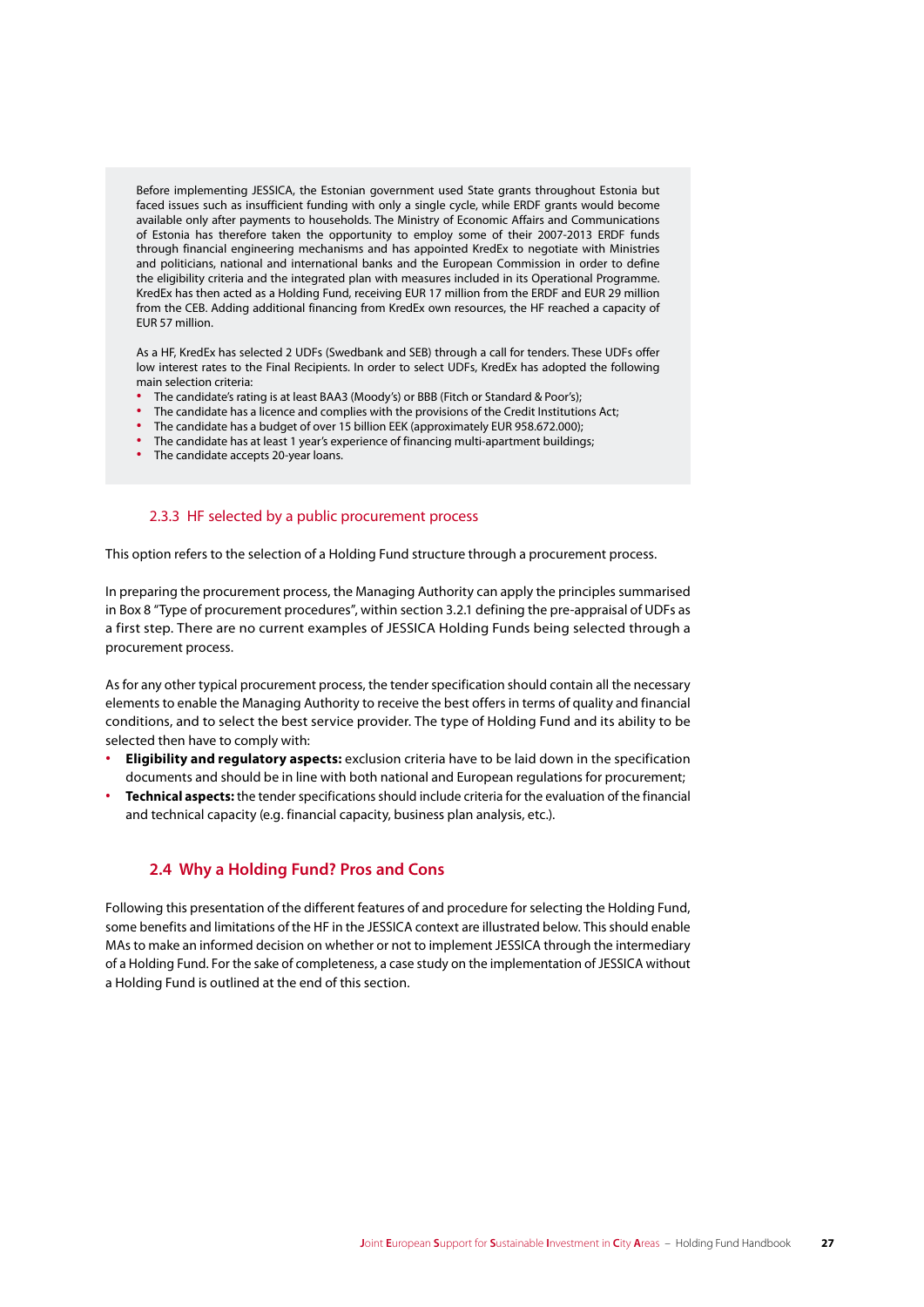#### Table 1: Holding Fund: Pros and Cons

*A Holding Fund has several interesting advantages and functions:* 

- **∙** A HF is a robust financial structure, equipped to manage funds, investments and reimbursements, and to assess controls and risks, on behalf of Management Authorities. It will ensure independent and professional management of funds by performing a variety of functions and tasks, including:
	- **∙** Treasury management (as described in section 3.1.1.1 of this handbook);
	- **∙** Risk management (as described in section 3.1.2.3 of this handbook);
	- **∙** Monitoring (developed in section 3.3.1 of this handbook);
	- **∙** Reporting on the implementation of the investment strategy (as set out in section 3.3.4 of this handbook).
- **∙** Furthermore, as a flexible and dedicated tool managing the allocation of funds to several UDFs, a HF enables diversification of investments in several types of UDFs and more effective controls. Indeed, as UDFs can have different features and characteristics according to the investment goals they pursue and due to the necessary flexibility of investment strategies, the use of a Holding Fund mechanism can be particularly relevant to diversify a portfolio of investments.
- **∙** In certain cases, the HF can be seen as a valuable temporary Technical Assistance structure, supporting the MA in the acquisition of sufficient skill and knowledge to manage and supervise the UDFs in-house at a later stage.
- **∙** In cases where plans and projects are at an early development stage, it will not only hold the funds but invest them as well, generating interest income on the funds deposited before they are disbursed into UDFs. Interest earned on the monies committed to the HF can thus be used to defray HF management fees and finance the cost of Technical Assistance services in the planning and preparation of projects. This remuneration could not be obtained under the conventional grant mechanisms within the time necessary to design and/or revise investment strategies.
- **∙** In some case a single HF can manage the resources from different OPs and MAs, achieving significant economies of scale and acting as centralised manager for payments and a catalyst in the investment process.

#### **Pros Cons**

*A Holding Fund, however, has the following drawbacks:*

- **∙** The added value of the Holding Fund mechanism is lower when UDF-type structures are already active in the market and ready to be mobilised by the MA.
- **∙** The added value of the Holding Fund is lowered when only one UDF with well-established objectives and structure is targeted. This UDF would then be the direct counterpart of the Managing Authorities.
- **∙** The added value of a HF is lower when the MA already holds in-house expertise in urban planning, public-private partnerships, EU fund management and financial engineering instruments. In this case the Technical Assistance capabilities of a HF are less valuable to the MA.
- **∙** The choice of establishing a Holding Fund can be complex and potentially time-consuming due to the need to reach agreement on the manner in which UDF capital can be invested, requiring validation at several levels within the HF structure. Therefore, if a specific and welldefined investment strategy is already in place, a UDF set up directly can be effective.
- **∙** With a HF, an additional layer of reporting and monitoring is introduced. While if properly structured this could lighten the burden on the MA, reporting lines and communication channels between the various actors, and crosscompliance with reporting requirements may be demanding and costly.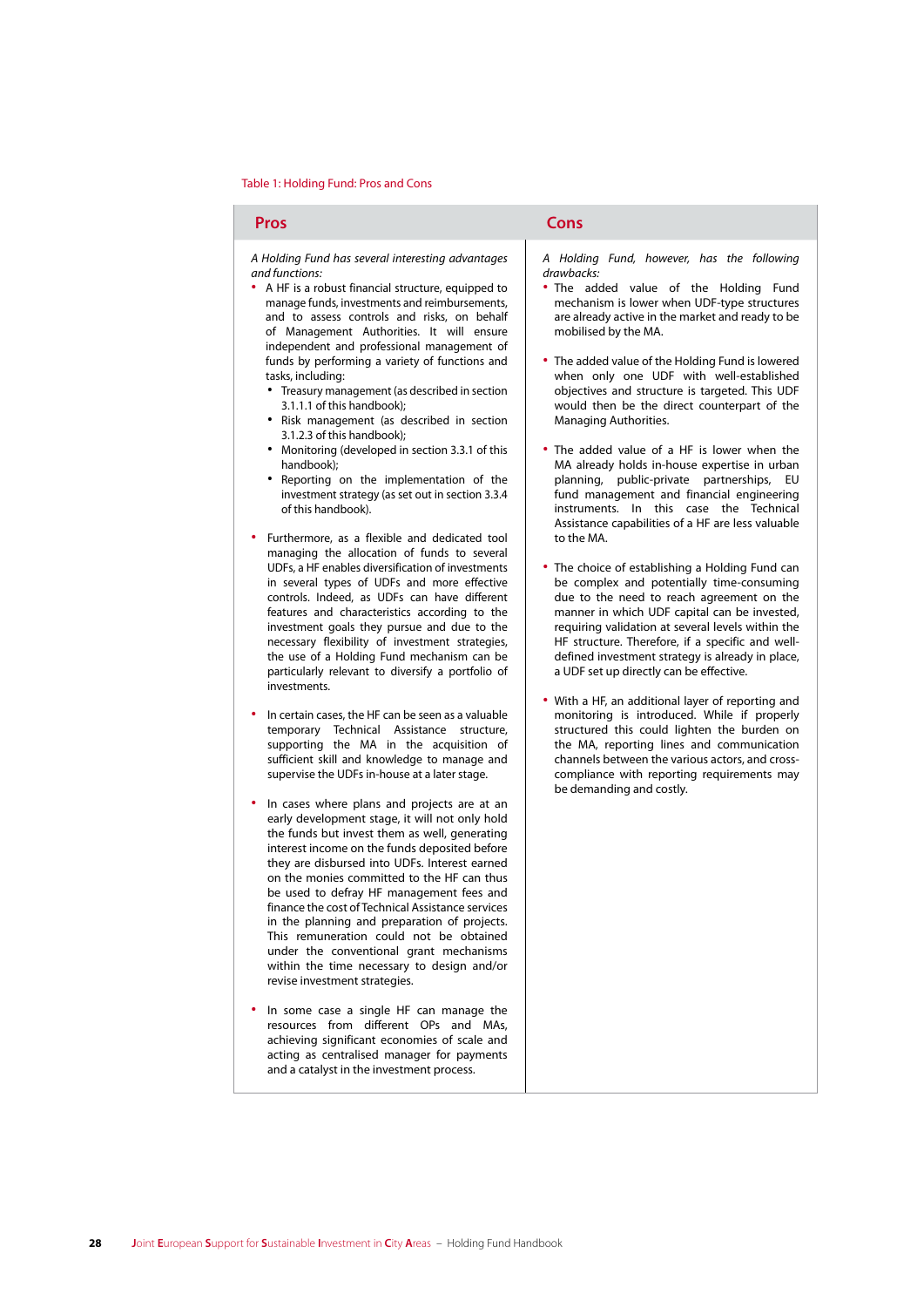#### **Implementing JESSICA without a Holding Fund: practical experiences**

As previously stated, Regulation (EC) No 1083/2006 of 11 July 2006 provides that the HF is an optional structure.

Box 6 presents the case of the Welsh Administrative Government, which has selected a UDF without establishing a Holding Fund.

### Box 6: Selecting a UDF without establishing a Holding Fund: The case of the Welsh Assembly Government and the Regeneration Investment Fund for Wales (RIFW)

In 2009 the Welsh Assembly Government made a commitment to implement a JESSICA Urban Development Fund (UDF), and in March 2010 the Regeneration Investment Fund for Wales (RIFW) project, submitted by the Assembly Government's Department for Economy and Transport, was approved by the Welsh European Funding Office (WEFO), the Managing Authority for the Structural Funds programmes in Wales. The project secured £25m of European Regional Development Funds (ERDF) from the EU's Convergence programme 2007–2013 for West Wales and the Valleys, matched with an Assembly Government investment of £30m in cash and property assets. It was an early decision to move directly to a UDF without a Holding Fund as it was determined that Wales needed only a single UDF that would cover the whole of the country.

The project's key aim is to create a recyclable capital Fund, managed on a commercial basis that will use the ERDF, and WAG assets and cash, to lever additional private sector finance and invest in sustainable regeneration schemes across Wales. Returns from investment will be reinvested to support further regeneration schemes, and therefore create greater benefits over a longer period of time than would otherwise be the case through a traditional grant funding mechanism.

Core to the strategy was establishing a UDF which held both the ERDF, Assembly Government match funding and additional investment during 2010, and which could quickly become operational and able to invest in suitable regeneration schemes. There are two key benefits to this approach:

- **∙** it would implement a structure which could be operational quickly, attracting private equity into regeneration projects; and
- **∙** build credibility with potential private sector investors at the Fund level by demonstrating the commitment to deliver an investment vehicle, as well as demonstrating the viable nature of the investee schemes.

A further consideration was the need to ensure that investments of circa £40m (ERDF plus match funding) were delivered within the current 2007–2013 programming period to help ensure the achievement of Operational Programme targets as agreed with the European Commission. The additional £15m resources also enable RIFW to invest in non-ERDF expenditure and create benefits for areas of need across the whole of Wales.

The RIFW takes the form of a Limited Liability Partnership, giving it a separate legal identity from the Assembly Government. Strategic management of the fund will be implemented through a Management Board comprising private and public parties. Day-to-day fund and investment management will be undertaken by private sector fund and investment managers appointed through open competition. The managers will prepare Annual Business Plans to deliver the corporate policy of the Management Board, and will make recommendations to the Management Board on investments, and manage the portfolio of assets and investments of the fund. The intention is for the UDF to operate as a commercial entity, with a strategy for investment that is driven by the policy context set by the Management Board.

The strategy is a two-step approach that sets up public financing to support projects while developing the attractiveness to private equity investors through a marketing programme and the communication of initial results and achievements. The intention is for the Fund to seek to double the resources of RIFW to £110m by attracting a private sector institutional partner or partners ("PSPs") to take a circa 50% share in the Fund.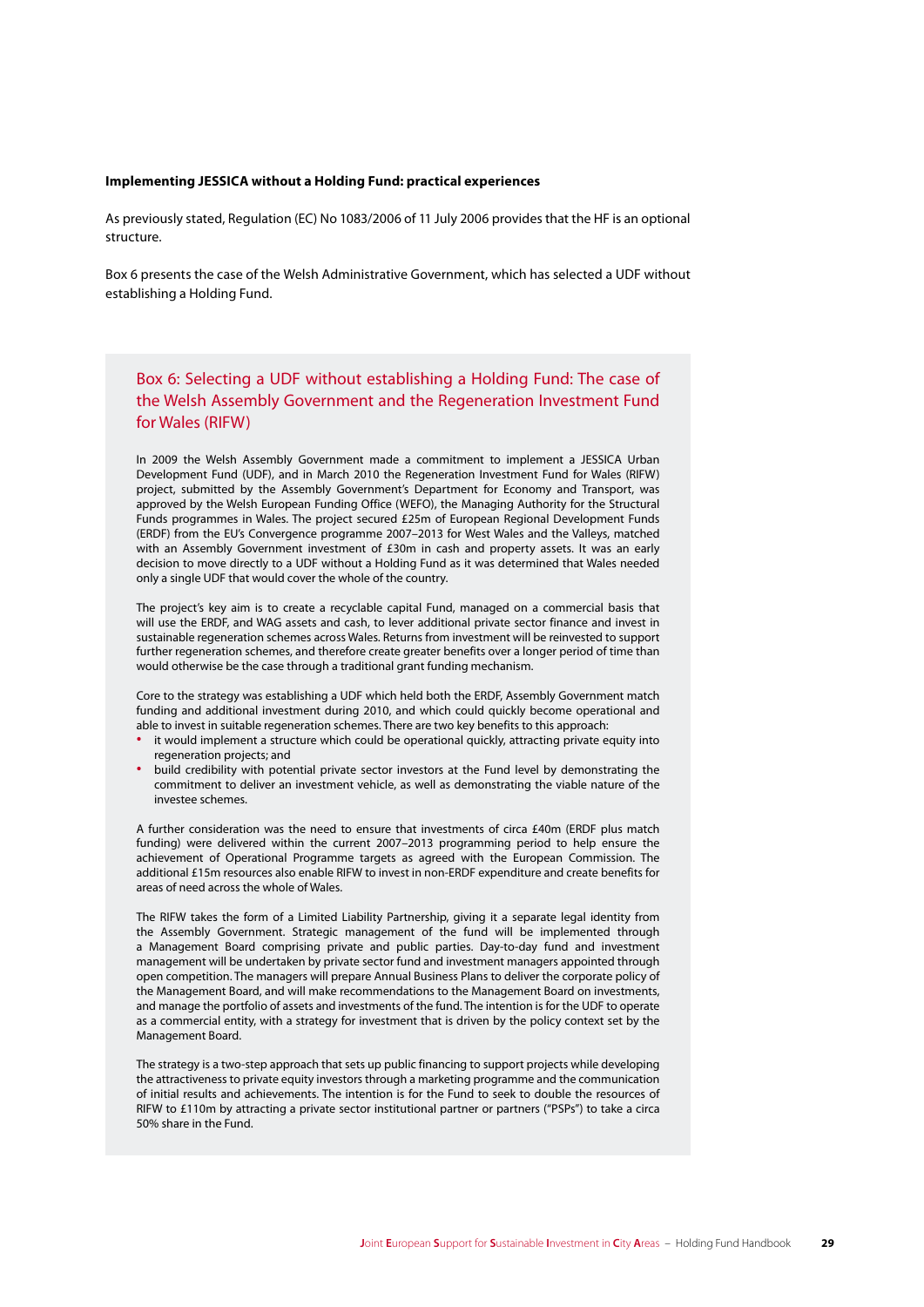### **3 Holding Fund Processes**

After having introduced and illustrated the role of the Holding Fund and the selection procedures, the Holding Fund's operational processes are presented below.

In order to facilitate the description of JESSICA Holding Fund management processes, the Holding Fund activity is subdivided into three main sets of processes:

- **∙** The pre-investment processes (described in section 3.1 of this Handbook);
- **∙** The investment processes (described in section 3.2 of this Handbook);
- **∙** The post-investment processes (described in section 3.3 of this Handbook).

#### **3.1 Pre-investment process**

The pre-investment process comprises the set-up phase and the investment decision-making phase.

- a. **The set-up phase** covers activities related to the Holding Fund's creation. This phase encompasses the negotiation and signature of the funding agreement<sup>11</sup>; the processes of setting up an Investment Committee and the HF's governance rules; the creation of separate accounts within a financial institution, if applicable, and possibly with third-party depositary banks, including the defined treasury management rules; the confirmation / refinement of the HF investment strategy; and the transfer of HF resources from the Managing Authority. This phase is considered completed when the structure in place is ready to carry out preliminary investment management activities, e.g. the criteria for UDF selection and/or refining the criteria for the selection of urban projects;
- b. **The investment decision-making phase** includes all the activities related to the selection of UDFs in which the Holding Fund may invest. This phase covers the procedures for the UDF selection and is completed with the signature of the operational agreement.

#### 3.1.1 The set-up phase

The set-up of the Holding Fund focuses on two main activities:

- **∙** The formulation and signature of the funding agreement;
- **∙** The definition of the governance rules and set-up of the Investment Committee.

#### *3.1.1.1 Formulation and signature of the funding agreement*

The funding agreement is the contractual document that regulates the relationship and reciprocal obligations between the Managing Authority and the body responsible for the ongoing management of the Holding Fund.

According to article 44 of Council Regulation (EC) No 1083/2006 of 11 July 2006, amended by Council Regulation (EC) No 284/2009 of 7 April 2009, the funding agreement should at least contain the following elements:

- **∙** The definition of the parties involved in the agreement;
- **∙** The subject of the agreement;
- **∙** The obligations of each party (reporting, audit, amount invested, criteria for investing the funds, etc.);
- **∙** The investment strategy or a reference to it;
- **∙** The governance rules of the Holding Fund covering the issues related to the implementation of

<sup>11</sup> COCOF 08/0002/03-EN: Article 44(1) of Regulation (EC) No 1828/2006 requires the interested MS or MA to enter into a funding agreement with the HF, which shall, inter alia, set out the "terms and conditions for contributions from the Operational Programme to the HF".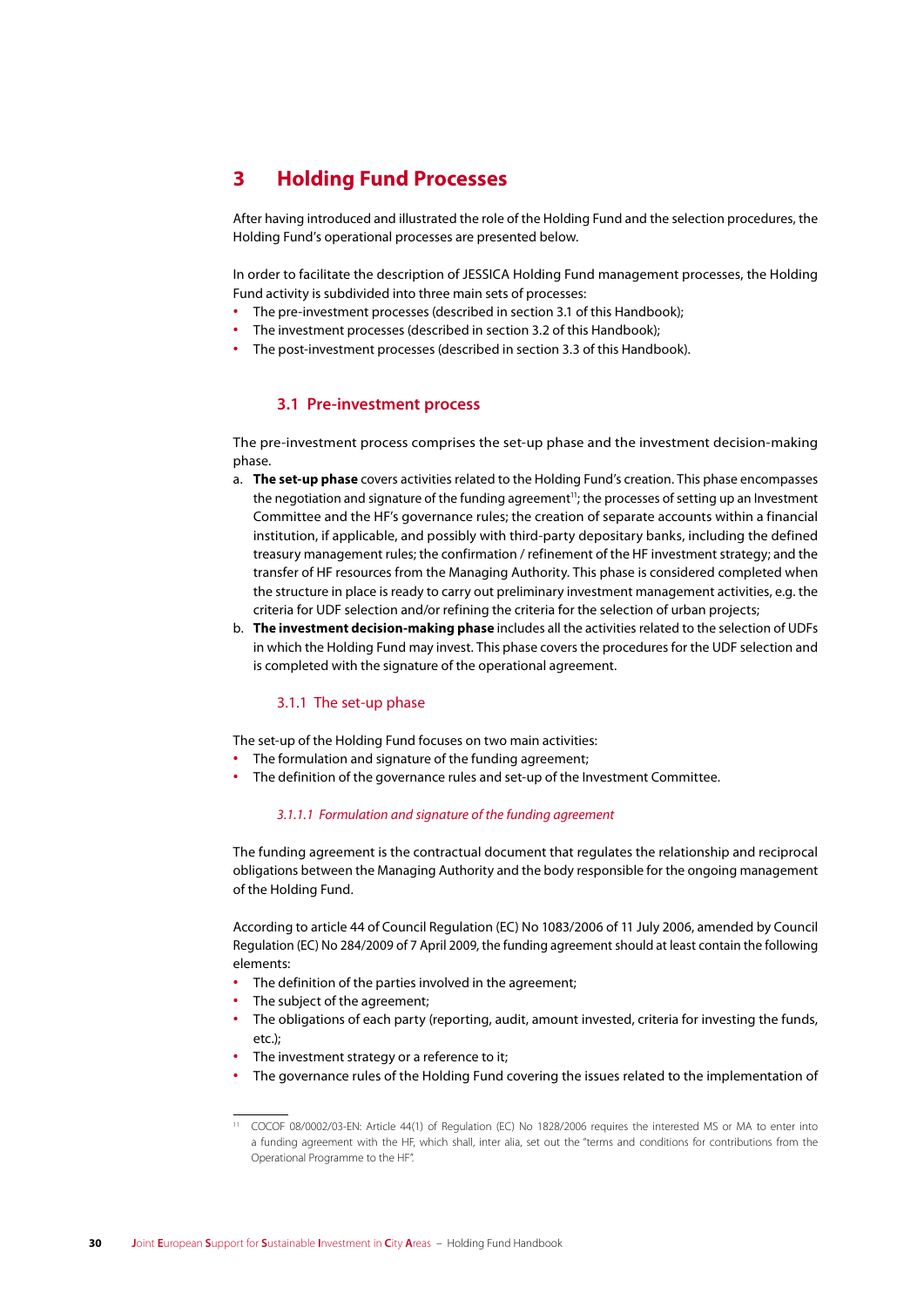the investment strategy. The rationale and benefits of the set-up of an Investment Committee are described in section 3.1.2. It is an option offered in order to improve the decision-making process, avoid conflicts of interest and enhance the overall fund's governance;

- **∙** The Holding Fund budget, applicable fees and eligible expenditures. Before formulating the funding agreement, the selected HF should analyse the possible cost reimbursement / cost coverage for HF management-related services in order to define the appropriate eligible management costs according to the thresholds indicated by Structural Funds regulations, and negotiate them with the MA $^{12}$ ;
- **∙** Options for the temporary investment of the funds contributed to the HF (i.e. treasury management) before investment in UDF and the treasury management during the investment period when necessary, defined jointly by the selected HF and the MA. The HF, as a financial institution, proposes the most suitable opportunities to the MA according to market conditions and takes into account the obligation to preserve the value of the financial resources temporarily invested. Appropriate treasury instructions should be included in the funding agreement along with the process to be followed for any modification of the treasury management scheme and the necessary flow of information that the HF has to provide on any changes to the selected treasury investment scheme. In most cases it is recommended that the MA communicates its treasury preference formally in order to provide evidence that it has granted or delegated to the Holding Fund all necessary powers to duly carry out its functions under the terms of the funding agreement;
- The exit policy for the contribution from the Operational Programme out of the JESSICA Holding Fund and winding-up provisions of the JESSICA Holding Fund;
- **∙** A funding agreement should also consider the appropriate measures to be taken in the event of a dispute (e.g. due to a delay or a failure of a party to comply with its obligations), and the provisions for termination of the contract.

It could be possible for more than one MA to contribute to the same HF. In that case, a coordinator should be appointed from the different MAs in order to liaise between the parties. This solution needs to be specified in the funding agreement, including the coordinator's roles and responsibilities agreed with the MAs. The MA coordinator carries out the same function as a MA in the context of JESSICA, but coordination with all the MAs involved is essential during the complete lifecycle.

In order to provide additional details, Box 7 below presents the model funding agreement developed by the EIB.

#### Box 7: EIB Funding Agreement

At the time this handbook was prepared, 15 funding agreements had been signed between MAs and the EIB (acting as a HF). The model funding agreement developed by the EIB includes the following elements:

- **∙** A preamble identifying the parties and summarising the subject and conditions of the agreement;
- **∙** Definitions of the specific terms used in the agreement;
- **∙** The purpose of the rules included in the agreement;
- The structure of the Holding Fund (i.e. separate block of finance) and its main responsibilities;
- **∙** The list of activities to be carried out by the HF;
- **∙** The list of tasks to be carried out by the MA;
- **∙** The rules for appointing the members of the Investment Committee (called "Investment Board" in cases where the EIB acts as a HF), their duties and the main rules that apply for the management of the Investment Committee;
- **∙** The amount invested by the MA or MAs if applicable;
- **∙** The rules that apply for the investment strategy;
- **∙** The UDF selection procedure and criteria;
- **∙** The conditions for the management of the operations, i.e. the principles for the operational agreements between the HF and the UDF;

As indicated previously, the level of management costs has to be set taking into account State aid considerations.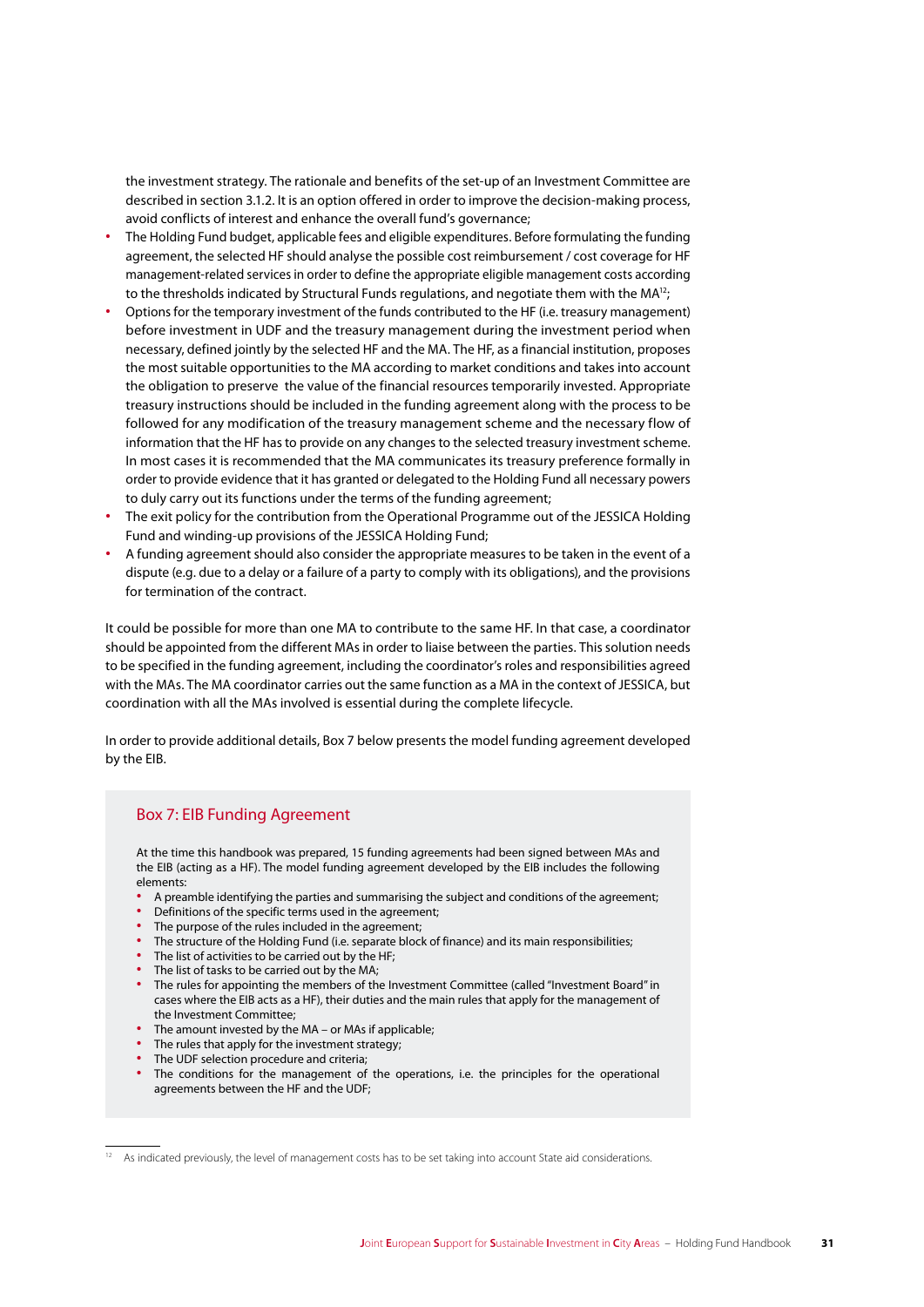- **∙** The rules for the remuneration of the HF;
- **∙** The liability principles;
- **∙** The references to the monitoring, reporting and auditing rules applicable;
- **∙** The date on which the agreement becomes effective and the planned termination date;
- **∙** The principles for dispute resolution and the applicable law;
- **∙** The final provisions for the agreement.

The model funding agreement developed by the EIB also includes the following annexes:

- **∙** The investment strategy;
- **∙** The monitoring rules;
- **∙** The reporting rules;
- **∙** The audit and control rules;
- **∙** The exit policy and the winding-up provisions;
- **∙** The treasury guidelines;
- **∙** The governance rules (i.e. the Investment Board rules);
- **∙** The costs letter setting up cost management rules and standard fees.

It is to be noted that in Estonia, a similar contract was signed between the MA and KredEx, the national publicly-owned bank, which is the only case known so far of a HF set up without the EIB.

As required by EC Regulation No 1828/2006, the funding agreement with the HF should set out the terms and conditions for contributions from the OP to the HF. The funding agreement should therefore include the conditions under which resources are provided by referring to the existing legal frameworks under which State aid will be granted or, if the assessment is made directly under the TFEU, all necessary elements and criteria on the basis of which the Commission could make the balancing test.

After the signature of the funding agreement, the Managing Authorities are able to transfer the funds to the Holding Fund. Generally, there is a delay between the moment the HF receives the fund and the moment the UDF benefits from the investment. In such cases, the MA can establish a statement of expenditure for the totality of the amount transferred to the HF once the transfer has gone through and send it to the relevant authority in charge of the reimbursement.

In addition, funds are not disbursed in total at the same moment, and during the whole life of the Holding Fund, inflows (e.g. reimbursements) and outflows (e.g. re-investments) can occur. It creates a need for the Holding Fund to develop appropriate liquidity management procedures and control systems, in order to have the appropriate liquidity available at the right time, for the investment. It also creates a need for treasury management in order to manage temporary liquidity, receive remuneration, and to preserve the value of the funds managed on behalf of the Managing Authority.

The Regulation does not provide any rules on how the Holding Fund has to carry out these two complementary tasks. Where the HF is established within a financial institution, Managing Authorities can rely on the HF's internal practices already in place. In any case the funding agreement should contain clear provisions and information about:

- **∙** The prudential management of the fund and the type of products that will be utilised for temporary investment; and
- **∙** The frequency and the content of the HF reporting to the Managing Authority.

It is also suggested that the funding agreement contains provisions for the HF to prepare regular liquidity plans according to the investment schedule and products.

If an Investment Committee is set up, the Managing Authority could decide to transfer the authority to supervise HF treasury and liquidity management to that Committee.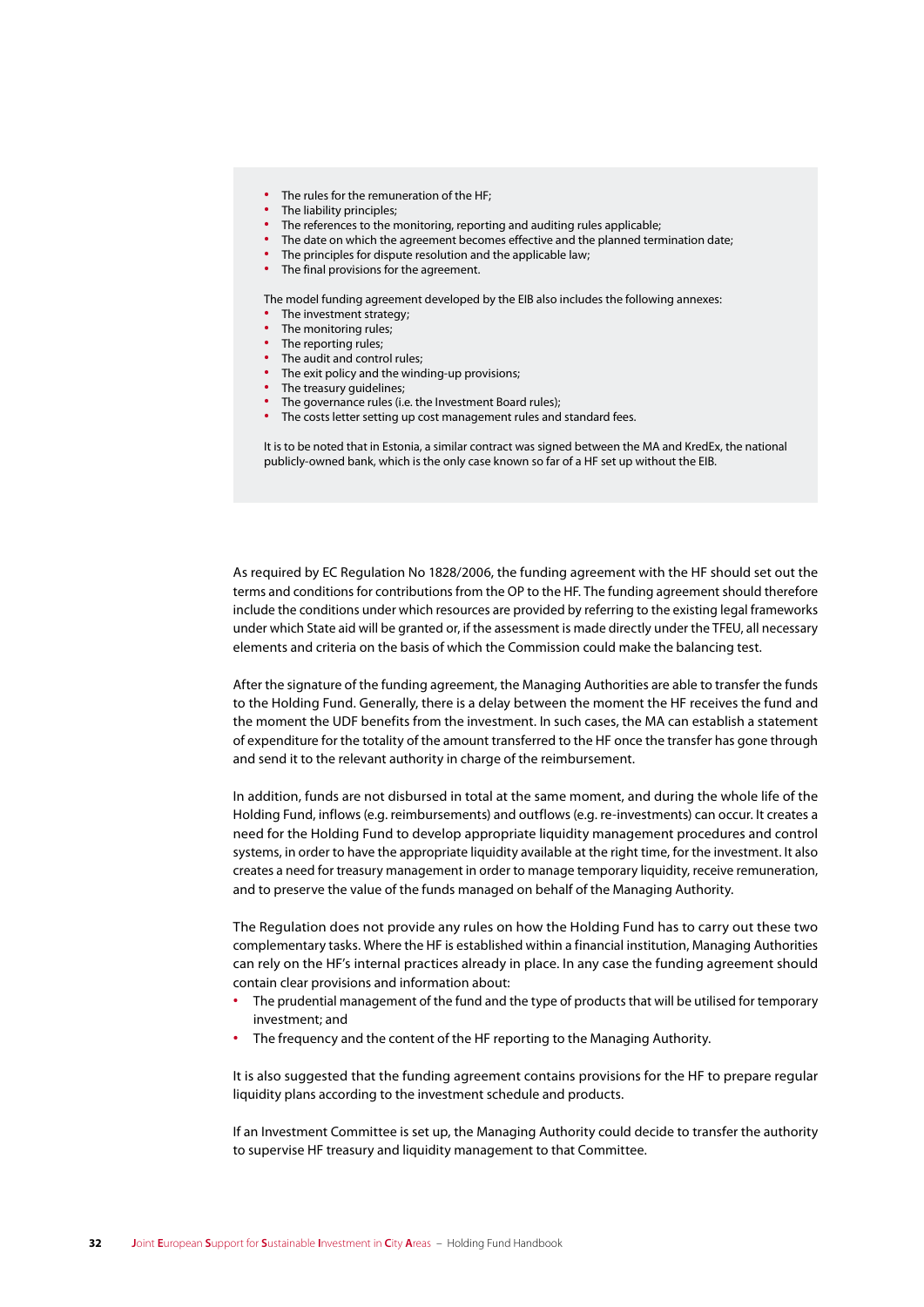Furthermore, the funding agreement defines the remuneration for HF management services (management costs and fees). It is to be noted that the thresholds set out in the Structural Funds Regulation<sup>13</sup> do not automatically exclude State aid to HF managers.

As a consequence, fund management remuneration would have to be assessed in the light of State aid rules. Concerning HF governance rules, and applying the Risk Capital Guidelines by analogy, it is advisable to check that all the necessary criteria are in place to ensure that HF/UDF investments are profit-driven and commercially managed.

#### *3.1.1.2 HF governance rules and set-up of the Investment Committee*

The funding agreement provides the rules for regulating the investment decision-making processes.

By analogy with the other existing investment management structures, most of the JESSICA Holding Funds already in place are governed by an Investment Committee, the body that supervises and guides the investment operations managed by the Holding Fund.

The Regulation does not impose any requirement to set up such a committee. However, in order to avoid any potential conflict of interest and to provide the MA's administration with the ability to regularly monitor HF activities, it is recommended that the HF should be organised with such a governance structure.

The following tasks should be carried out by the Investment Committee:

- **∙** Performing periodic reviews of the HF's overall performance in implementing the investment strategy and the underlying projects, in accordance with the OP(s) objectives and implementation plan;
- **∙** If necessary, issuing recommendations or statements of principle of a general nature (i.e. not relating to individual operations) to the HF and to the MA regarding the performance of the JESSICA initiative, the development of the JESSICA HF's activities and/or other activities directed at optimising the impact on urban development; and
- **∙** In consultation with the MA, reviewing the progress and the strategy of the HF, as well as revising the progress reports.

Furthermore, the objective of the Investment Committee aims at supervising the activities carried out within the scope of the funding agreement, including:

- **∙** UDF selection;
- **∙** UDF contract management;
- **∙** Budget, costs and reporting.

During the implementation phase, it is envisaged that the investment strategy be updated or better defined, regarding for example the actual type of investment to be made. If the Holding Fund proposes amendments to the investment strategy, the Investment Committee is requested to approve or reject this proposal.

It is recommended that, at the earliest after the signature of the funding agreement, the Managing Authority – or the MA's coordinator, if any – should provide the Holding Fund with the list of the proposed Investment Committee members, some of whom should be reputable experts in the field of urban or public infrastructure financing, urban planning or other areas of expertise relevant to the HF's investment strategy.

<sup>13</sup> Commission Regulation (EC) No 1828/2006 of 8 December 2006 setting out rules for the implementation of Council Regulation (EC) No 1083/2006 laying down general provisions on the European Regional Development Fund, the European Social Fund and the Cohesion Fund and of Regulation (EC) No 1080/2006 of the European Parliament and of the Council on the European Regional Development Fund.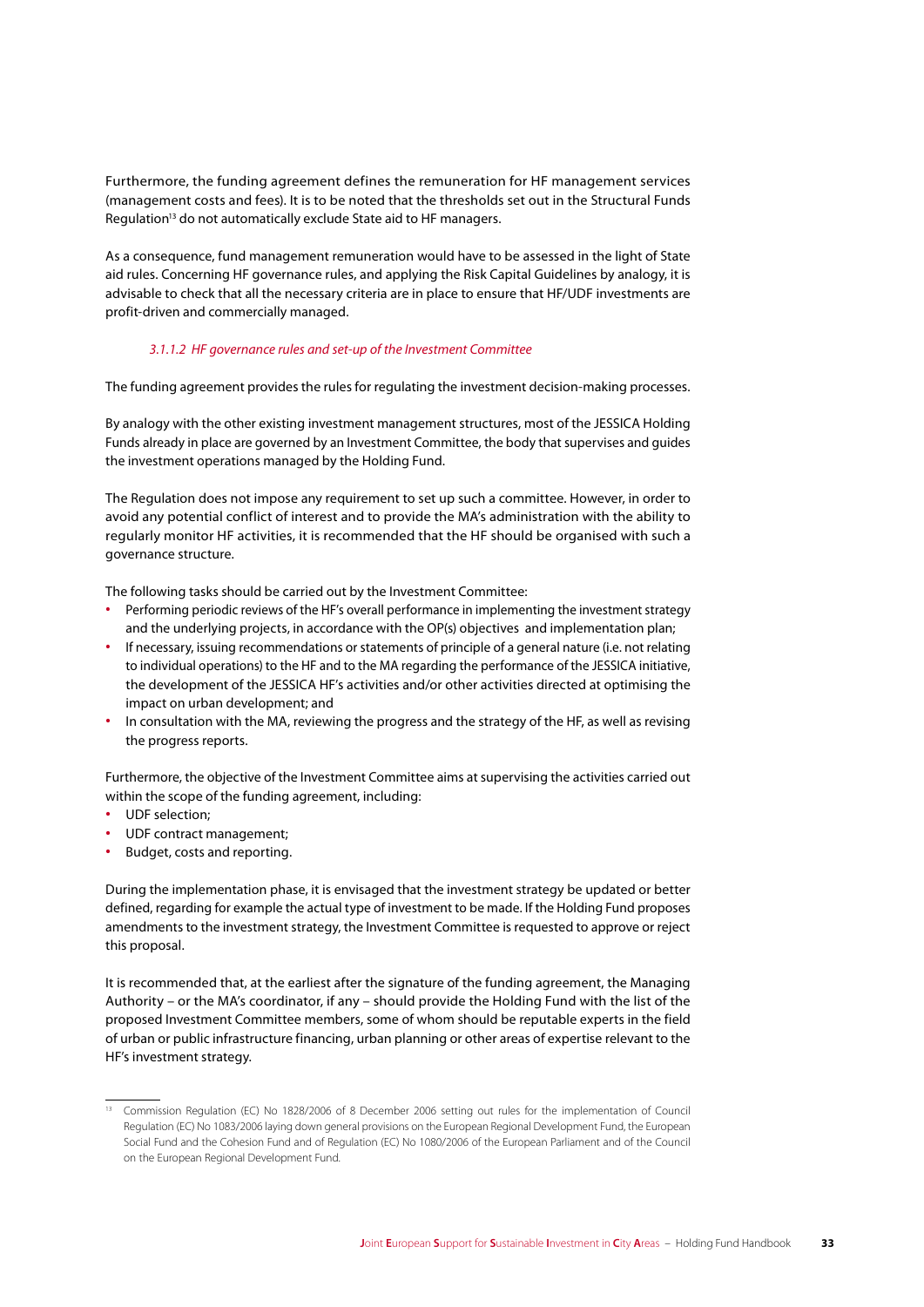Once defined, the Investment Committee members are required to approve the internal rules, including a code of conduct and procedures that reflect best practice in dealing with conflicts of interest, and comply with the provisions of the funding agreement.

As an example, the code of conduct has to contain at least the following elements:

- **∙** Compliance with the highest standards of ethical conduct, such as professionalism, integrity, accountability and impartiality;
- **∙** A requirement for the members not to take on any role or assignment which may give rise to a conflict of interest with their duties and responsibilities, and to declare any potential conflict of interest which arises in the course of their duties as a member; if such a conflict arises, they shall withdraw from participation in decision-making connected with the matter;
- A requirement for the members not to disclose any confidential information<sup>14</sup> or data that they may become aware of as Investment Committee members to persons outside the Investment Committee. They should be bound by this obligation after their term of office expires unless the information comes into the public domain;
- **∙** A requirement that Investment Committee members who, in the context or course of their duties, have direct or indirect access to inside information or are in possession of inside information concerning any UDF, urban project, or any company or body, or relating to transferable securities of any kind, may not make use, either directly or indirectly of this inside information in order to carry out, recommend or advise either in favour of or against transactions involving such UDF, urban project, companies or securities.

Although those rules are to be agreed upon by the HF and the MA, the ultimate responsibility for preparing the Investment Committee's governance rules lies with the Managing Authority (or the coordinator, if any), since the Investment Committee will be the governing body of the Holding Fund and will receive full delegation of powers from the Managing Authority to act on its behalf under the terms of the funding agreement.

#### 3.1.2 Investment decision-making

The extent and scope of HF services is highly dependent on the country or region in which the MA operates. For instance, in some countries, UDF-type entities may already exist, in others, such entities are not yet available. In that respect, the task of the JESSICA Holding Fund will be either to assist the Managing Authority in the establishment of a UDF, or to identify the appropriate entities that could perform UDF functions, and to verify the compliance of those entities with EC Regulations (including the procedures to select UDFs). Encouraging third-party private investors to be involved could also be a key activity at this stage.



Figure 4: UDF investment decision-making

<sup>14</sup> Information shall mean information which has not been made public which, if made public, would be likely to have a perceptible effect on the value of such companies or bodies or on the transferable securities in question.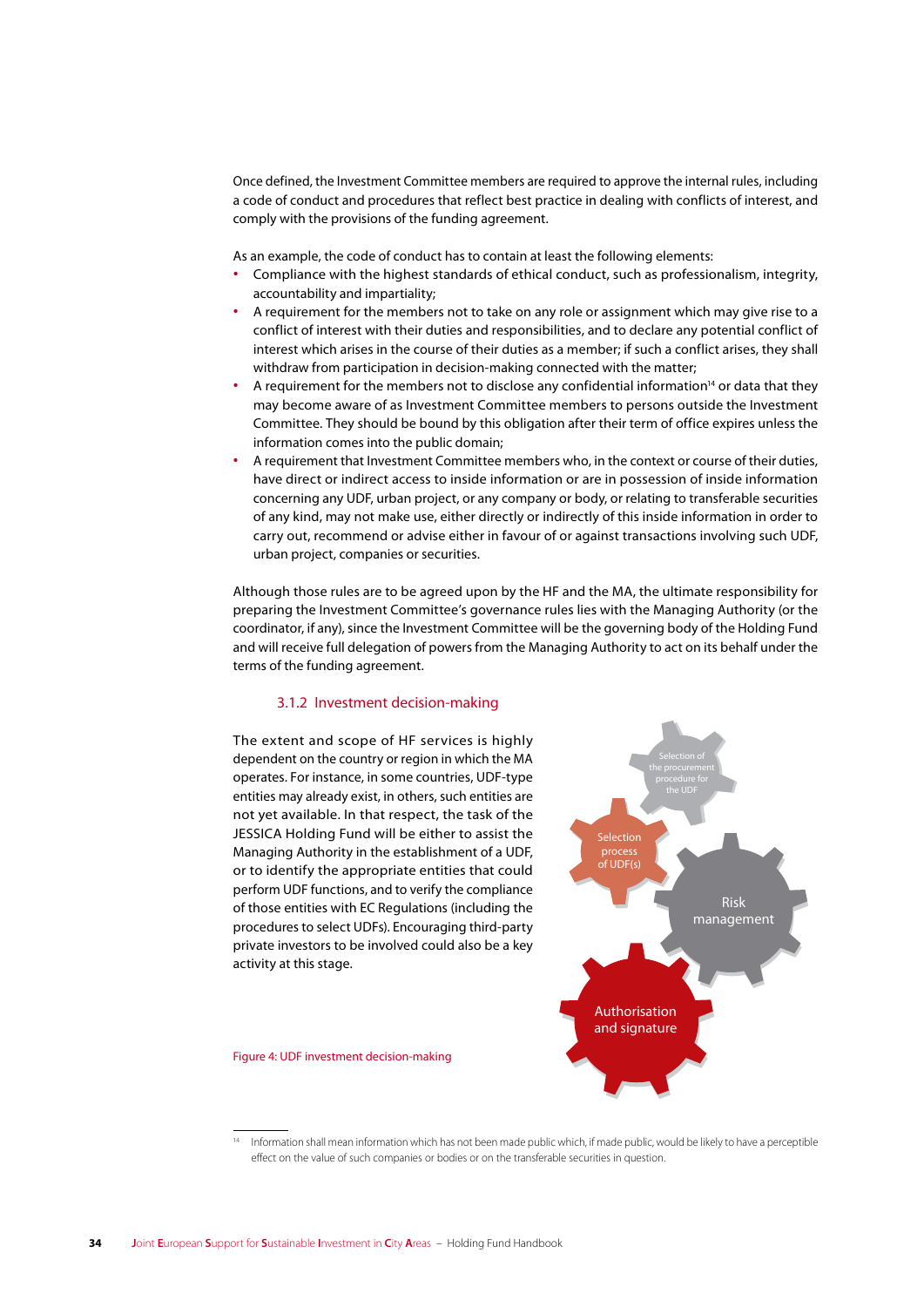#### *3.1.2.1 Step 1: Selection of the procurement procedure for the UDF*

The pre-appraisal of UDFs refers to the steps necessary for the preparation of the procurement process, which is necessary before launching any call for Expression of Interest / Tender. The choice of procurement procedure is conditional upon the target of UDF Typology and the level of competition amongst potential candidates. Box 8 below provides an example of types of relevant procurement procedures compliant with the European directive on public procurement. Public procurement procedures existing at the national level, and their consistency with European Regulations, have to be taken into account. In some cases, national procurement rules can be more restrictive than EU ones and may not allow the implementation of all the procedures mentioned below.

#### Box 8: Types of procurement procedure

Under European Union regulations, procurement may be effected in the following four ways, depending also on the national procurement law of the Member States:

- **∙** Open procedure;
- **∙** Restricted procedure;
- **∙** Negotiated procedure;
- **∙** Accelerated procedure.

Of the four procedures presented above, the most commonly used are the open procedure and the restricted procedure. In any case, it is recommended that the Holding Fund should appoint a selection panel<sup>15</sup> according to EU and national procurement rules.

#### **Open Procedure:**

Under an open procedure, the selection panel is not permitted to exclude any interested party from the procurement process. Therefore, anyone may apply for and must be given access to the tender documents. The main drawback of this procedure is that it may lead to a situation where the JESSICA Holding Fund panel receives a very large number of tender replies.

#### **Restricted procedure:**

The restricted procedure involves an initial shortlist of tenderers based on high-level selection / eligibility criteria, followed by a request for more detailed proposals and business plans for shortlisted UDFs. This approach mirrors the pre-qualification and short listing approach common to most large procurement exercises. The approach allows the JESSICA Holding Fund selection panel to work with shortlisted UDFs to ensure their business plan submissions are as robust as possible.

The choice of procurement procedure for the selection of UDFs ultimately relies on the experience and judgment of the Holding Fund manager. Amongst the various factors affecting the choice of procurement procedure are the number of potential UDF candidates available in the Member State and the specific characteristics of the UDF that JESSICA seeks to obtain.

The selection of the procurement procedure generally concludes the UDF pre-appraisal phase.

#### *3.1.2.2 Step 2: Selection process of UDF(s)*

Once the procurement procedure is chosen, the selection and negotiation with UDF(s) begins. It includes the following two main processes:

- **∙** The launch of the Call for Tenders (usually via an open or a restricted procedure); and
- **∙** The selection of UDF(s).

<sup>15</sup> A selection panel made up of HF representatives – some of whom should be reputable experts in the field of urban or public infrastructure financing or urban planning – will appraise the eligibility as well as the economic, professional and technical capacity of the candidate.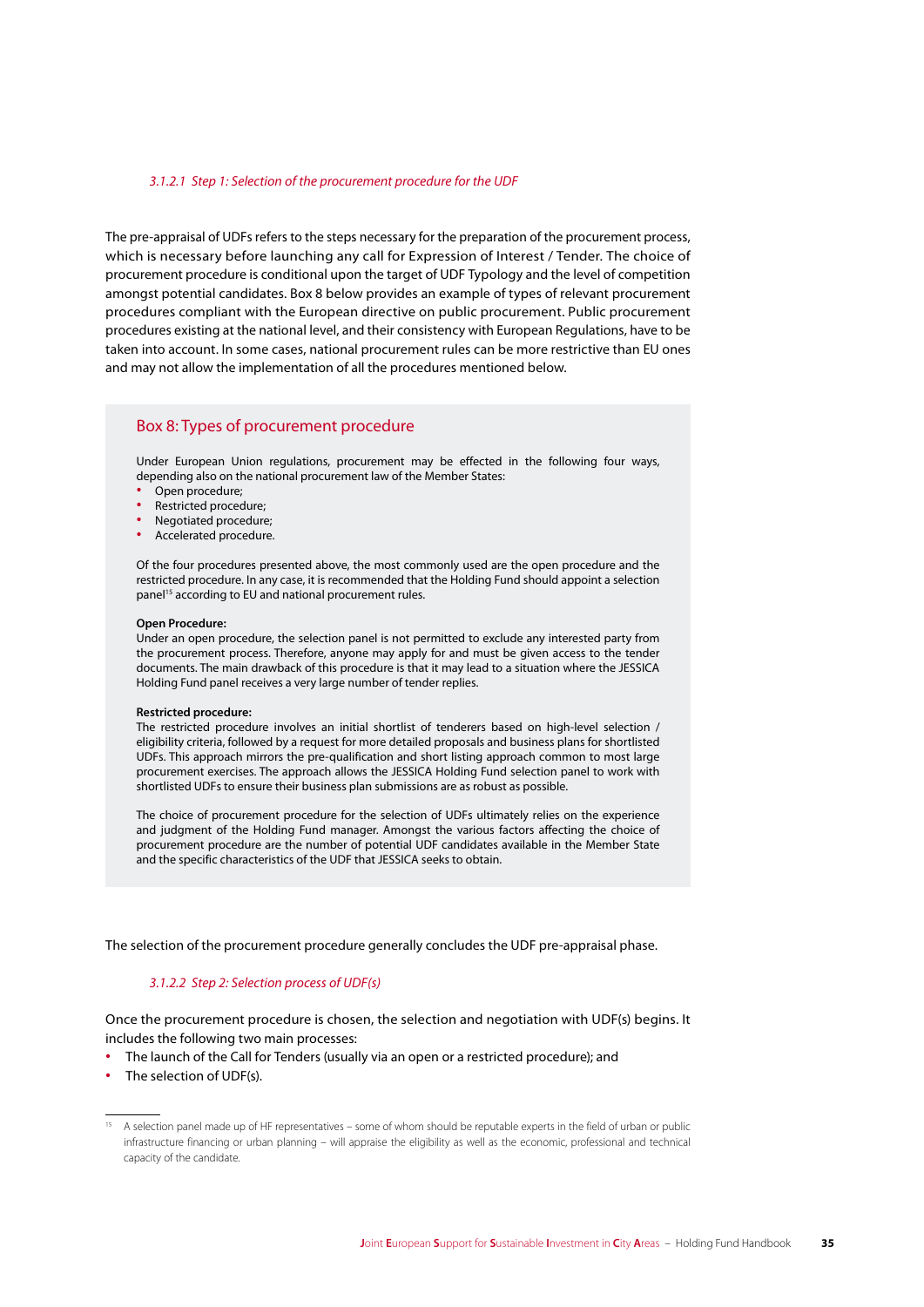The content of the Call for Tenders is prepared by the Holding Fund taking into account local issues and, in particular, the investment strategy incorporated in the funding agreement. Preparation of the tender specifications usually includes drafting technical specifications and a term sheet for the proposed financial instrument, as well as defining the selection / eligibility and exclusion criteria, and the assessment of the financial and technical capacity against the award criteria.

Examples of tender specifications for the selection of the UDF can be found on the webpage of the EIB at this address:

#### http://www.eib.org/products/technical\_assistance/jessica/calls-for-eoi/index.htm.

When launching a call for expression of interest to appraise interested UDFs, the tender specifications should provide reference to State aid clauses – this could range from a general one (UDFs will operate in line with State aid rules) to specific ones if Member States have defined a suitable compatibility framework. In cases where UDFs would be expected to leverage additional private funding in the UDF, the terms offered to the private sector investments in the UDF would have to be assessed in the light of State aid rules.

If there is an Investment Committee in place the Holding Fund may, at this stage, submit the draft tender document for approval to validate the tender specifications and award criteria. If approved, the final version of the tender documentation may be published according to standard procedures, thus remaining compliant with national legislation. Following publication, interested UDF candidates will prepare their proposal and submit it to the Holding Fund.

#### *3.1.2.2.1 Establishing a UDF shortlist*

This procedure is only applicable in the case of Calls for Expression of Interest following a restricted tender procedure. In this case, the selection process usually contains two main steps:

- **∙** First, the Expressions of Interest, open to all candidates, are assessed against the selection criteria in order to define a shortlist of relevant candidates;
- **∙** Second, the shortlisted applicants are invited to submit their offers (including a detailed business plan), which will be evaluated against the award criteria included in the tender specifications.

#### *3.1.2.2.2 Launch of Call for Tenders*

The launch of a Call for Tenders is a one-step process under the open procedure. It may start when the UDF shortlist has been defined in the case of a restricted procedure. The JESSICA Holding Fund (or the MA) publishes or sends the final tender document and invitations to tender.

In accordance with tender instructions, candidates should submit their proposals to the Holding Fund. Once the proposals have been received, selection of the UDF(s) is triggered.

#### *3.1.2.2.3 Awards*

The bidders are evaluated and selected by the selection panel set up within the Holding Fund structure. The MA (or the Investment Committee where one exists) supervises the regularity of the procedures and their consistency with the defined investment strategy. The evaluation is made according to the award criteria, which may include the UDF's business plan, financial forecast and operating budget as well as its methodology for identifying and evaluating urban projects, its governance structure, its management fees, the co-financing options considered, etc.

One of the main objectives of JESSICA, and more generally of the revolving approach, is also to catalyse and attract additional – mostly private but also public – financial resources. The ability of the UDF to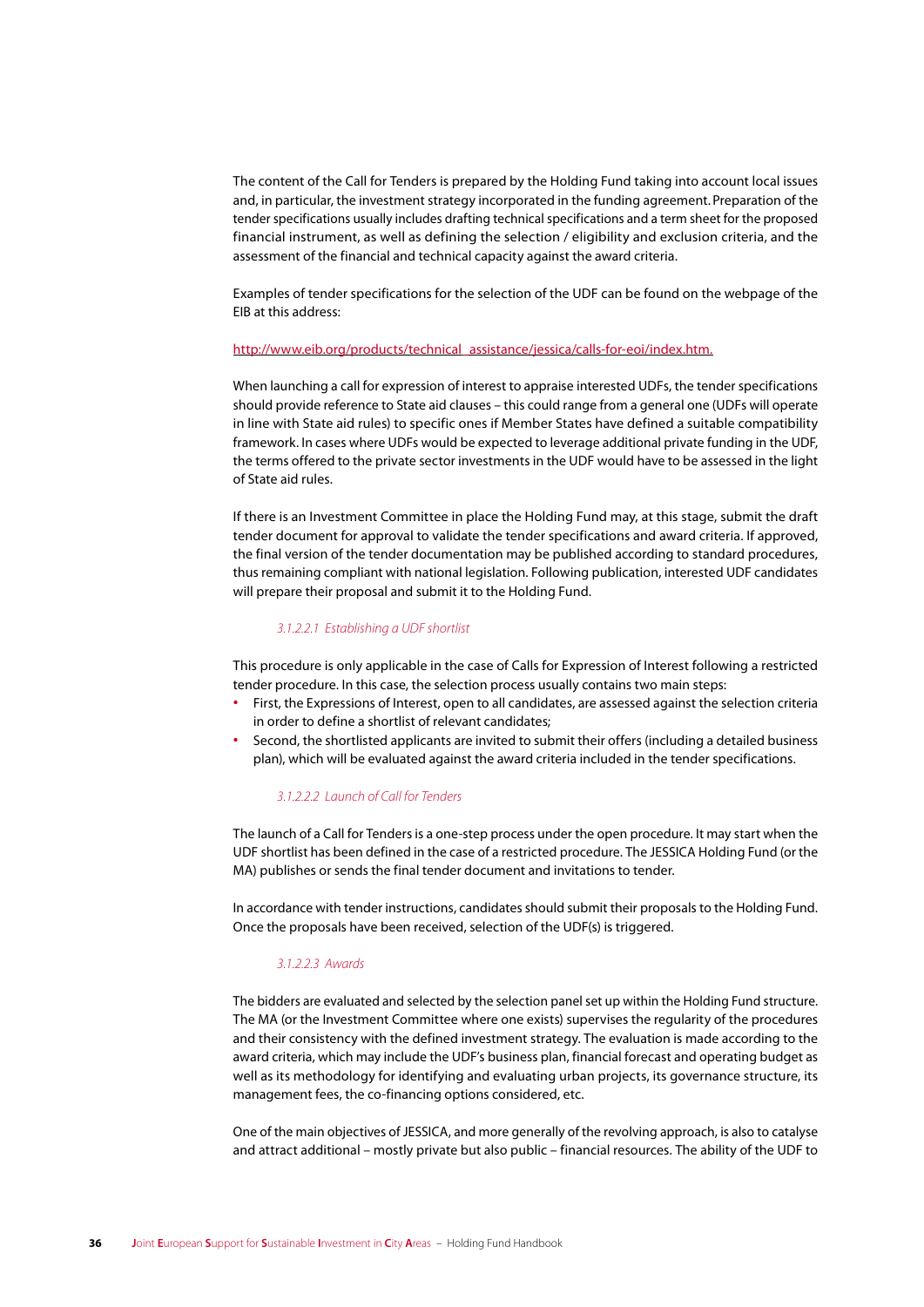leverage additional resources and the UDF's co-financing capacity must be taken into consideration when identifying and selecting the UDF.

At this stage, based on the proposals received, the Holding Fund should analyse the credit risk of the potential UDF counterpart and proposed investment product, and should also address other risk management issues. Where the HF is a financial institution, it is recommended that this activity should be assigned to the Risk Management department or Risk Committee, if any, of the Holding Fund<sup>16</sup>, which would check and validate the quality of the UDFs according to external and / or internal ratings and standard risk management principles.

If the HF is not a financial institution, it is recommended that an external expert should be appointed to carry out due diligence on the UDF counterpart or that the financial body supporting the HF, if any, should perform the necessary analysis.

During the selection, the need for interviews may arise in order to make the final selection of one or more UDFs. The selection panel then interviews the tenderers in order to make the final decision.

After being notified of the selected UDF(s) by the HF, the Investment Committee will be responsible for ratifying (or rejecting) the proposal. Following Investment Committee approval, the Holding Fund notifies both selected and non-selected candidates of the outcome.

The procedure for informing successful and unsuccessful applicants is part of the standard national procurement procedure. The European Union website on Public Procurement provides some guidelines and templates. It is nevertheless recommended that the letter notifying the non-selected candidates should be corroborated by the schedule of criteria used, and also include tables detailing the awards made to all selected candidates, without mentioning any names (as anonymity should be preserved).

#### *3.1.2.3 Step 3: Risk management*

JESSICA HF invests in UDFs by supplying the necessary equity, loans or guarantees, and provides incentives to find other investors to fund urban projects. In fact, while traditional grant funding delivers social and economic returns, JESSICA, through its investments in UDFs, aims to deliver financial returns in addition to social and economic ones. JESSICA is therefore targeting urban regeneration initiatives that, despite having the potential to generate benefits that could satisfy the public investors, need additional financial or credit support in order to produce returns meeting not only the financial requirements of the public sector but also attracting private investors in terms of the balance of risk/ revenue. Risks related to the implementation of JESSICA have been described throughout this handbook. This section covers some of the main risk management aspects which have to be taken into consideration, particularly when selecting the UDF and before signature of the operational agreement, but also during subsequent steps of the process.

#### *3.1.2.3.1 Credit risks and related processes*

The following table outlines the allocation of responsibilities between the HF's operational/technical function and its risk management, throughout the investment life-cycle. However, as previously stated, the Investment Committee should also play a role in the investment decision process.

<sup>16</sup> As illustrated above, the Holding Fund is expected to be a supervised financial institution. This implies that within the HF, a risk management structure and credit supervision body are already in place within the structure and the latter has an important role to play during the UDF selection process.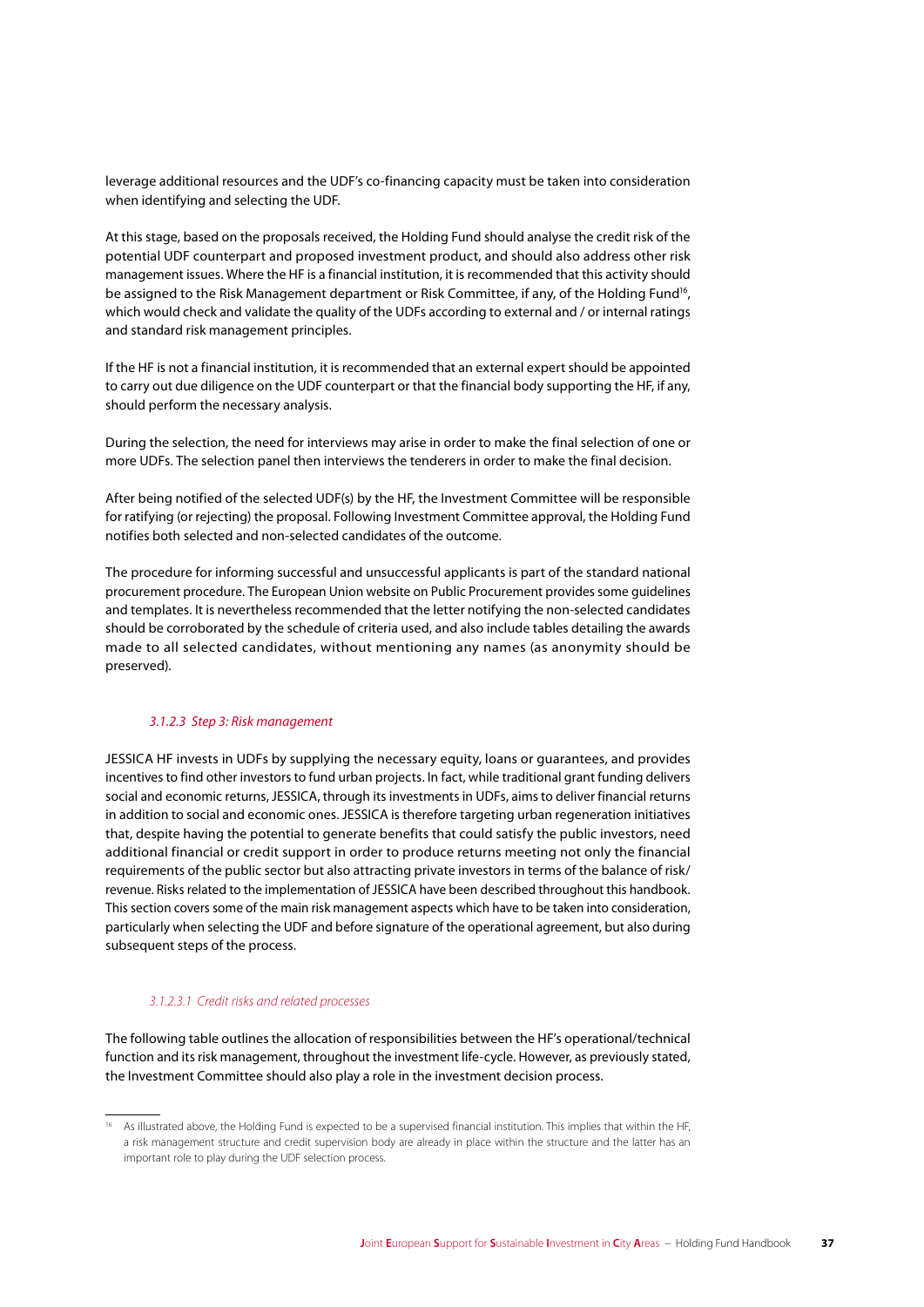| Table 2: Shared responsibilities between the Investment Committee / HF operational function and the Risk |  |
|----------------------------------------------------------------------------------------------------------|--|
| Management function                                                                                      |  |

| <b>Investment Committee /</b><br><b>HF operational function</b>                                                                                                                                                                                                                                                                                                                                                                                                                                                                                                                                                                                                                                                                                                                                                                                                                                                                                                                                                                        | <b>HF Risk Management function</b>                                                                                                                                                                                                                                                                                                                                                                                                                                                                                                                                                                                                                                                                                                                                           |
|----------------------------------------------------------------------------------------------------------------------------------------------------------------------------------------------------------------------------------------------------------------------------------------------------------------------------------------------------------------------------------------------------------------------------------------------------------------------------------------------------------------------------------------------------------------------------------------------------------------------------------------------------------------------------------------------------------------------------------------------------------------------------------------------------------------------------------------------------------------------------------------------------------------------------------------------------------------------------------------------------------------------------------------|------------------------------------------------------------------------------------------------------------------------------------------------------------------------------------------------------------------------------------------------------------------------------------------------------------------------------------------------------------------------------------------------------------------------------------------------------------------------------------------------------------------------------------------------------------------------------------------------------------------------------------------------------------------------------------------------------------------------------------------------------------------------------|
| Defining selection and award criteria for UDFs;<br>Reviewing and<br>analysing<br>business<br>plans<br>submitted by UDFs;<br>Originating and appraising operations with UDFs,<br>initial credit opinion, negotiations with UDFs;<br>Managing the relationship with HF counterparts<br>(promoters, borrowers, quarantors, government<br>bodies, co-financiers),<br>including<br>preparing<br>periodic credit reviews;<br>Preparing and processing all disbursement<br>requests;<br>Reviewing the UDFs' compliance with contractual<br>obligations before and after disbursement;<br>Recovering arrears;<br>Proposing workout plans for credit-impaired<br>٠<br>operations and overseeing the implementation<br>of these plans;<br>Reporting regularly on the evolution of the<br>quality of the JESSICA portfolio and its main<br>components (various types of loans, quarantees,<br>equity investments);<br>Reporting regularly on JESSICA HF exposures<br>that may require closer follow-up on the basis of<br>post signature reviews. | • Issuing independent credit opinions on all new<br>proposals concerning the selection and award<br>criteria for UDFs as regards credit risk principles,<br>so as to ensure their compliance with internal<br>credit quidelines and procedures;<br>• Issuing independent credit opinions on business<br>plans reviewed by the Investment Committee;<br>• Approving counterpart ratings;<br>• If applicable, maintaining and further developing<br>the internal rating system for UDF counterparts;<br>• Reviewing and validating the documentation<br>for operational agreements;<br>$\bullet$ At the<br>Investment Committee's<br>request,<br>reviewing contractual modifications of terms and<br>conditions whenever these entail a substantial<br>change in credit risks. |
|                                                                                                                                                                                                                                                                                                                                                                                                                                                                                                                                                                                                                                                                                                                                                                                                                                                                                                                                                                                                                                        |                                                                                                                                                                                                                                                                                                                                                                                                                                                                                                                                                                                                                                                                                                                                                                              |

#### *3.1.2.3.2 Information requirements*

In order to proceed with the investment in a specific UDF operation – namely a contribution by the Holding Fund to a UDF for investment in a portfolio or pipeline of urban projects by way of equity, loans and guarantees – it is recommended that the HF should obtain the necessary information to:

- **∙** form an independent opinion on the operation's credit quality at the time of appraisal;
- **∙** form an independent opinion on its likely evolution during the life of the scheme;
- **∙** periodically assess the development of the credit risk profile of a UDF throughout the investment life cycle.

The absence of complete and adequate information will result in a greater degree of uncertainty – and therefore higher transaction risks.

Consequently, the HF should generally ask for historical (i.e. minimum three years, if applicable) financial information on UDFs, usually audited by acceptable external auditors and, wherever possible, compiled under internationally accepted accounting standards, together with appropriately detailed financial forecasts.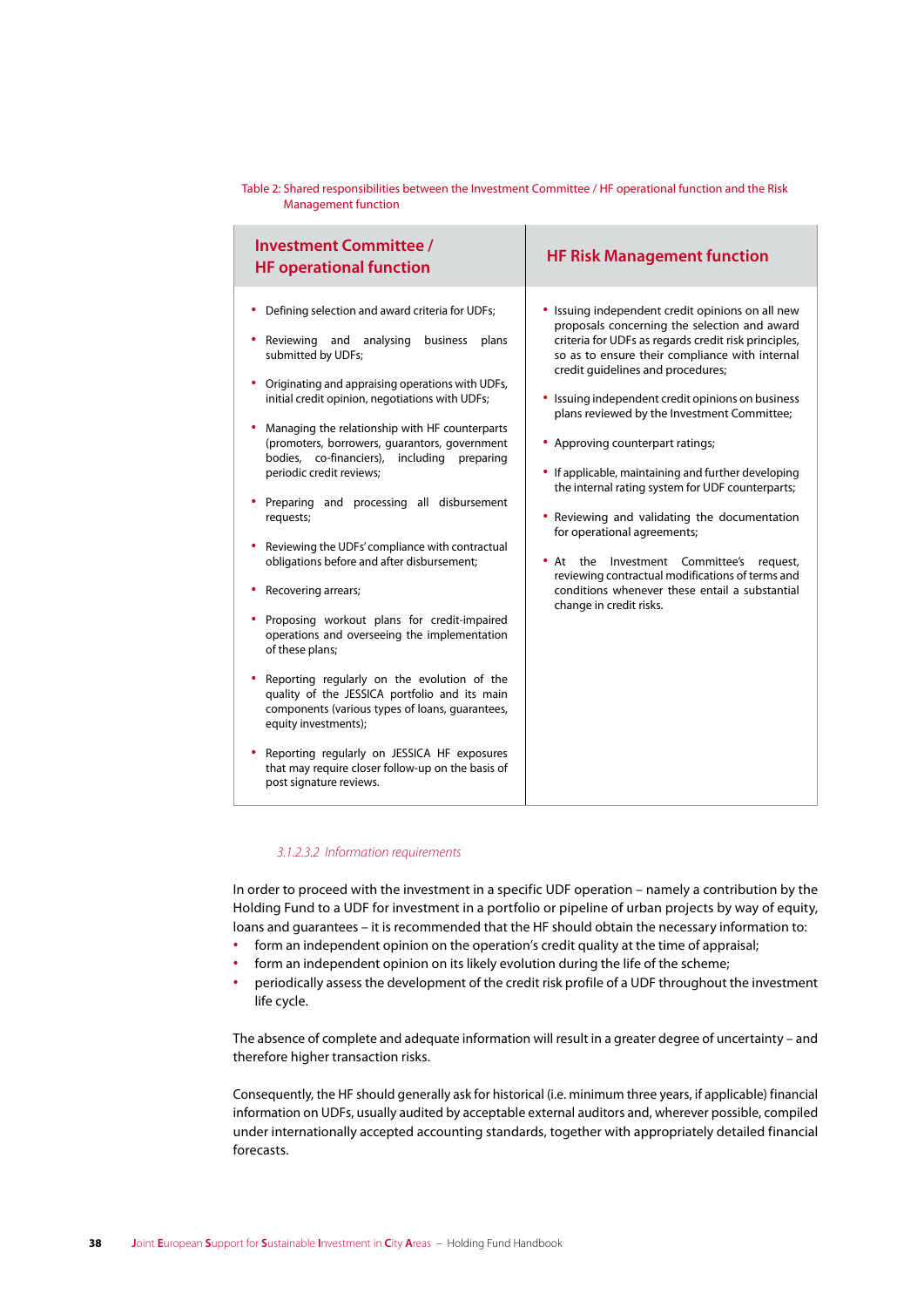Whenever considered necessary, the HF will also seek additional external evaluations in the form of market and technical studies and model audits from specialised and internationally reputable firms. Such firms should be specifically engaged to work on behalf of the HF and its co-lenders in providing such evaluations. Furthermore, in most instances, specific input and analysis from legal advisors will be required in order to adequately assess the legal environment of a scheme, including issues such as the UDF's articles of association, the enforceability of contractual protections, and security / collateral arrangements.

On-going contractual information obligations are also to be set so as to ensure that the HF will regularly be provided with the information it requires to perform regular periodic credit reviews for each operation.

The information requirements must enable the HF to perform its minimum due diligence review as described below.

The HF will carry out a due diligence review of the UDF(s), in order to analyse risks and justifiably determine the measures to be proposed in order to mitigate these risks. In particular, the HF should carry out a due diligence review for future schemes with UDFs in order to:

- **∙** Ensure that general criteria for investment evaluation are complied with:
	- Compliance of the UDF's investment strategy with the priorities laid down in the relevant OPs, clear definition of goals, areas of action and implementation period;
	- Credibility of the UDF's ownership structure, including co-financing partners and/or shareholders;
	- Experience, competence and efficiency of the UDF's management;
	- Adequate and appropriate controls, accounting and reporting procedures and, where possible, internal scoring systems.
- **∙** Sufficiently understand all the aspects of the investment in UDFs (including its financial and contractual structure):
	- Robustness of the project pipeline and compliance of projects with the objectives;
	- Reference to underlying integrated plans for sustainable urban development;
	- Economic rates of return or performance indicators on the project pipeline, including social and environmental benefits, ideally assessing the net impact of a project in a target area as compared to the situation if the project were not undertaken.
- **∙** Ensure that major risks of the investment with UDF(s) are suitably identified and mitigated and that financial aspects are covered:
	- Financial strength of investors and other potential partners in the UDF;
	- Robust cash flow forecasts providing evidence of the financial sustainability of the scheme in terms of repaying the amounts financed to ensure that the HF is financially sustainable;
	- Operational budget of the UDF, including management fees;
	- The policy of the UDF on exiting investments in urban projects;
	- The winding-up provisions for the UDF, including the reuse of resources returned to the UDF from investments or remaining after all guarantees have been met;
	- The potential residual risks in relation to the strength and security of the scheme in the UDFs to be made;
	- Any departure from normal market standards in term of guarantee requirements and/or pricing received by potential UDF(s).

These aspects will be highlighted in the appraisal by the Investment Committee, which will have the final decision on the acceptability of the investment.

#### *3.1.2.3.3 Determination of acceptable counterparts*

There are two options when selecting UDF(s) within a JESSICA structure:

- **∙** The UDF does not already exist, hence the HF facilitates the creation of appropriate UDFs;
- **∙** The UDF already exists, hence the HF procures existing UDFs.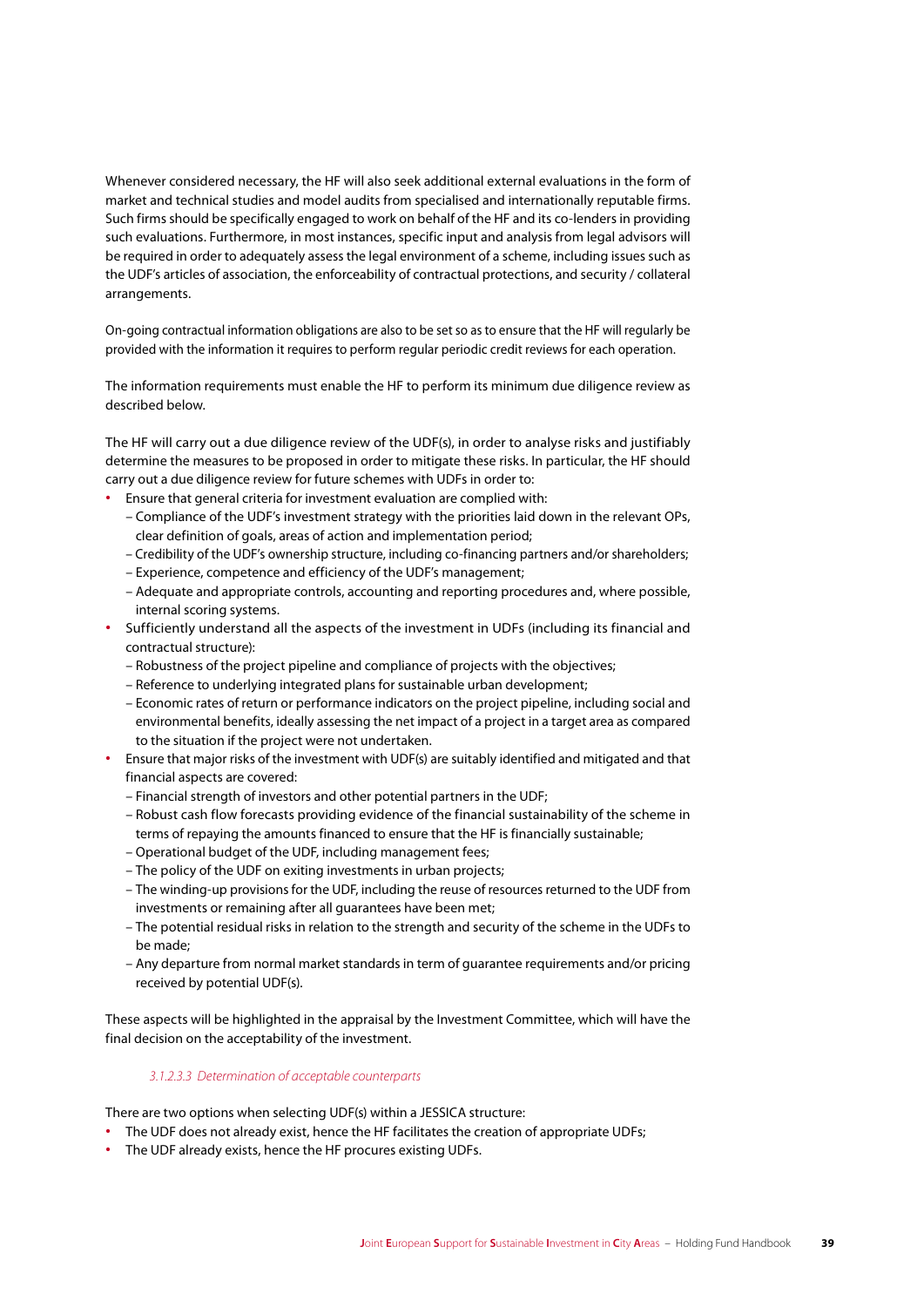There are few existing financial or other vehicles on the market which are currently in a position to act as UDFs. Hence, the HF might have to embark upon operations with newly established entities/ structures. This will impact the scope and the depth of the due diligence review performed on the UDF in order to appraise its acceptability.

Furthermore, it is worth mentioning that UDFs are channelling funds to Final Recipients who bear the ultimate risk. In such circumstances, the acceptability of counterparts may be adjusted downward as a result of explicit requests from the MA, given the characteristics of HF investments which aim to combine urban development objectives with financially sustainable schemes with UDFs. When selecting UDFs through public procurement, it is recommended that the HF should apply its own rating methodology, where one exists.

Although important differences exist between UDFs and the counterparts usually included within the portfolio of the HF, these can be incorporated within the existing HF rating framework.

Traditional methodologies, developed by financial institutions, are based on a system of scoring sheets tailored for each major credit counterpart type (e.g. corporates, banks, public sector entities, etc.). UDFs are generally counterparts falling into one of the following categories:

- **∙** Financial institutions (e.g. commercial banks, development banks, insurance companies, leasing companies, non-deposit taking finance companies);
- **∙** Public institutions (i.e. public sector companies with explicit public sector support);
- **∙** Corporates (i.e. limited liability companies, including public sector companies and utilities without implicit Public Sector support); and
- **∙** Investment funds (e.g. venture capital funds, equity funds).

#### **Financial institutions as Counterparts**

When evaluating UDFs belonging to banks and other financial institutions, the rating process for UDFs and conventional banks considers roughly the same factors. The main factors to be evaluated include an in-depth analysis of aspects of risk management – particularly credit and operational risks in UDFs – and consideration of a UDF's specific funding and liquidity profile, its asset size and portfolio diversification, as well as its capital adequacy. In addition, management quality, corporate governance, and transparency / disclosure are given particular attention. However, in view of the specialised scope of UDF activities, their specific ownership profiles, legal structures and operating and regulatory environments, certain factors are of different significance in comparison with the standard analytical process. The features listed below are typically seen as "best practice" criteria when assessing the acceptability of a financial institution:

- **∙** Regulatory and supervisory framework Banks are subject to competent supervision, whether inspection or rule based. The regulators are independent so as not to be subjected to political pressure;
- **∙** Operating environment The Member State's financial system is properly structured and displays signs of openness to foreign competition:
- **∙** Size and franchise The counterpart holds an established market share and a customer base not susceptible to rapid erosion in the foreseeable future;
- **∙** Capital Capital adequacy ratio is robust. The returns generated on its assets are commensurate with the risks underwritten;
- **∙** Credit risk Credit policy and controls are structured and adequately documented. Provisions are raised for their risks in a prudent and conservative manner;
- **∙** Management, strategy and corporate governance Experienced and reputable executives with proven abilities in managing a financial institution. Management displays a culture of prudence, high business ethics and independence. It has demonstrated the capacity to develop and implement sound business strategies. It is able to control risks through appropriate checks and balances.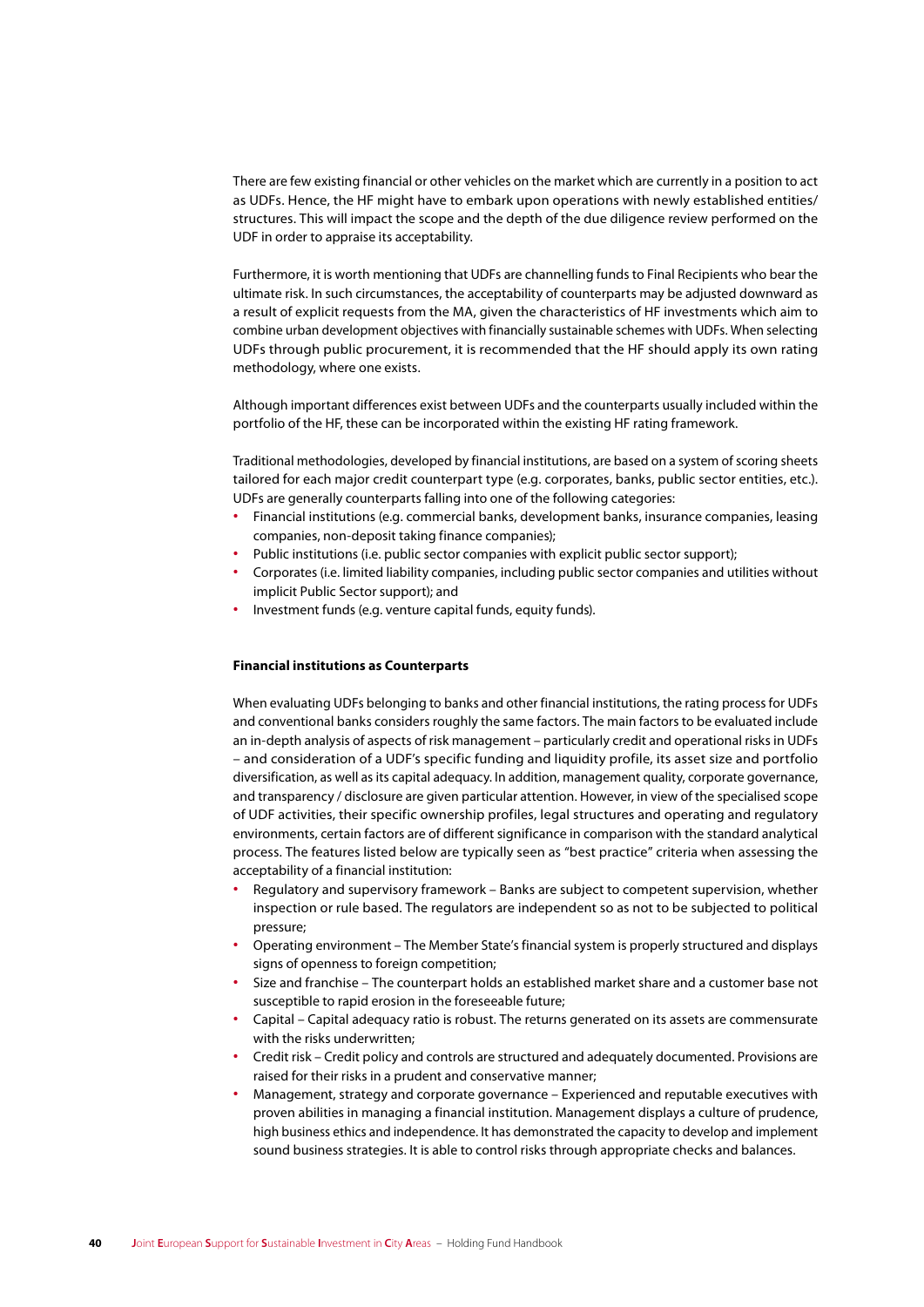However, it has to be noted that, particularly in new Member States whose economy is weaker, the creditworthiness of financial institutions is generally low. In such circumstances, the selection procedure, which takes the form of a public tendering process, has to be constructed in such a way as to highlight those specific features, and to place particular emphasis on the furtherance of public sector interests.

For financial institutions with weaker credit standing but showing sufficient potential to further public sector interests, the criteria below will be adapted on a case-by-case basis to produce a credit opinion on various types of financial institution. In all cases, Holding Funds have to alert the Managing Authority or Investment Committee clearly to the fact that UDFs are not fully in line with general credit risk principles for JESSICA.

- **∙** Operating environment: for example, level of development of the banking system; sovereign credit rating of the country in which it operates; political and economic volatility; etc.;
- **∙** Regulatory and supervisory framework: for example, legal structure of the UDFs (regulated vs. unregulated; submission to prudential regulation; accounting standards used; etc.);
- **∙** Risk Management structure and organisation: for example, level of sophistication of risk monitoring system; access to the parent company's centralised risk management function; etc.;
- **∙** Credit risk: for example, level of past-due loans, restructured loans and written-off loans; loan-loss provisioning policies; percentage of secured lending in the loan portfolio; etc.;
- **∙** Operational risk: labour intensive vs. automated processes (e.g. credit scoring); staff turnover; adequacy of management information systems and software systems; etc.;
- **∙** Funding and liquidity: for example, diversification of funding base; level of liquid assets; access to bank credit lines for unforeseen liquidity gaps or access to "last resort" lenders; etc.;
- **∙** Earnings and performance: for example, interest income from lending vs. fee income, level of operating costs; trends in net interest income; etc.;
- **∙** Capital: for example, capital adequacy ratio; nature of capital sources; etc.;
- **∙** Size and franchise: for example, absolute size; strength of local franchise; granularity of portfolio and client base; average disbursed loan amount; etc.;
- **∙** Management, strategy and corporate governance: for example, dependence of management team on one person (key person risk); presence of adequate know-how; level of corporate governance; etc.

#### **Counterparts other than financial institutions**

Where UDFs are newly-established structures created outside the scope of financial institutions, by virtue of their characteristics – small absolute size, relatively limited track record or lack of geographical diversification – their ratings will generally be fairly low. It is therefore necessary to understand counterbalancing features that may help support their overall ratings, such as low leverage (i.e. debtto-equity ratio), stability of financial performance, low level of competition, stakeholder structure, support by shareholders, etc.

#### **Public Institutions**

There is usually no minimum rating restriction for public sector counterparts. In such cases, the UDF analysis should also cover, in addition to typical financial indicators (e.g. financial performance and position, debt and capital investment needs, etc.):

- **∙** A legal opinion to evaluate the articles of association and the implicit (and/or explicit) support from state/local entities;
- **∙** Institutional and administrative framework: for example, statutory or constitutional authority to manage services, raise revenues, issue debt; pending legislative / judicial actions; authority exercising financial / administrative oversight.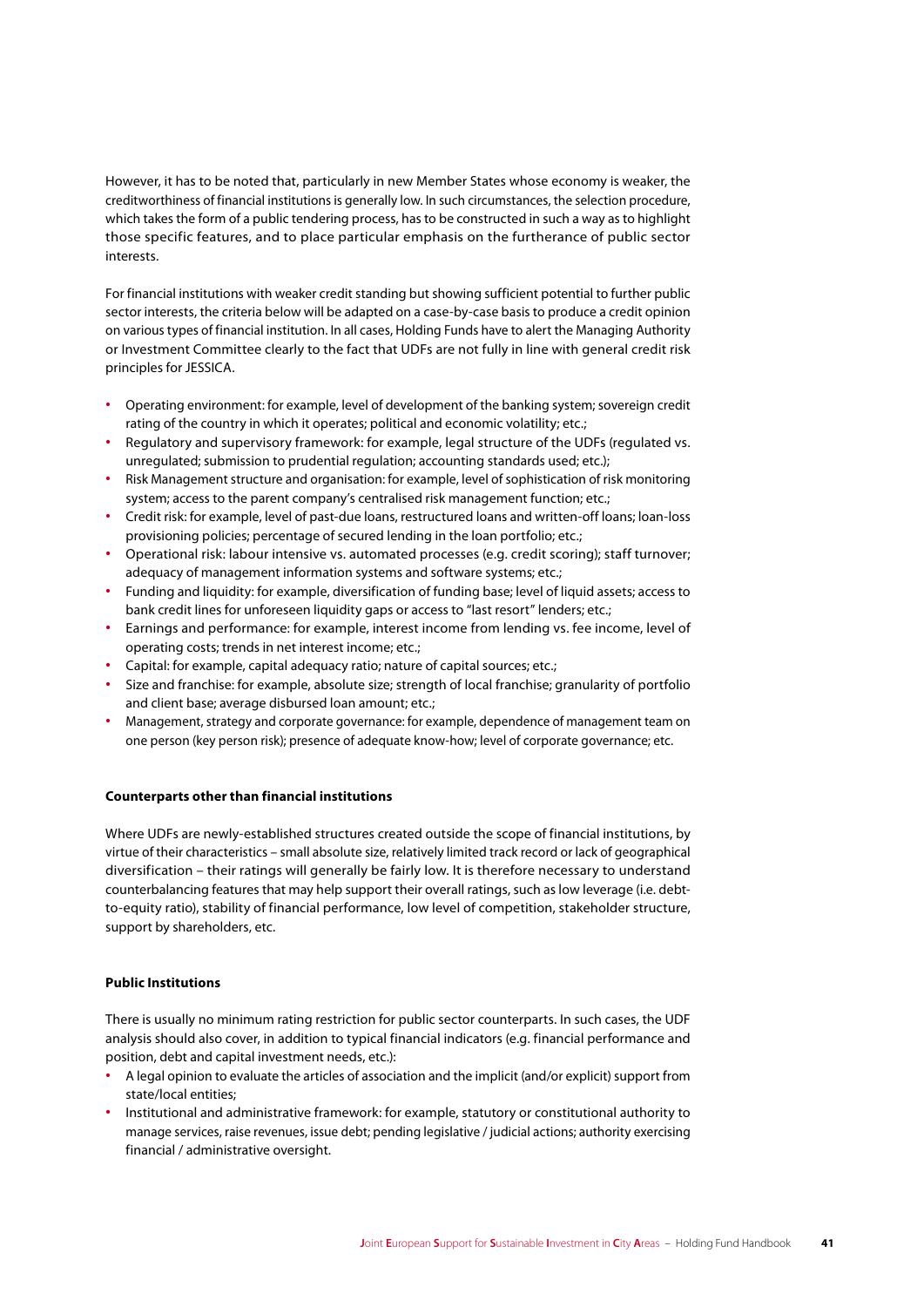#### **Corporates**

This type of UDF usually consists of an independent legal vehicle contractually managed by financial institutions. In such cases, the acceptability criteria set out for financial institutions will apply.

#### **Investment funds**

The acceptability criteria for investment funds are presented below for the two following cases:

- **∙** Investments in regulated venture capital vehicles;
- **∙** Investments in unregulated vehicles.

Regarding investments in regulated venture capital vehicles, these investments should be considered if most of the following characteristics/requirements are met:

- The fund investment guidelines/the guidelines of the intermediary meet the investment strategy of the HF;
- **∙** The fund manager/the intermediary is experienced and has a good track record, and there is an appropriate incentive scheme for the fund manager/intermediary. Nevertheless, "First time teams" may also be accepted for JESSICA investments;
- **∙** The envisaged investment fund would target urban development sectors (e.g. infrastructure, etc.);
- **∙** The investment fund / the investment with the intermediary would offer co-investing or co-financing opportunities.

Regarding investments in unregulated vehicles, these investments should be considered if most of the following characteristics/requirements are met:

- The investee company shows strong quantitative and qualitative investment characteristics or a security structure which bears the ultimate risk;
- **∙** Adequate monitoring is made possible by a regulated environment (e.g. financial institutions) or by in-depth knowledge of the investee;
- **∙** There is a reasonably clear and realistic exit route;
- **∙** The Holding Fund would co-invest with other reputable financial and/or strategic investors;
- **∙** In the case of investments with an intermediary (other than a fund), in order to reduce adverse selection, any investment by a HF will generally be subject to a concomitant co-investment by the intermediary for an adequate amount of risk.

#### *3.1.2.3.4 Delegation approach*

The general principle of funds invested in JESSICA schemes is that repayment is dependent on the performance of the underlying portfolio of eligible urban projects (i.e. Final Recipients). This implies that the credit risk principally refers to the quality of the underlying urban projects rather than to the creditworthiness of the UDF itself. However, UDFs channelling JESSICA revolving funds should demonstrate their own insolvency remoteness in order to avoid any potential commingling of own risk and under-performance of the operation. Hence, on the one hand, the Holding Fund must ensure that the UDF's creditworthiness is sufficiently high to fulfil its obligations and, on the other, it must adopt a portfolio approach on the underlying exposures.

As a consequence, the HF should invest only when it is possible to assess the credit risk – and therefore the performance – of the underlying portfolio using both quantitative and qualitative methods. This requires portfolio composition requirements to be laid down, in terms of minimum financial standing of the individual Final Recipients and, where possible, overall portfolio diversification limits. The type of requirements will vary significantly depending, amongst other things, on product type and size of the scheme. The UDF will therefore need to keep detailed accounts on an allocation-by-allocation basis and be prepared to make these accounts available to the HF upon request.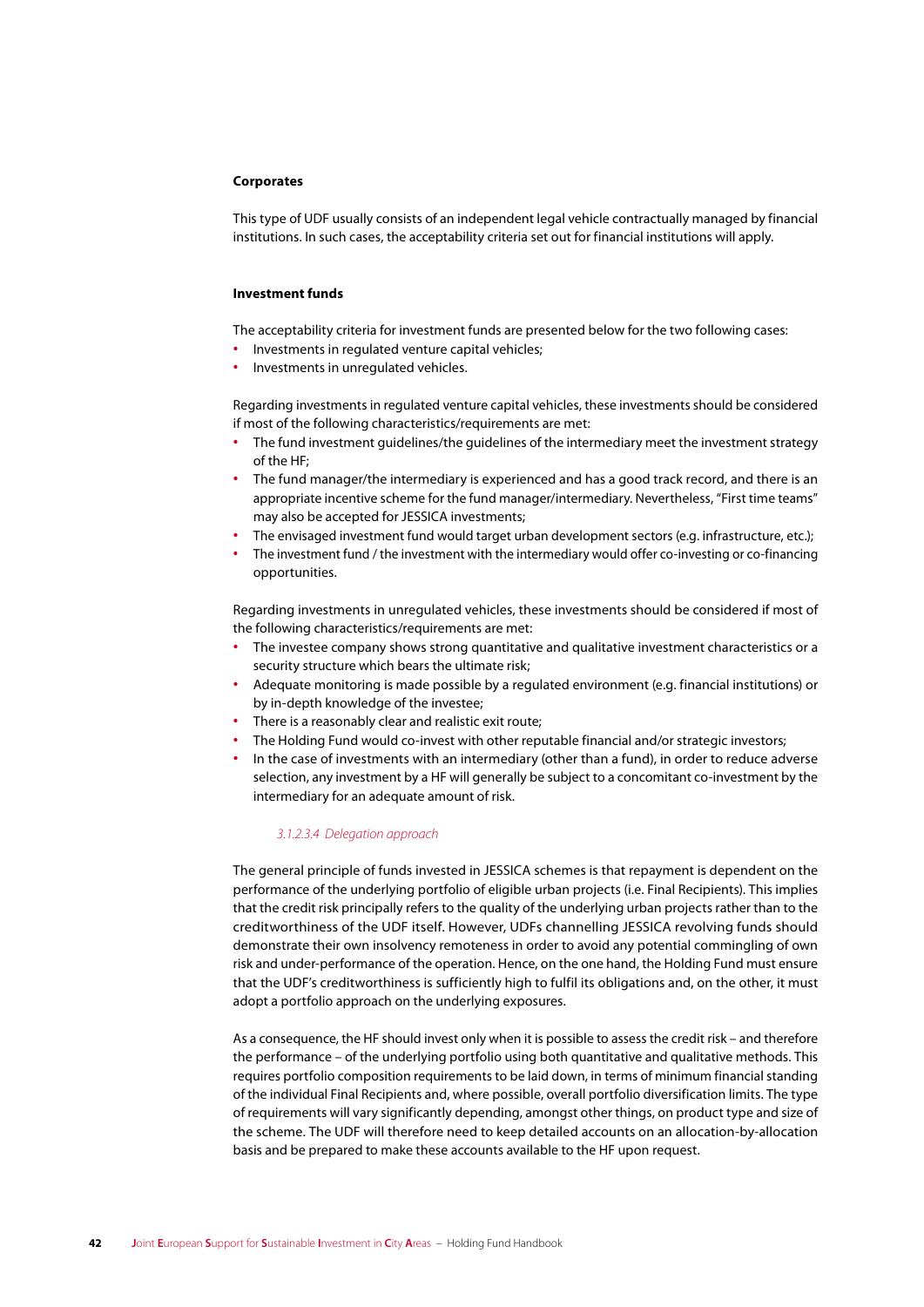The HF generally delegates the origination and servicing of the portfolio of eligible Urban Projects to the UDF, subject to mutually agreed eligibility criteria as defined in the operational agreement. In particular, in order for the JESSICA investments to be viable, certain credit, due diligence and risk management tasks will have to be delegated to the UDF. As a pre-condition for the HF to delegate its credit approval, the UDF's counterparts should be deemed acceptable.

In this context, the HF will particularly welcome internal scoring systems in line with Basel II, though the absence of such systems would not be regarded as an exclusion criterion.

With regard to the actual procedures for delegation, the HF must set up specific principles. The choice of the relevant delegation scheme will be driven by the expected project size as well as the number of underlying exposures.

In the management of risks involved in a delegation arrangement, it is understood that in a delegation scheme, the HF would rely on credit assessment and risk controls based on the UDF's appraisal and monitoring standards. Due diligence prior to delegation will provide the HF with comfort regarding the risk management policies and processes of the UDF as well as a mapping of its rating scale and pricing methodology. Despite this due diligence, delegation exposes the HF to specific risks. In fact, if investments are deemed too risky for private sector funding, the HF should be ready to accept a situation in which its contribution could constitute the full estimated investment value, given the objective of promoting investments in urban development areas. This may however create additional risk exposure from UDFs that has to be appropriately mitigated.

In order to mitigate this risk, adequate contractual provisions for the alignment of interests, e.g. through a balanced risk and reward allocation between the parties, should be set out in the operational agreement with each UDF. The contractual documentation has to consider:

- **∙** The relationship between the HF and the UDF (as borrower and/or Agent);
- **∙** The contractual relationship between the UDF and the entity(ies) on which the HF is assuming the ultimate risk, i.e. the underlying urban projects; and
- **∙** If applicable, definition of the scope and quality of the delegated tasks.

Adequate performance standards and incentives for the UDF will be set, including information covenants relating to any material changes to the UDF's internal policies/processes, and penalties for underperforming portfolios.

The HF will concentrate on avoiding excessive risk-taking by the UDF, to limit the risk profile of the underlying portfolio, and to maintain a minimum level of credit quality over the life of the investment.

Furthermore, the operational agreement between the HF and the UDF(s) should outline in adequate detail the requirements of JESSICA in relation to the credit assessment, risk management and reporting standards, in order to ensure that the service is being performed by the UDF in accordance with best industry practice.

Finally, the decision on whether the HF's Investment Committee representatives should be represented on the board of a UDF in which the HF intends to make an investment will be approved on a case by case basis by the Investment Committee.

Regarding the requirements for a pre-delegation due diligence on the UDF, a thorough initial delegation due diligence should address both the structural/operational aspects and the risk profile of the exposure(s) to be financed.

The delegation due diligence will be performed jointly by the HF's operational function and the risk management function in association, if applicable, with legal advisors. The report and the risk management opinion will be finalised before UDFs are recommended to the Investment Committee.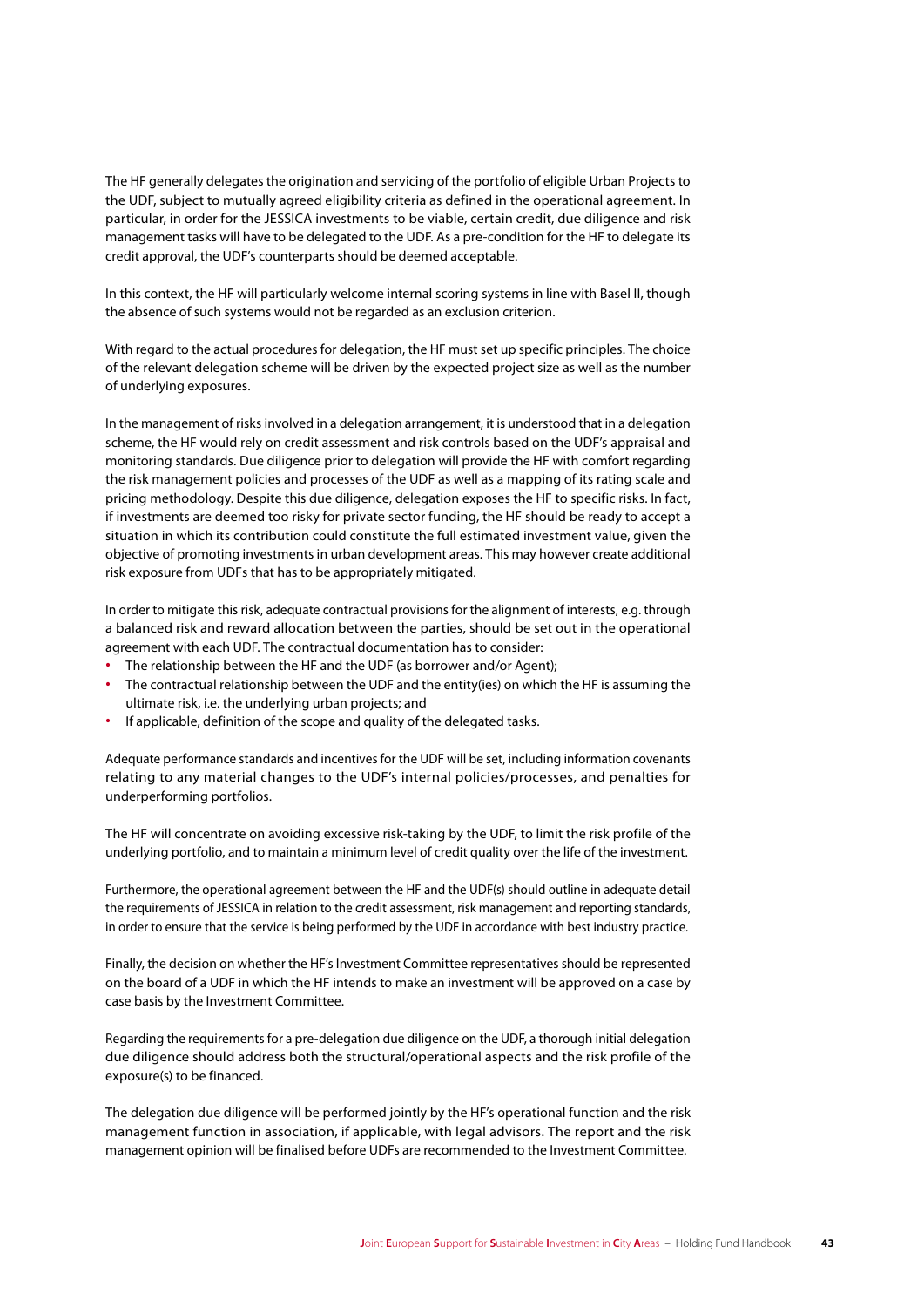A partial or full due diligence review may be required in the event of material changes to the UDF's internal procedures, policies and systems, or if a higher level of delegation is sought.

In addition, several measures may be introduced in the tendering procedure to reinforce the delegation model. These measures include:

- **∙** Introduction within the tendering process of specific exclusion criteria related to the financial standing of the prospective UDF;
- **∙** Obligation imposed on the prospective UDFs to make various declarations as regards their financial position<sup>17</sup>;
- **∙** Introduction of award criteria that indirectly capture the UDF's creditworthiness. With these criteria, it should be possible to attribute more points to potential financial intermediaries which demonstrate most effectively that they have:
	- The relevant organisational capacity;
	- Management, administration, accounting and control procedures; and
	- Creditworthiness assessment procedures, risk managing procedures, etc.

The result of the risk analysis carried out by the HF has to be shared with and presented to the Investment Committee (or the MA). Indeed, it is not the responsibility of the Holding Fund to determine the acceptable risk level to be taken in the JESSICA investment, but it is the MA's role to determine its risk appetite (evaluated within the Investment Committee, if applicable) in relation to the investment strategy objectives.

#### *3.1.2.4 Step 4: Authorisation and Signature*

Although the draft contract is usually included in the tender specifications, after the awarding and before signature of the contract, negotiations may take place in order to translate all the specific proposals selected into contractual arrangements, and to clarify all the issues necessary for the sound implementation of the HF's investment in the UDF.

If there is an Investment Committee in place, it is recommended that the contract should be submitted to that Committee before signature in order to validate at least the following aspects:

- **∙** Consistency of the selection process with the investment strategy and its implementation plan; and
- **∙** Approval of the selection of Urban Development Funds.

Before signing the operational agreement with UDFs, HFs must ensure that appropriate governance and decision-making principles are in place, ensuring compliance with the principles of the Risk Capital Guidelines. Investment terms offered to the private sector investors in the UDF should also be covered in the operational agreement – it must be ensured that private investor returns do not exceed a so-called fair/market rate of return on investment, which could possibly ensure the proportionality of the aid.

Following the negotiations and after the selection of one or more UDF(s) has been validated, the UDF receives an operational agreement for signature.

Before the official signature, the UDF is generally requested to provide the Holding Fund with a statement of authorised signatories<sup>18</sup>, which may vary according to the nature of the counterpart, the applicable laws and the circumstances of the case. The HF may decide to use its own legal service or

<sup>17</sup> Including for instance a declaration that they have complied with prudential requirements compulsory to financial institutions, that during the previous 12 months no liquidity maintenance loan has been granted to them by the relevant Central Bank or other regulator, and whether the auditor's reports on their financial statements for the last three financial years have been qualified or modified.

The sending of a statement of authorised signatories aims to identify the vested individuals (via their signatures) who are authorised to bind the UDF.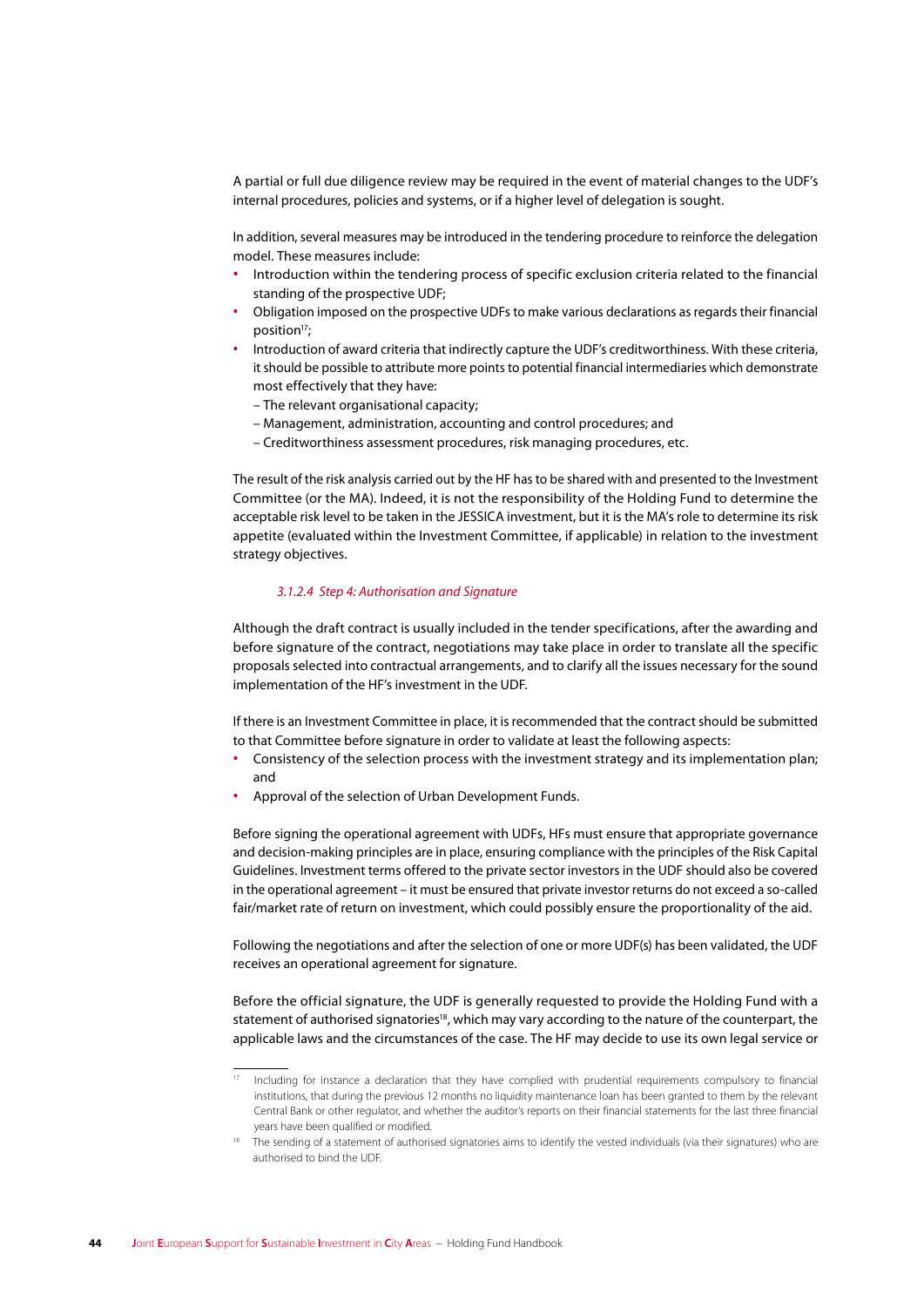external legal advisor to perform a legal due diligence on the documentation ensuring that the proposed signatories are authorised to bind the party they represent before the agreement is signed.

The operational agreement is then signed by the UDF and JESSICA Holding Fund. Upon the signature of the agreement by all parties, the Holding Fund should ensure the provision of a detailed record of the signature process for future reference, follow-up, and audit inquiries.

#### **3.2 Investment processes**

**The investment process** refers to the processes for implementing the investments in UDFs. The main processes at this stage include the authorisation of payments, the administration of repayments between the UDFs and the Holding Funds, the recycling of the investment, etc.

The following part of the JESSICA lifecycle is the Investment Process. It includes the following steps:

- **∙** Disbursement;
- **∙** Repayment;
- **∙** Investment recycling.

If the Holding Fund is a financial institution, the above-mentioned sub-phase can be carried out according to the existing procedure for similar actions within the institution, provided that duties and tasks are properly segregated. If the HF is selected via a public procurement procedure, it is good practice for the disbursement and loan servicing procedures to be analysed and assessed by the MA before selecting the HF<sup>19</sup>.



#### 3.2.1 Disbursement

The conformity of disbursements with the operational agreement, the management of disbursement flows and the proper recording of relevant back office data are the responsibility of the Holding Fund.

If the investment is in the form of a loan or equity, the HF is responsible for the conformity of the investments with both national regulations and the agreed investment strategy. It is likely that for these two types of investment, national jurisdictions will contain particular requirements that will have to be taken into account.

<sup>&</sup>lt;sup>19</sup> Based on the assumption that a HF is a regulated financial institution or will work in association with a financial institution and has experience of managing similar investments.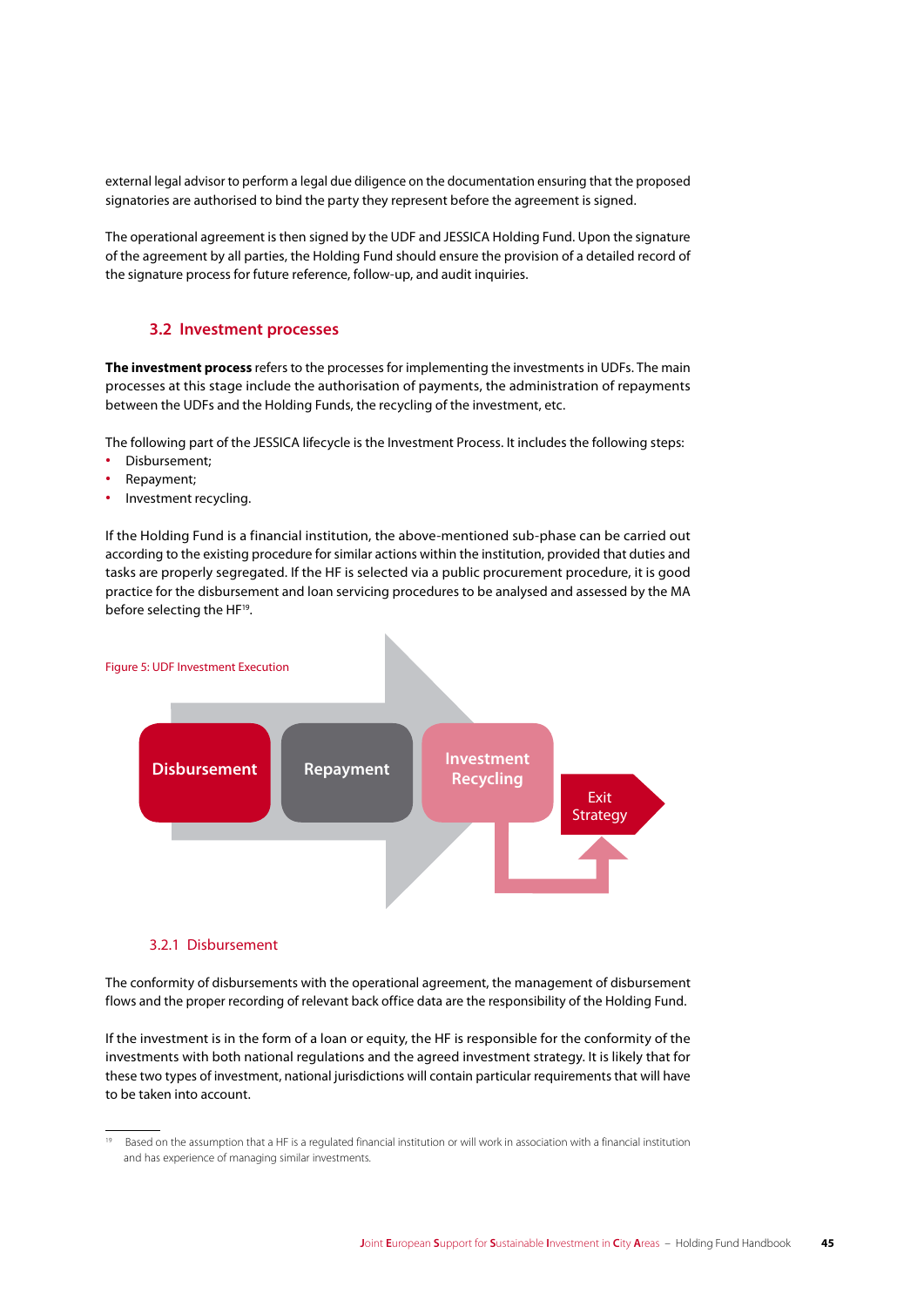Regarding guarantee schemes, national regulations are usually stricter, and the guarantor may have to be an authorised entity subject to specific prudential regulation.

As a rule, the disbursement process is carried out according to the HF's existing back office process and procedures.

After the disbursement, the HF is responsible for the financial monitoring of the implementation of the investment agreement and of the UDF counterpart. These activities represent the counterpart/ transaction monitoring usually carried out by a financial institution's middle/back-office (i.e. proposing, negotiating and implementing waivers, contract amendments, prepayments, refinancing or restructuring). They are additional to the monitoring activities required by EU Structural Fund regulations.

The logic of the financial engineering and revolving instruments requires that financial monitoring and risk management issues be considered during the implementation of the investment. In the EU, all supervised financial institutions have the obligation to put structures and procedures in place in order to comply with those functions. The Managing Authority has to ensure that the selected Holding Fund carries out those tasks when managing the UDF investment. For this reason, it is recommended that procedures and responsibilities in the area of financial monitoring form part of the funding agreement.

#### 3.2.2 Repayment

This process relates to the management of the repayments deriving from the investment previously realised from the HF into the UDF. Such repayments usually depend on the repayment from the underlying urban projects. In general, during the investment phase, three sources of inflows can be identified, according to the form of investment selected:

- **∙** Loan interest and reimbursements of principal;
- **∙** Dividends and capital gains;
- **∙** Guarantee fees.

From a Holding Fund perspective typical loan/equity servicing activities may include:

- **∙** Identification and allocation of funds received;
- **∙** Follow-up of payment of amounts overdue;
- **∙** Monitoring of payment advices and provision of amortisation tables to borrowers;
- **∙** Solving payment problems.

These repayments have to be defined in the contractual terms of both:

- **∙** the operational agreement, for the funds to be repaid from the UDFs to the HF;
- **∙** the funding agreement, for the funds to be repaid from the HF to the MA.

As very few UDFs have been set up to date, there is virtually no experience worth mentioning in this Handbook in terms of repayments. Nevertheless, in theory, once the projects start to generate revenues, the mechanism enables the interest earned to be upstreamed through each stage / entity (namely the UDF and, if applicable the HF), separating the project's revenues from the Managing Authority very quickly. Depending on the re-investment strategy (as explained in the next section regarding the investment recycling), interest earned should quickly be made available to the MA as soon as projects generate revenues.

Indeed, it is not necessary to wait for the completion of an investment cycle to receive the interest on the monies invested in the first place: once a profit has been generated by a project (e.g. dividends on equity), both the operational agreement and the funding agreement define how revenues should be upstreamed quickly to the MA or to the HF.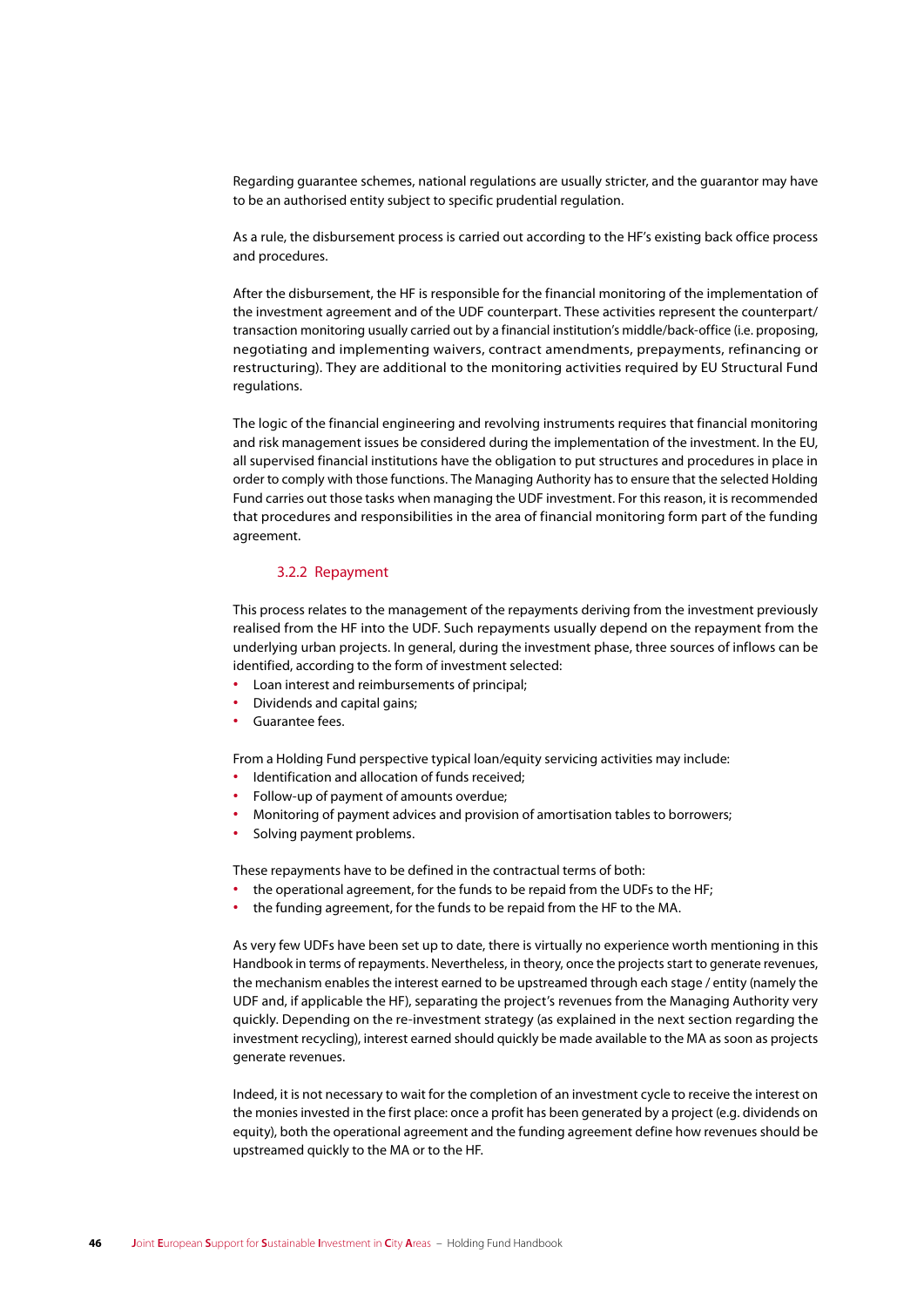In other words, the contractual documents defining the relationship between the MA, the HF and the UDF must set out how cash-flow is to be managed within these three parties. Elements such as the tenor and maturity of the investment provided by the HF to the UDF and by the UDF to projects have to be taken into account. An amortisation table and reimbursement schedule have to be part of the contractual documentation, as well as fees and conditions for cash deposits under a guarantee schemes.

Managing Authorities can decide to reinvest the amount received into new or existing schemes. In this case, the pre-defined process covering investment recycling has to be followed. Nevertheless, if the funds are returned to the HF, the repayment flows are usually first reinvested under the treasury scheme as set up in the funding agreement or in accordance with other instructions provided to the HF by the competent authority $20$ .

#### 3.2.3 Investment recycling

This step concerns reinvesting revenues generated by the investments (i.e. interests/dividends) and from the reimbursement of principal in order to enable a new allocation of Holding Fund resources to be made. It is up to the Managing Authority to determine the preferred mechanism for the re-use of returned resources.

As there is no investment recycling policy defined in any legislation, it is the duty and the responsibility of the MA to decide what the recycling backflow mechanism should be. Recycling, can take place:

- at UDF level;
- at HF level; or
- at MA level, by way of exit from UDF and HF.

In order to determine what could be the best recycling approach, it is advisable that the evaluation studies and/or the investment strategy establish the possible recycling scenarios in order to evaluate the different recycling possibilities offered to project financing by tailored funding solutions. The most appropriate option may be then chosen by the MA or other competent authorities.

When monies are repaid to the Holding Fund, via the UDFs, the Holding Fund:

- implements the possible recycling policy already established in the investment strategy;
- **∙** requests instructions from the Managing Authority (or Investment Committee) regarding the recycling policy to be implemented.

The aim of all capital invested is to support the implementation of urban projects, and in that sense should be used at all times throughout the investment period.

As illustrated in Figure 6, the JESSICA approach offers the possibility to pursue the activities of the Holding Fund, refinance the already selected UDFs or initiate a new cycle of investment and identify new additional UDFs. This approach enables, in principle, the incorporation of future changes to national/regional regeneration priorities over time, and gives other sectors or target areas a fair chance to bid for follow-up investments.

The Managing Authority is solely responsible for deciding on the recycling of the funds. The MA has to establish whether the HF provision and the generated revenues should be returned to the MA or if they should be re-invested at the appropriate levels. Best practice indicates that it is preferable to address this issue when the funding agreement is being drafted.

<sup>20</sup> If an Investment committee has been set up, the decision on the modification of the Treasury Guidance could be devolved by the Managing Authority to the IC. The FA has to include a provision on the modification of the Treasury Guidance.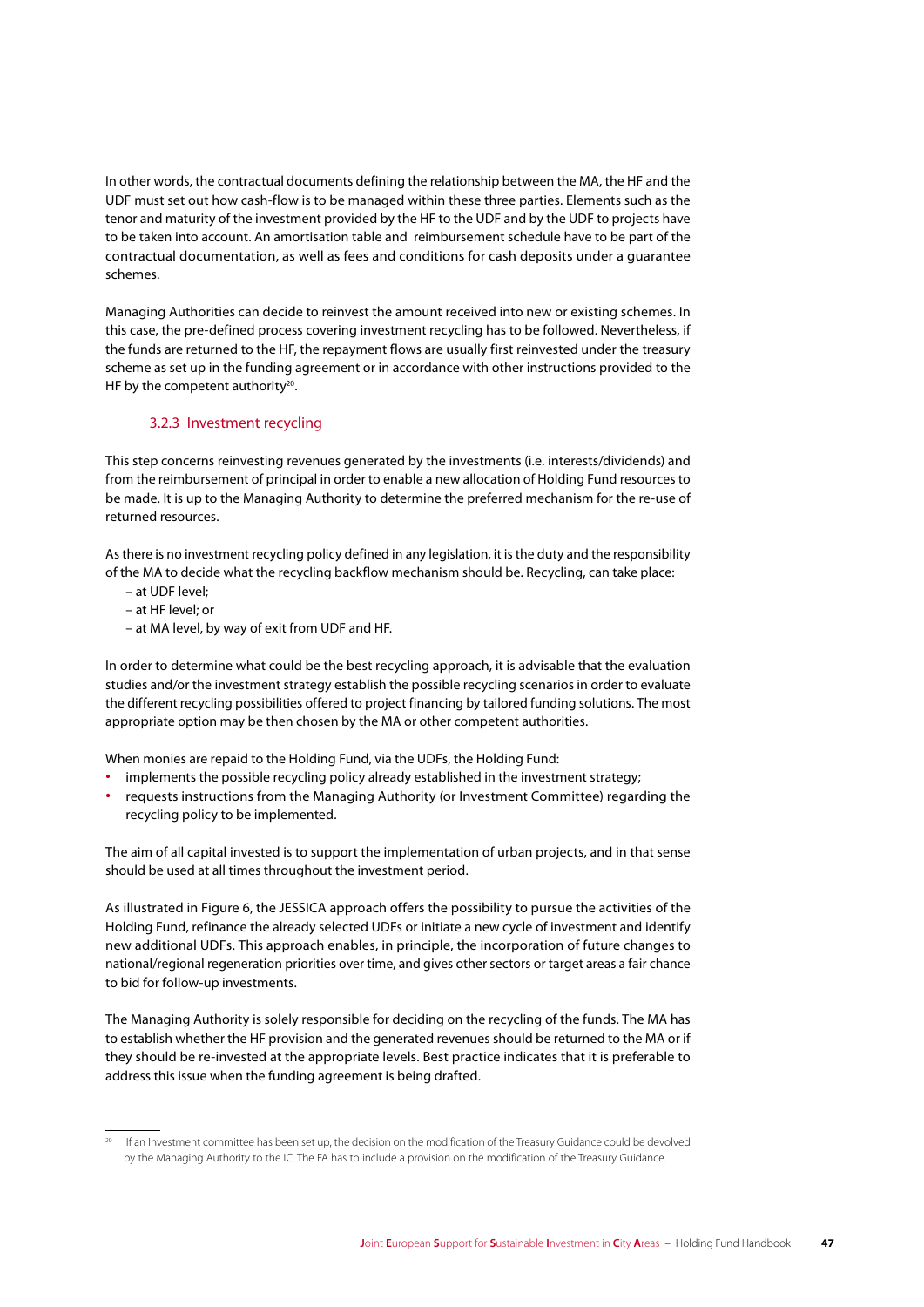

In conclusion, the investment recycling process can be summarised as follows:

- 1. Financial resources are to be recycled in line with an investment recycling policy to be defined by the Managing Authority;
- 2. Repayments are placed in a separate deposit account;
- 3. A proposal is presented to the Managing Authority (or Investment Committee) for the re-investment of the financial resources:
	- a) If accepted, the financial resources are re-invested from the Holding Fund into already selected UDFs (or new UDFs to be selected) and a new cycle of UDF investment is initiated;
	- b) If refused, the investment is redeemed and the financial resources returned to the MA.

An exit strategy must therefore be defined.

The exit strategy has to be set out in one or two documents depending on the mechanism selected (with or without a HF):

- **∙** The funding agreement should define a "general exit strategy" between the HF / UDF (if no HF) and the MA;
- **∙** The operational agreement should define an exit strategy between the HF and the UDF.

At a certain stage, which has to be determined in the funding agreement, the exit strategy will have to be defined between the parties and will have to involve winding up all schemes. The Holding Fund will have to be wound-up and all funds available transferred to the MA.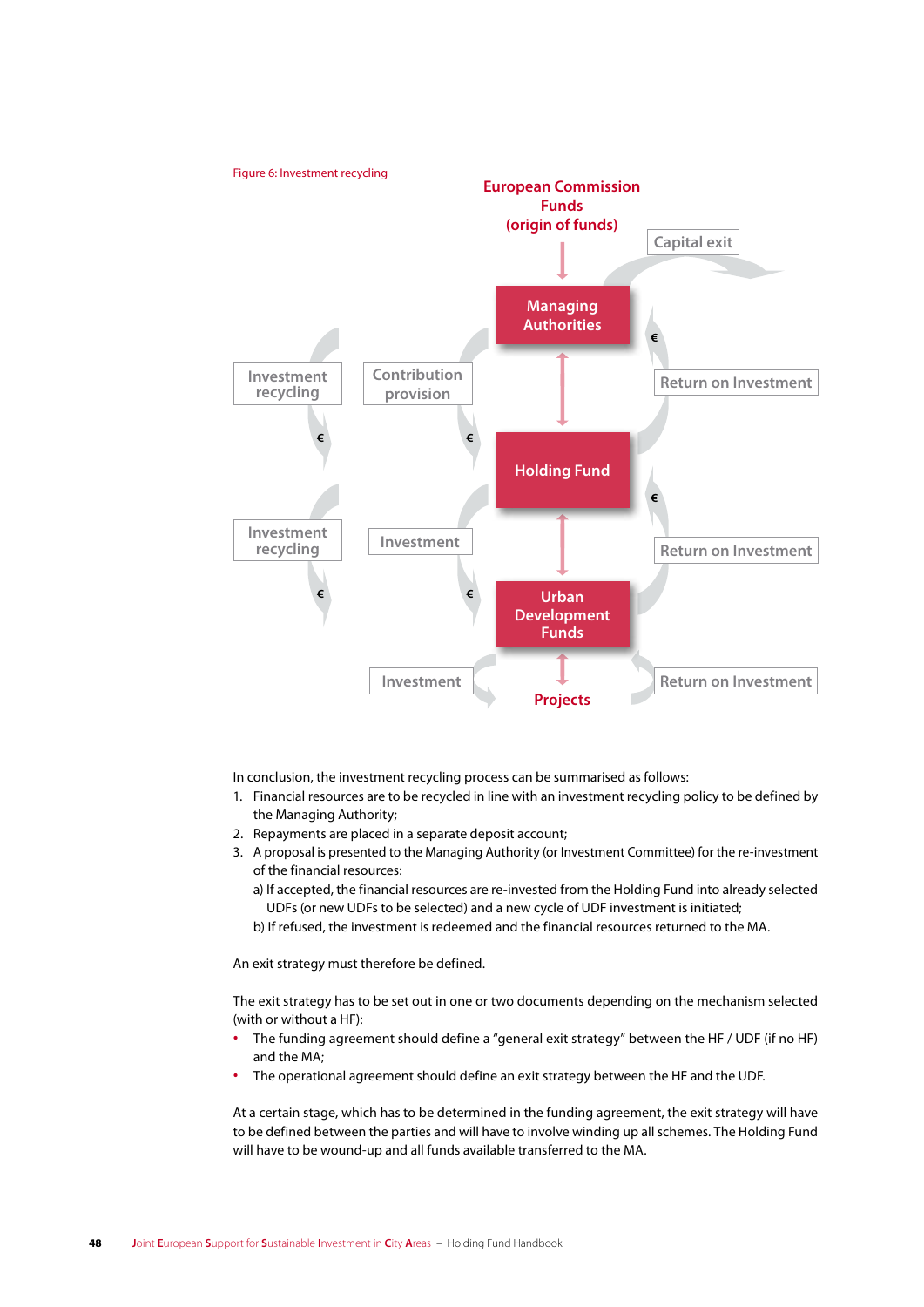#### **3.3 Post-investment processes**

The post-investment process includes a set of activities commencing after the funding agreement has been signed, and particularly after signature of the operational agreement and the investment into the UDF. In particular, monitoring and controlling post-disbursement events, and reporting to the MA and governing body of the HF, also entail aspects of financial reporting. These procedures take into account specific requirements of the Member States and / or Managing Authorities and the need to comply with the Structural Funds Regulations.

Treasury Management, which is the responsibility of the HF, has already been illustrated. As a manager of the funds on behalf of the MA, the Holding Fund is responsible for investing and preserving the value of the funds, and managing liquidity according to the investment schedule, as well as dealing with aspects linked to the general issues of monitoring, reporting and audit under Structural Funds management, throughout the entire investment life cycle.

We have illustrated in this section the recurrent post-investment activities related to the management of the Holding Fund. These activities include monitoring, management costs calculation, reporting and audit.



#### 3.3.1 Monitoring

Monitoring is the process of financial and non-financial data collection and analysis aiming at evaluating UDF performance in relation to the Holding Fund's objectives, investment strategy, budget and work plan. The objective of the monitoring process is also to further verify the UDF's compliance with legal and contractual requirements. Monitoring may also provide the MA and Investment Committee – when one has been established – with the data necessary to enable the authorities responsible for the operations to certify that:

- **∙** The implementation of JESSICA operations complies with applicable requirements (e.g. with the EU Structural Funds Regulations and applicable laws) and includes necessary applicable arrangements to collect relevant information under the State aid rules;
- **∙** The established JESSICA investment strategy objectives are being pursued.

The monitoring process may also include regular checking and progress measurement using appropriate instruments for deviation, risks and non-compliance identification so that corrective actions can be taken by the Managing Authority or Investment Committee when necessary.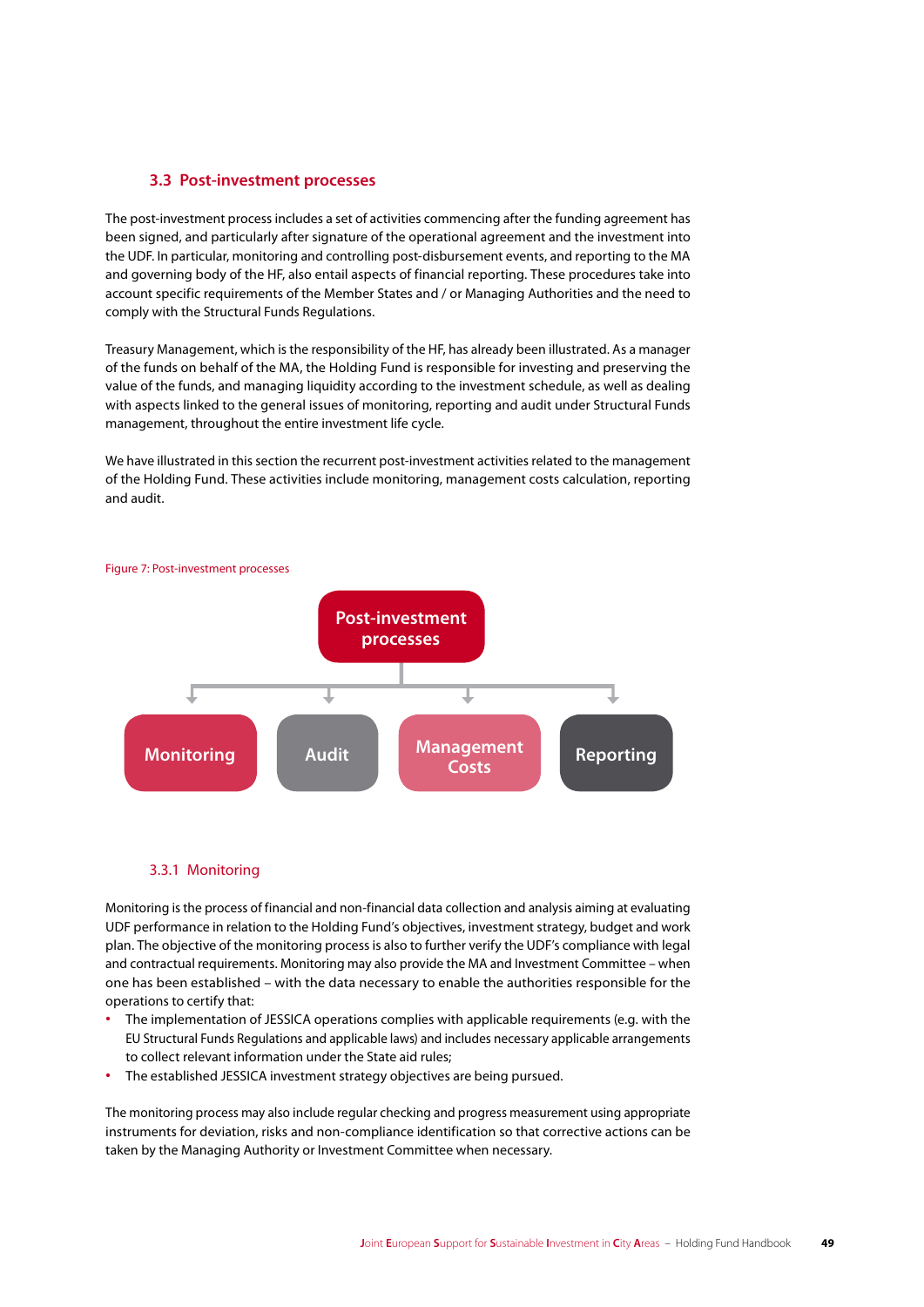According to Art. 35 of the Regulation<sup>21</sup>, "each community support framework or single programming document and each Operational Programme shall be supervised by a Monitoring Committee. Monitoring Committees shall be set up by the Member State, in agreement with the Managing Authority after consultation with the partners. The Monitoring Committees shall be set up no more than three months after the decision on the contribution of the Funds. Indeed, Member States are required to appoint Monitoring Committees to check that Operational Programmes which use Structural and Cohesion funding are being correctly implemented.

These committees are chaired by the relevant Member State or Managing Authority and comprise regional, economic and social partners."

The JESSICA monitoring process has to consider the two dimensions of the monitoring structure envisaged by the regulation and the specific monitoring requirement necessary for the specific investment strategy being implemented.

Implementation of the HF's monitoring processes is based on a cascade of decisions and actions in which several parties are sequentially involved: the European Commission, the Managing Authority, the Holding Fund, UDFs, and urban projects.



Figure 8: Monitoring

21 Council Regulation (EC) No 1260/1999 of 21 June 1999.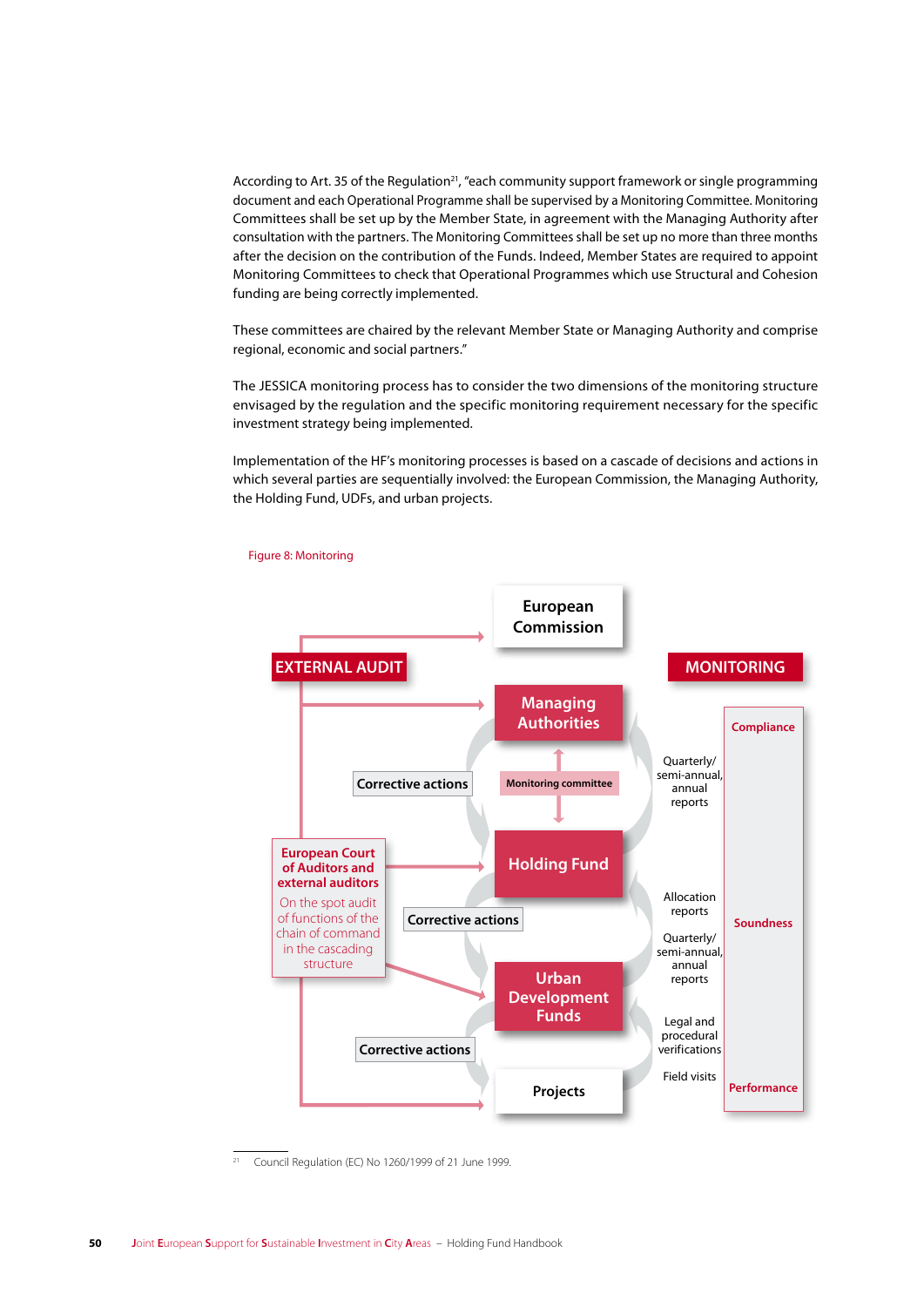The monitoring of HF schemes will include activities carried out internally and/or externally by different parties in a cascading structure which ensures that the implementation of each stage is controlled by a party at a higher level.

- **∙** The monitoring related to the investment strategy and the implementation plan of JESSICA Holding Funds is to be carried out by the Investment Committee, where one exists;
- **∙** Monitoring the Implementation of JESSICA schemes/urban projects is to be carried out by the Holding Fund and by the Managing Authority<sup>22</sup>;
- **∙** The Holding Fund has to make sure that operational agreements encompass the necessary provisions to collect relevant information from the UDFs in order to ensure that schemes/urban projects can be monitored appropriately. Furthermore, the operational agreements might acknowledge the right of the Holding Fund and the Managing Authority to carry out monitoring visits to the UDFs and Urban Projects receiving financial support from the Holding Fund.

#### Figure 9: Holding Fund Monitoring



Three different but interrelated levels of monitoring are mandatory for the Holding Fund:

- **∙** UDF (and Urban Project) Monitoring: monitoring UDF activities refers to all activities undertaken by the Holding Fund on the basis of reports and other information related to and provided by UDFs, and any aspect of their operating environment. The purpose is to enable the Holding Fund to take actions that will enhance the value of its operations;
- **∙** Monitoring obligations towards the MA: the process by which the JESSICA Holding Fund, based on the indicators included in the relevant Operational Programme, as established by the Monitoring Committee, provides the MA with the relevant information it requires to fulfil its obligation under Structural Funds regulations;
- **∙** On-the-spot verifications by Audit Authorities (AA): As part of their audit activities, authorised auditing representatives (EC, European Court of Auditors, etc) may carry out on-the-spot verifications.

<sup>22</sup> NB: The Managing Authority is ultimately responsible for Operational Programme management and implementation. It may choose to entrust the Holding Fund with some of these tasks. However, full delegation of the overall responsibility to the Holding Fund is not recommended to ensure that the tasks are properly carried out.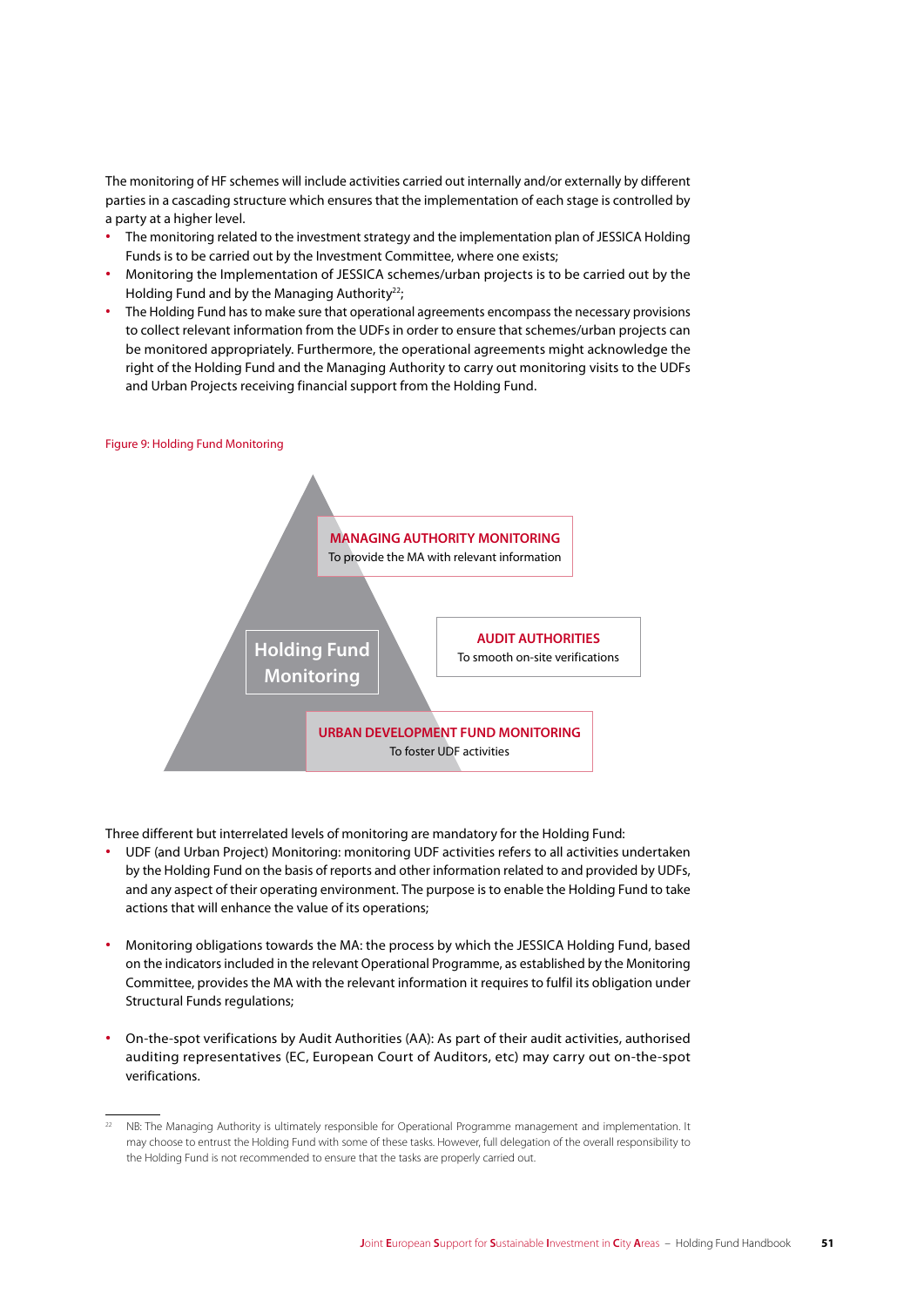#### *3.3.1.1. General UDFs and underlying urban projects monitoring activities*

It is advisable that the following activities should be performed by the Holding Fund to ensure proper monitoring of operations:

- **∙** Reviewing reports submitted by the UDF;
- **∙** Establishing and maintaining direct contact with the UDF; and
- **∙** Carrying out management verifications.

Relevant monitoring information on the operations may be captured from post-signature material events (including pre-payments), monitoring reports, and accounting information provided by the UDF.

Common practice is for the Holding Fund to rely on the reports provided by the UDFs to produce summary reports reflecting the UDFs' performance, progress, and effectiveness in the implementation of its operations. For this reason it is recommended that the structure and content of the reports are discussed beforehand with the UDF and included in the operational agreement signed with the UDF. The results of this reporting process are to be reflected in the Holding Fund reporting to the Managing Authority.

#### Box 9: First and Second Level verifications<sup>23</sup>

In line with the European Union's Structural Funds Regulations, JESSICA operating procedures are designed to ensure the correctness and regularity of the expenditure declared under the Operational Programme. This can be considered as the "first level" of verification. Under these procedures, all expenses declared by a project have to be checked by responsible control bodies. These bodies will have to verify the delivery of the products and services co-financed, the soundness of the expenditure declared and the compliance of this expenditure with EC, national and programme rules.

- 1. "First level" verifications are suited to the nature of "revolving" funds and are based on the procedures for first level verifications on subsidies.
- 2. "First level" verifications are based on the delegation (cascade) model involving several parties in the disbursement, approval, monitoring and authorisation phases.
- 3. "First level" verifications take place at the following levels:
	- **∙** At Managing Authority level, when the funding agreement is signed: the disbursement is checked, verifying compliance with the required payment certification procedure;
	- **∙** At the Holding Fund level: through the segregation of tasks within the HF in the selection, identification, disbursement and repayment process for investment in UDFs;
	- **∙** At the UDF and urban project level: the UDF must check all conditions as indicated by the JESSICA Holding Fund in the operational agreement prior to disbursement to the urban project.

The Holding Fund will request the UDF to apply segregation of duties in the approval phase and ensure compliance with conditions prior to disbursement to projects, including a pre-disbursement verification that eligible project costs are capable of absorbing UDF funding to urban projects from Operational Programme resources.

The UDF needs to keep all supporting documentation<sup>24</sup>. The HF should check the expenditure documentation at least once a year. Where a check on supporting documents would involve an inordinately large volume of documentation, an alternative approach may involve requesting only the supporting documentation in respect of the sample expenditure items selected for verification.

The Holding Fund is advised to perform second level verification by itself, or to delegate it to an independent external provider. Generally, the second level verification should contain the following:

- **∙ Administrative checks** (including checks on documentation for the appraisal of operations in order to evaluate their eligibility under Structural Fund regulations, as well as proposals and formalisation, fund follow-up reports, and audit reports on the fund);
- **∙ Financial checks** (including verifications of account transactions, operation payments, reimbursements, register and investment tracking, etc.);
- **∙ Technical checks** (including verifications of technical reports on the operations, etc.); and
- **∙ Physical checks** (including proof of necessary registrations, accounting, existence of operations, etc).

<sup>&</sup>lt;sup>23</sup> Check of all expenses and certification of eligible ones referred to in Art. 60 b) of EC Regulation 1083/2006 and Art. 16 of EC Regulation 1080/2006.

<sup>&</sup>lt;sup>24</sup> Supporting documentation involves the establishment of an adequate audit trail, usually including a schedule of the individual expenditure items, totalled and showing the expenditure amount, the references of the invoices, the date of payment and the reference number. Ideally, copies of invoices and proof of payment are provided for all expenditure items.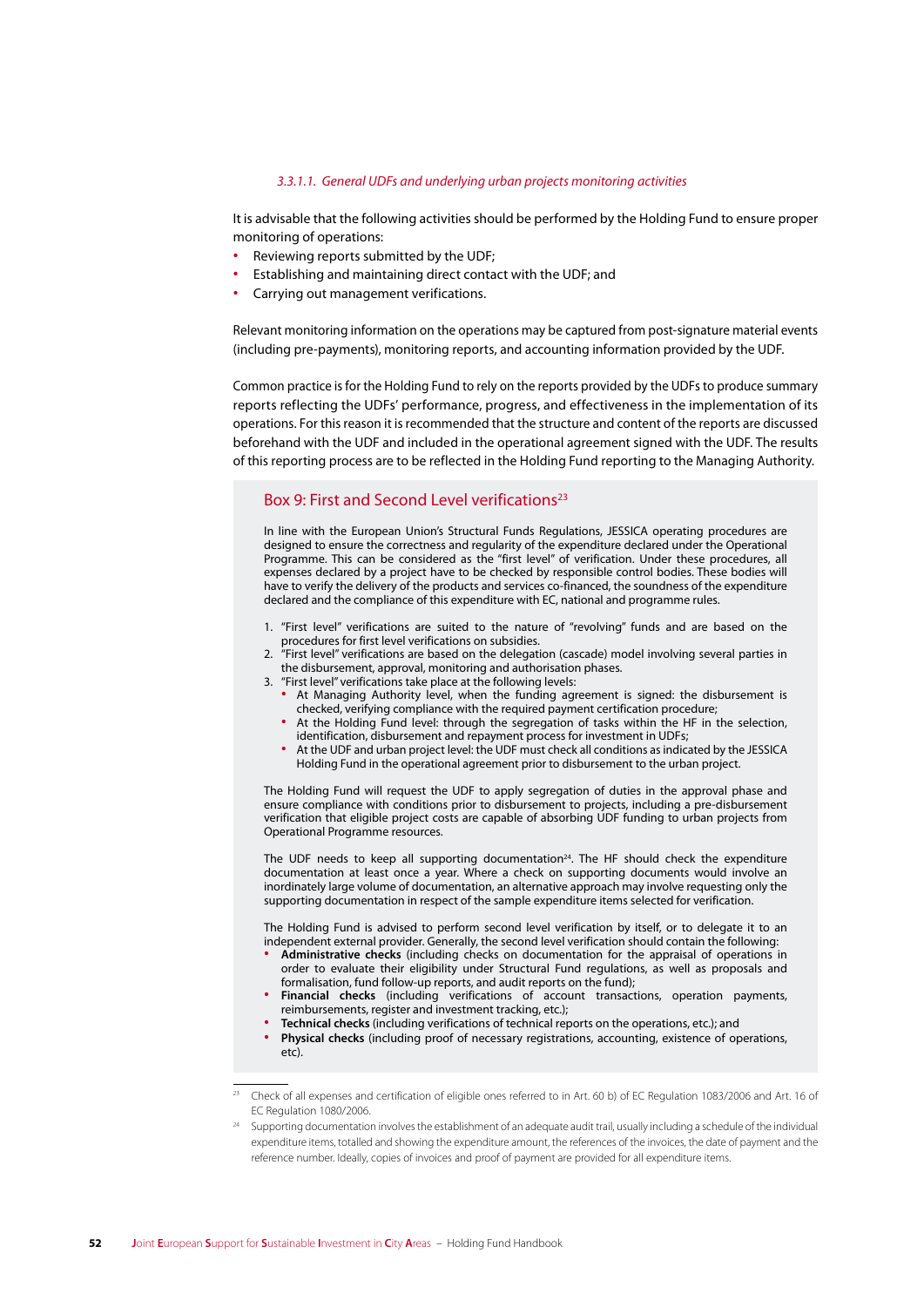The aim of the UDF's reports is to allow the Holding Fund to assess the progress of the UDF from an operational perspective. The results of these reports are then reflected in the annual, quarterly and/ or semi-annual progress reports submitted to the Managing Authority.

It is recommended that the above-mentioned reports allow an assessment of the degree of implementation of JESSICA in terms of:

- **∙** Material and financial progress made versus the established objectives, based on measurable financial and material performance indicators specified in the tender documentation and/or investment strategy;
- **∙** Implementation of EC horizontal policies;
- **∙** Implementation of various financial instruments;
- **∙** Implementation issues; and
- **∙** Income generated as a result of project implementation.

The Holding Fund should also maintain regular contact with the UDFs in order to ensure smooth implementation of the operational agreement, identify any obstacles observed in the implementation of the schemes, and provide advice on the most appropriate solutions to any difficulties encountered.

Experience suggests that verifications are usually undertaken in the course of visits to UDFs. In exceptional cases, visits may also concern the underlying Urban Projects, to ensure accuracy in the reporting of administrative, financial, technical, and physical aspects.

#### Figure 10: Management verifications

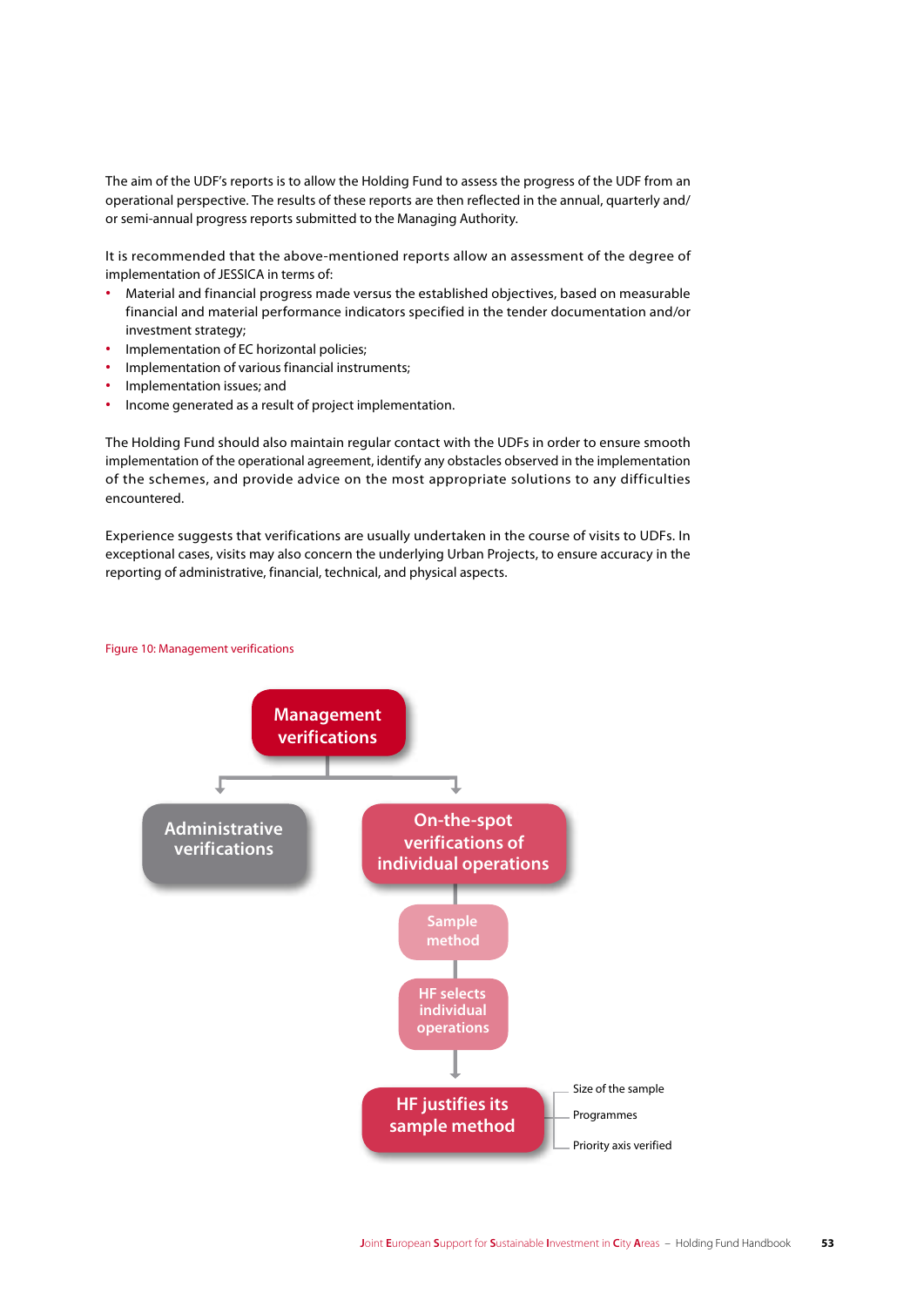Management verifications should be part of the HF's internal control<sup>25</sup> system. It should be noted that the objectives of management verifications are different from those of audits carried out under the responsibility of the audit authority. The objectives of audits are to assess whether the internal controls are operating effectively, whereas management verifications form part of internal controls. It is therefore recommended that the two types of work be clearly distinguished<sup>26</sup> in their planning, organisation, execution, content and documentation.

According to Article 13(2) of EC Regulation 1828/2006 as amended by EC Regulation 848/2009, verifications comprise two key elements<sup>27</sup>, namely, administrative verifications (i.e. desk-based verifications) and on-the-spot verifications (field visits) of individual operations. These verifications can be carried out on a sample basis, based on a risk analysis. Where sampling is used for the selection of individual operations, the Holding Fund is advised to keep records describing and justifying the sampling method, and a record of the operations selected for verification.

No operation can be excluded from the possibility of being subject to management verification through field visits. Indeed, in practice, for programmes or priority axes having a large number of small operations, administrative verifications may provide some high-level assurance and can be complemented by field visits for a sample of these operations to provide confirmation of the assurance. If some issues are identified, the size of the sample can be increased in order to determine whether similar issues exist in the unverified operations. The existing practice suggests two major types of field visits – scheduled and special. Table 3 below provides more details on their characteristics.

| Type                             | <b>Description</b>                                                                                                                                                                                                                                                                                               |  |  |  |
|----------------------------------|------------------------------------------------------------------------------------------------------------------------------------------------------------------------------------------------------------------------------------------------------------------------------------------------------------------|--|--|--|
| <b>Scheduled field visit:</b>    |                                                                                                                                                                                                                                                                                                                  |  |  |  |
| Regular monitoring visit         | The frequency of these visits is defined in the operational<br>agreement between the HF and the UDF. Usually these visits are<br>conducted at least once during the lifetime of the contract.                                                                                                                    |  |  |  |
| Visit at completion              | This visit is made upon termination of the operational<br>agreement.                                                                                                                                                                                                                                             |  |  |  |
| <b>Special field visit:</b>      |                                                                                                                                                                                                                                                                                                                  |  |  |  |
| Visit following poor performance | These visits are made in the event that poor performance is<br>detected (e.g. if within two years of the operations starting,<br>no significant progress has been made in the deployment of<br>funds and/or in the development of Urban Projects) or if such<br>a visit is deemed necessary by the Holding Fund. |  |  |  |
| Visit following material event   | This visit is usually conducted following a material event that<br>may have an impact on the implementation of schemes.                                                                                                                                                                                          |  |  |  |

#### Table 3: Types of field visit

<sup>&</sup>lt;sup>25</sup> The Committee of Sponsoring Organizations of the Treadway Commission (COSO) defines internal control as follows: process designed to provide reasonable assurance regarding the achievement of objectives in terms of effectiveness and efficiency of operations, reliability of financial reporting and compliance with applicable laws and regulations.

<sup>&</sup>lt;sup>26</sup> Although management verifications and audits are the responsibility of the Audit Authority, the staff carrying out these controls should be separated. For example, the staff involved in management verifications should inform it of the results of audits and may well look to the Audit Authority for advice, while the latter should take account of the results of management verifications in its risk analysis and audit strategy.

<sup>27</sup> The Managing Authority, when determining the extent of the verifications to be carried out under point (a) of Article 13(2) may take account of the control procedures of the beneficiary where this is justified.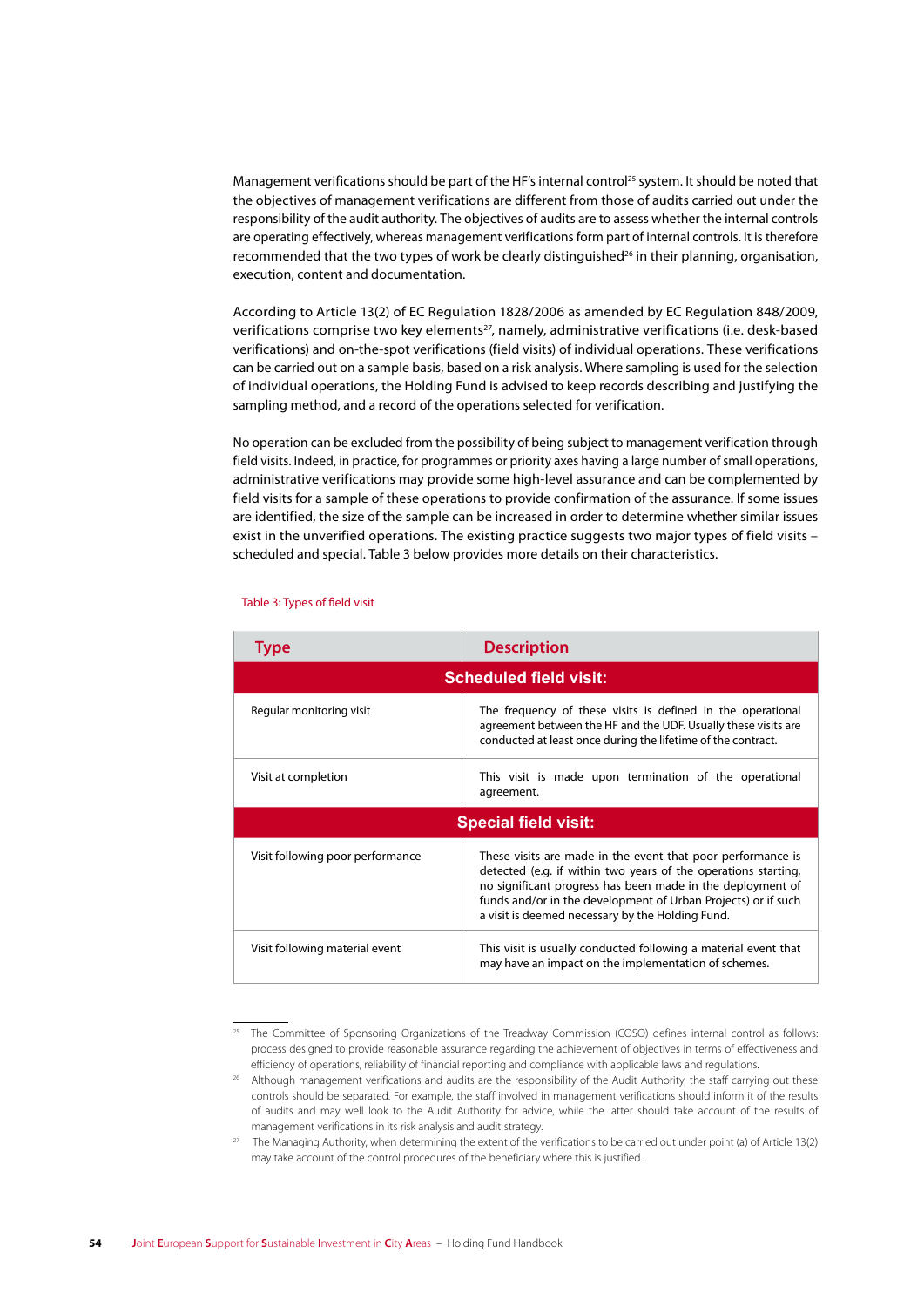In addition to the regular monitoring activities described above, the Holding Fund may monitor the implementation of schemes by using the following mechanisms:

#### *Information on post-signature material events*

During the life of its investment, the HF is informed of any material post-signature event which could influence the implementation of the schemes.

#### *Monitoring reports*

After each field visit, the Holding Fund should normally prepare a monitoring report detailing the main issues discussed during the visit and the findings of the visit. Among other necessary areas of information, the report may contain:

- **∙** Date of the visit;
- **∙** Work performed;
- Results of the verification (including the overall level of achievements and errors detected);
- **∙** If errors have been detected:
	- Full description of irregularities detected with a clear identification of the related EC or national legal rules infringed; and
	- Measures taken to correct the irregularities.

#### *Accounting information for monitoring purposes*

Under the operational agreement, the UDF is required to submit annual accounts for the operations, and/or to take responsibility for the provision of the accounting information. This accounting information is necessary to correctly assess the value of the investments and is delivered to the Holding Fund at a certain frequency (e.g. in the case of equity, this information may contain the valuation of the equity holdings of the HF in the UDF).

#### *Management verifications of State aid schemes*

Best practice would include a detailed examination of each individual operation or of the aid scheme itself, in order to ensure that the verifications are made in compliance with State aid regulations.

Depending upon the Holding Fund's judgment concerning the level of regulatory risk, this assurance could be provided by regular reporting delivered by the body granting the aid. This regular reporting process can be combined with on-the-spot verifications at the urban project level $^{28}$ . In any case, monitoring rules on State aid should be complied with.

#### *3.3.1.2. UDF Monitoring*

In order to facilitate the fulfilment of the UDF obligations towards the Holding Fund under the operational agreement, it is suggested that the Holding Fund should design and proposes a standard Reporting template to UDFs. The reports suggested in Box 10 below may be used by UDFs.

Usually, the Holding Fund is responsible for ensuring that the UDF reports are received on time and in the form required under the operational agreement.

Best practice dictates that the reports issued by UDFs should provide information about the promoters (i.e. entities in charge of carrying out the investment such as private contractors, special purpose

<sup>28</sup> Management verifications of State aid schemes are in the Guidance document on management verifications to be carried out by MS on operations co-financed by the Structural Funds and the Cohesion Fund for the 2007-2013 programming period.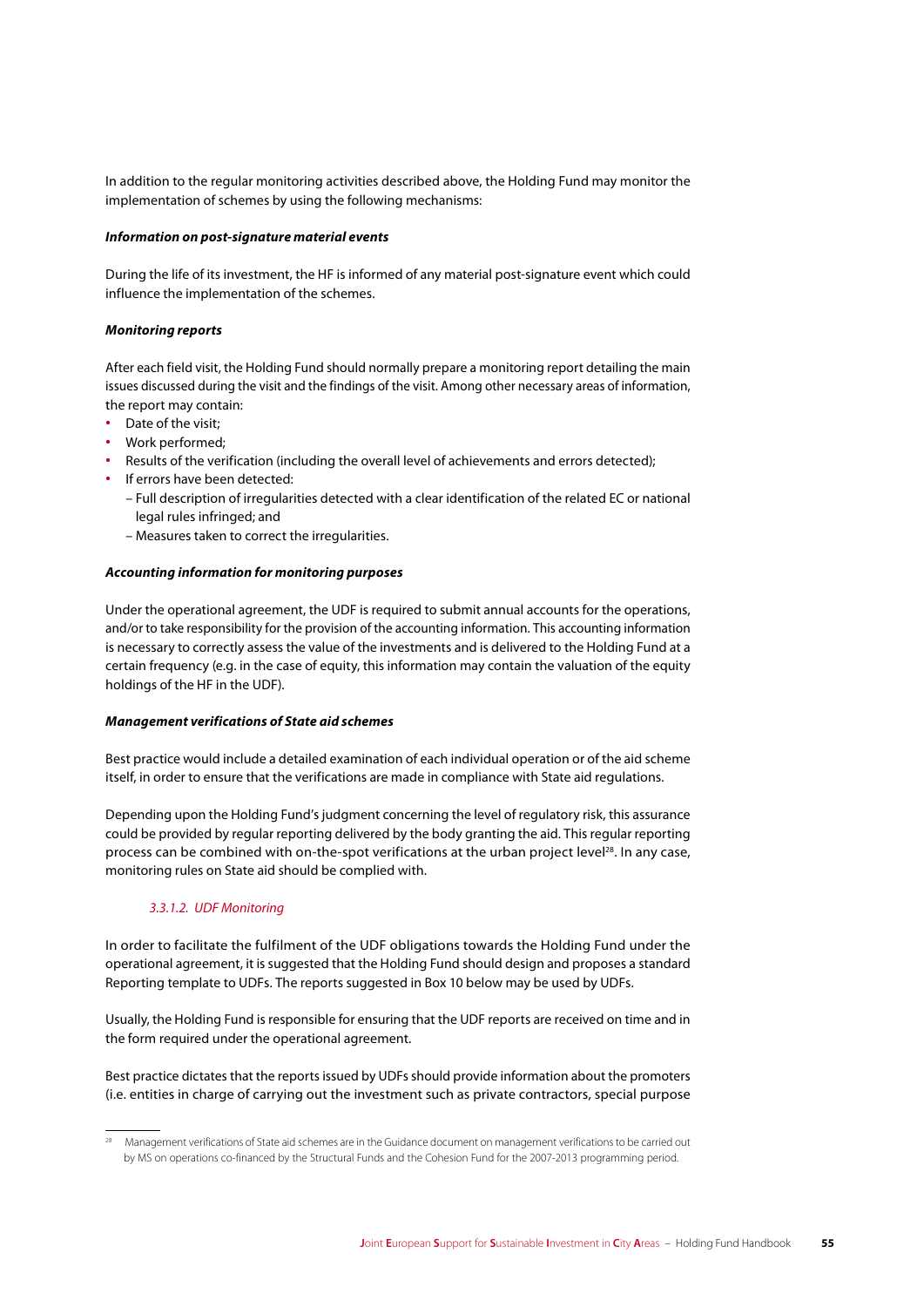vehicles, etc.) and the Urban Projects, thus offering a comprehensive view of the impact of the Holding Fund, and of the activity of the UDF on an aggregated basis. The UDF(s) may also need to collect the relevant indicators at project level (this information could be consolidated for all projects at UDF level), and submit the annual accounts and the accounting information for the scheme and relevant auditing procedures<sup>29</sup> to the Holding Fund (see "Accounting information for monitoring purposes" above).

#### Box 10: UDF Reporting to the Holding Fund

#### **Allocation Report**

The UDF may establish and maintain an internal reporting system for the monitoring of allocations of funds to operations. This report is to be provided to the Holding Fund upon request.

#### **Quarterly/Semi-Annual Reports**

These reports include the analysis of the progress made with regard to the agreed investment strategy and implementation plans. They also provide detailed information on the progress of the operations.

#### **Annual Report**

This report may offer a detailed analysis of the activities performed during the previous calendar year, an analysis of the progress made in implementing the investment strategy and detailed information on the progress of the operations.

The Holding Fund should also review the data received on legal aspects and risk related issues – for instance the Holding Fund may review the fair value of an equity participation. Additional information may be requested from the UDF if the Holding Fund considers it necessary. If the additional information turns out to be insufficient, the Holding Fund may decide to carry out field visits and/or specific audits and will notify the UDF accordingly.

#### *3.3.1.3. Reporting irregularities*

If, during the monitoring process, including field visits, one or more irregularities are identified, it is advisable for the Holding Fund to compile information on them and notify both the UDF and the Investment Committee.

Article 28 of EC Regulation 1828/2006<sup>30</sup> indicates the information on irregularities to be collected by the Managing Authority with assistance from the Holding Fund.

A few elements are listed below:

- **∙** The provision which has been infringed;
- **∙** The practices employed in committing the irregularity;
- **∙** The manner in which the irregularity was discovered;
- **∙** The period during which, or the moment at which, the irregularity was committed;
- **∙** The national authorities or bodies that drew up the official report on the irregularity and the authorities responsible for administrative or judicial follow-up;
- **∙** The identity of the legal persons involved or of any other participating entity, except where this information is irrelevant for the purposes of combating irregularities, given the nature of the irregularity concerned:
- **∙** The total eligible expenditure and the public contribution approved for the scheme together with the corresponding amount of the Community contribution calculated by application of the co-financing rate of the priority axis;

<sup>&</sup>lt;sup>29</sup> According to EC Regulations, the UDF, and all parties involved in UDF projects, are to retain relevant documentation for inspection purposes for a period of three years after completion of the Operational Programme.

<sup>&</sup>lt;sup>30</sup> As amended by EC Regulation 846/2009.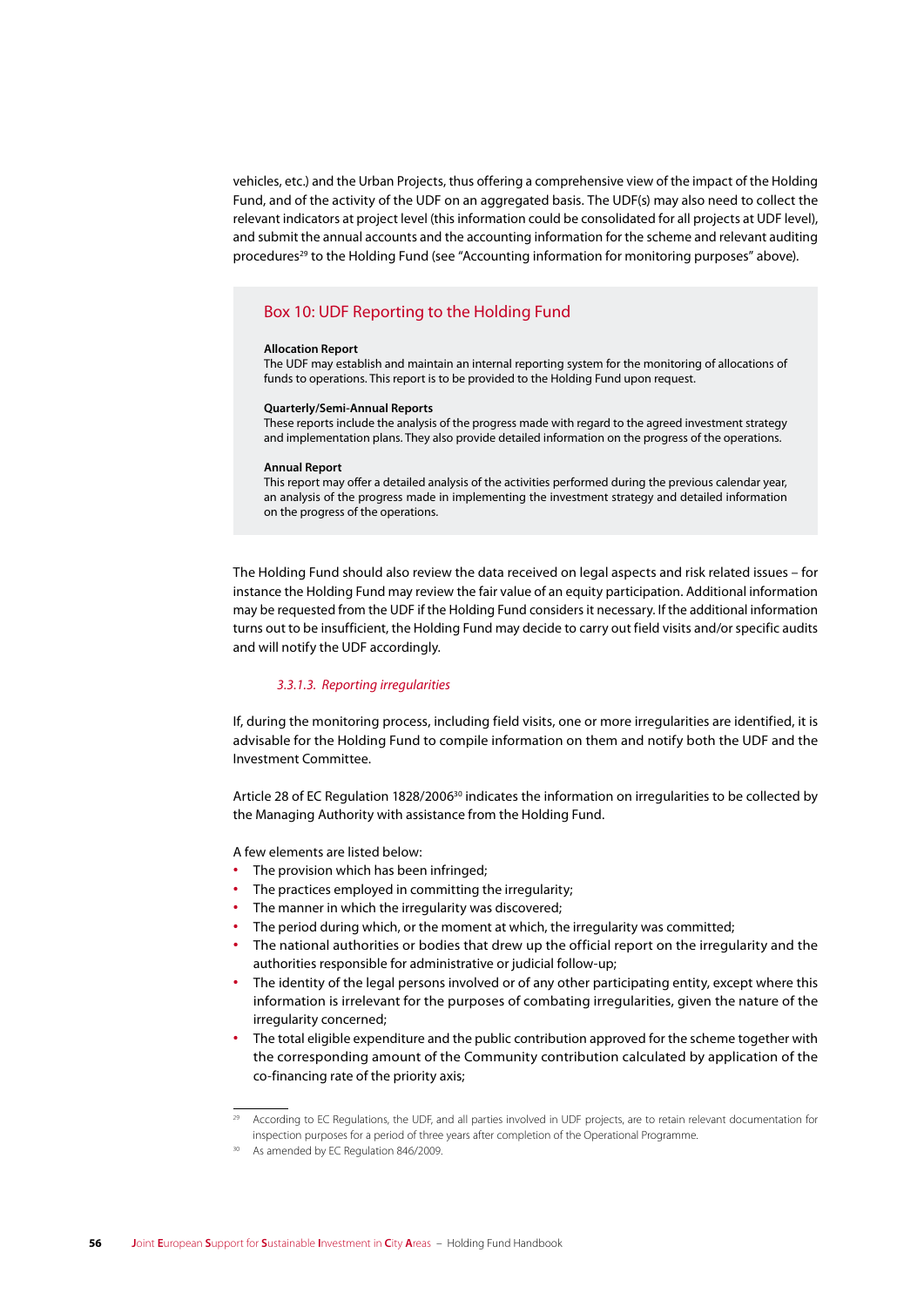- **∙** The expenditure and the public contribution certified to the Commission which are affected by the irregularity and the corresponding amount of the Community contribution at risk calculated by application of the co-financing rate of the priority axis;
- **∙** In the event of a "suspected fraud"31 and where no payment of the public contribution has been made, the amounts which would have been unduly paid had the irregularity not been identified;
- **∙** The nature of the irregular expenditure.

The correction of irregularities identified is primarily the responsibility of the Holding Fund which can work directly with the UDFs to solve existing issues. If the investment period or the scheme period is ongoing, the Holding Fund may consider the subsequent options following a proposal from the UDFs:

- **∙** Exclude the Final Recipient from its portfolio if the irregularity which has been detected is significant or perceived as an obstacle to the successful completion of the scheme; and/or
- **∙** Replace the irregular Final Recipient by another Final Recipient in line with the investment strategy, the business plan and all relevant criteria included in the operational agreement.

Irrespective of the option chosen, the Holding Fund is advised to estimate the losses caused by the irregularities and send a request for recovery of any sums wrongly paid (together with interest on late payment where appropriate). The recovery request is submitted to the UDFs, which should then contact the Final Recipient to obtain the reclaimed amount.

In line with the recent amendment to EC Regulation 1828/2008 (i.e. EC Regulation 846/2009), the information about irregularities listed below is usually not required but may be requested (in writing) from the Member State by the Commission:

- **∙** The amounts which have been or are expected to be recovered;
- **∙** Any interim measures taken by the MS to ensure the recovery of sums unduly paid;
- **∙** Any legal and administrative procedures instituted with a view to recovering sums unduly paid and to imposing sanctions;
- **∙** The reasons for any abandonment of recovery procedures;
- **∙** Any abandonment of criminal prosecutions.

Any information on the amount not recovered and on the facts relevant to the decision on apportionment of the loss under Article 70(2) of Regulation (EC) No 1083/2006 is required to include at least:

- **∙** A copy of the award decision;
- **∙** The date of the last payment made to the Final Recipient;
- **∙** A copy of the recovery order;
- **∙** In the event of bankruptcies subject to reporting under Article 28(2), a copy of the document attesting to the Recipient's insolvency;
- **∙** An outline description of the measures taken by the MS, with an indication of their dates, to recover the relevant amount.

#### *3.3.1.4. Monitoring obligations towards Managing Authorities*

The Managing Authority is responsible for managing and implementing the Operational Programme. Its core responsibilities include<sup>32</sup>:

**∙** Verifying that the co-financed products and services are delivered and that the expenditure declared by the Final Recipients, i.e. Urban Projects has actually been incurred and complies with Community and national laws;

<sup>&</sup>lt;sup>31</sup> "Suspected fraud" means an irregularity giving rise to the initiation of administrative and/or judicial proceedings at national level in order to establish the presence of intentional behaviour, in particular fraud, such as is referred to in Article 1(1), point (a), of the Convention on the protection of the European Communities' financial interests.

<sup>32</sup> EC Regulation 1083/2006, Art. 60.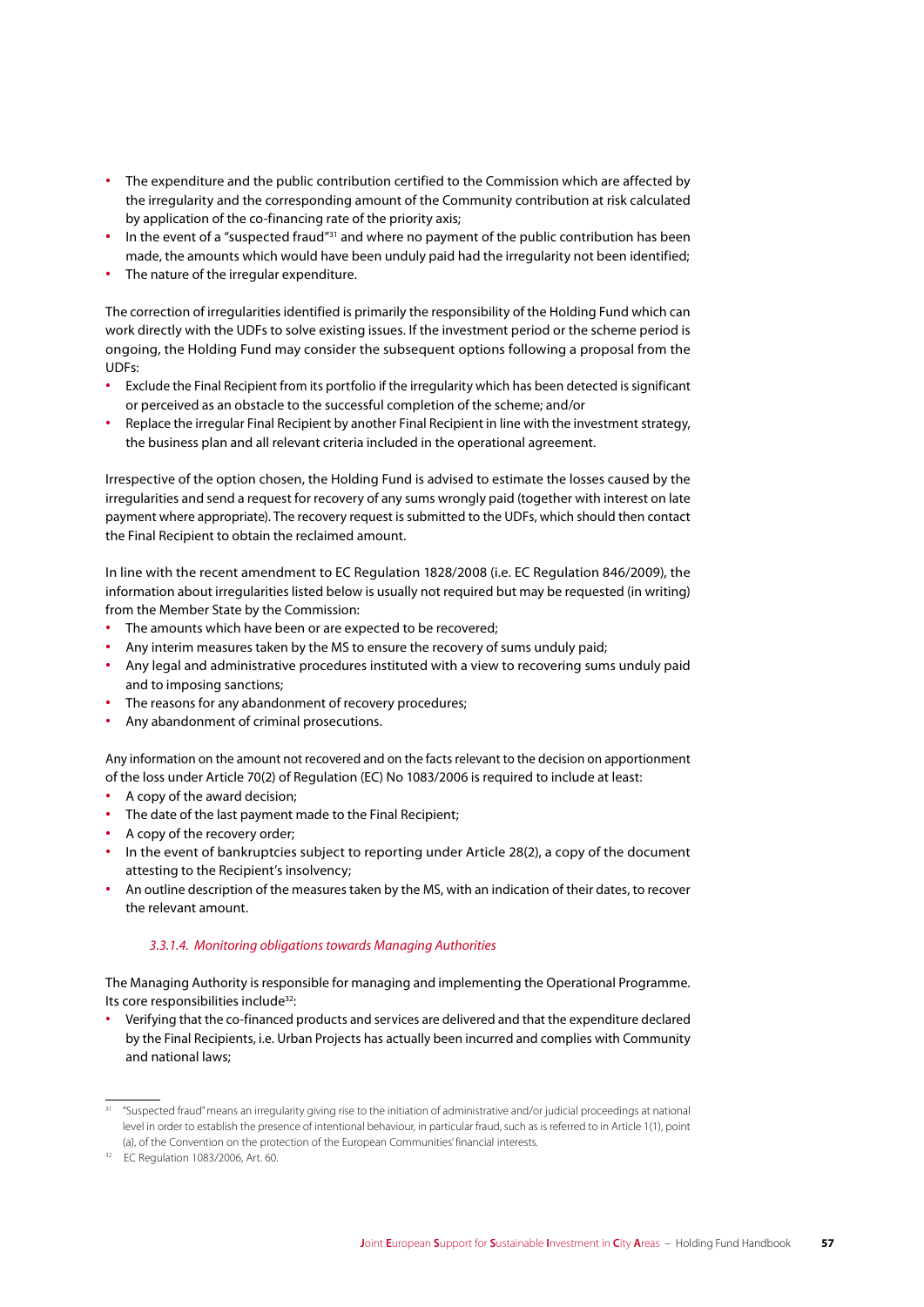- **∙** Ensuring that Recipients and other bodies involved in the implementation of Urban Projects maintain a separate accounting system or an adequate accounting code for all transactions relating to the Urban Project;
- **∙** Guiding the work of the Monitoring Committee and providing it with the documents required to permit the quality of the Operational Programme to be monitored in the light of its specific goals; and
- **∙** Drawing up the annual and the final reports on implementation and, after their approval by the Monitoring Committee, submitting them to the Commission.

In accordance with Art. 63 of EC Regulation 1083/2006, Member States have to set up, for each Operational Programme, a Monitoring Committee in agreement with the Managing Authority, to ensure the quality of the implementation of the Operational Programme and to control the correct implementation of the tasks of the Managing Authority. Member States may set up a single Monitoring Committee for several Operational Programmes where applicable.

The main task of a Monitoring Committee is to review the degree to which the quantified targets associated with each of the priorities have been achieved. More specifically:

- **∙** Approve criteria for selecting the projects financed ensuring their consistency with the programming needs;
- **∙** Review progress towards achieving specific targets of the Operational Programme;
- **∙** Examine results of implementation, particularly the achievement of the targets set for each priority axis;
- **∙** Approve the annual and final reports on implementation;
- **∙** Propose, if appropriate, any revision or examination of the Operational Programme to the Managing Authority.

A Holding Fund representative may participate in the Monitoring Committee in an advisory capacity for Operational Programmes involving the investment of funds through the JESSICA mechanism. The Holding Fund representative thus attends the Monitoring Committee as an observer. Therefore, responsibility both for monitoring the Operational Programme (and thus the schemes) and for the quality of its implementation remains at Managing Authority and Monitoring Committee levels, as stated in Article 65 of EC Regulation 1083/2006 (defining the Monitoring Committee's tasks).

The Managing Authority and the Monitoring Committee monitor<sup>33</sup> on the basis of the agreed financial indicators and other indicators referred to in Art. 37(1)(c) and specified in the Operational Programme. To fulfil its monitoring obligations, the Managing Authority may request the Holding Fund to collect the required information for its monitoring activity. The type, frequency and format required by the MA should be defined at the very early stage of the HF's creation, and it is recommended that provisions on these aspects should be included in the funding agreement. In any case, information should be based on the monitoring indicators defined in the Operational Programme.

The monitoring information that the Holding Fund compiles from different sources might include all relevant data requested by the Managing Authority to fulfil its monitoring and reporting obligations to the European Commission. The Managing Authority, however, usually remains accountable for monitoring the Operational Programme and the operations.

#### 3.3.2 Audit verifications

Since EU Structural Funds are part of the contribution into the Holding Fund, the European Commission, its authorised representatives and/or the European Court of Auditors, as well as the Audit Authority of the Member State are entitled to verify how the EC contribution is used.

<sup>33</sup> Art. 66(2) of EC Regulation 1083/2006.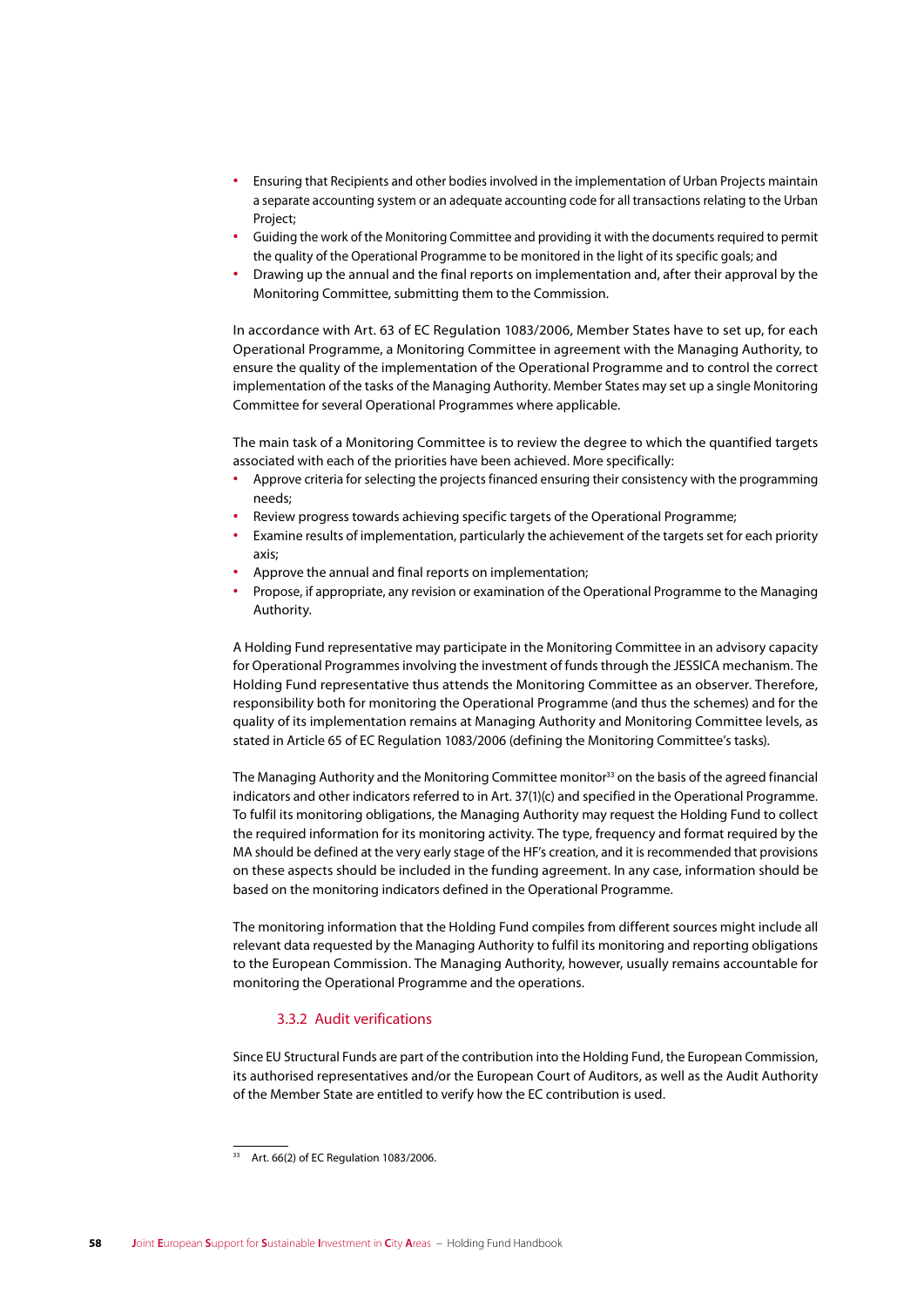For the purposes of Article 60(f) of Regulation (EC) No 1083/2006, an audit trail shall be considered adequate where, for the Operational Programme concerned, it complies with the following criteria:

- (a) It permits the aggregate amounts certified to the Commission to be reconciled with the detailed accounting records and supporting documents held by the Certifying Authority, Managing Authority, intermediate bodies and recipients as regards operations co-financed under the Operational Programme;
- (b) It permits verification of payment of the public contribution to the Recipient;
- (c) It permits verification of application of the selection criteria established by the Monitoring Committee for the Operational Programme;
- (d) It contains in respect of each scheme, as appropriate, the technical specifications and financing plan, documents concerning the grant approval, documents relating to public procurement procedures, progress reports and reports on verifications and audits carried out.

Furthermore, it is advisable that any audit in connection with the Holding Fund shall be carried out in accordance with the terms of the funding agreement between the Managing Authority and the Holding Fund so as to minimise any potential disruption to the activities of all parties involved and with appropriate advance notice of inspections being given.

In light of the above, the funding agreement may consider that:

- **∙** The Managing Authority and the Commission reserve the right to send representatives of the competent
- **∙** Audit Authorities, or their duly authorised representatives, to carry out any audit and/or controls they consider necessary with respect to the Holding Fund, the UDFs and, in duly justified circumstances, underlying Urban Projects, provided that the Holding Fund shall be informed of any such audit and/or controls with reasonable prior notice;
- **∙** In this respect, operational agreements should ensure that appropriate provisions are included in any subsequent agreement supporting Urban Projects under JESSICA;
- **∙** The operational agreements could also provide for monitoring visits by the Holding Fund and the above-mentioned authorised entities to the UDFs and Urban Projects receiving support from the Holding Fund.

Appropriate arrangements are usually signed between the Holding Fund and UDFs to enable the Commission, its authorised representatives, the European Court of Auditors, all other Community institutions or Community bodies, as well as any duly authorised national entities (Audit Authority, Certifying and Paying Authority, Managing Authority) to verify the use of the contributions to the Holding Fund, and to have access to information along the entire chain so as to enable them to discharge their responsibilities.

In accordance with Article 13(2) of EC Regulation 1828/2006 as amended by EC Regulation 848/2009, the verifications to be carried out on the UDF usually cover, as appropriate, administrative, financial, technical and physical aspects of operations.

Where problems are detected that appear to be systemic in nature and therefore entail a risk for other schemes under the Operational Programme<sup>34</sup>, the Audit Authority is required to ensure that further examination is carried out, including additional audits where necessary, to establish the scale of such problems. The necessary preventive and corrective actions must be taken by the relevant authorities.

The Audit Authority, or any other relevant controllers, shall keep records of each verification carried out<sup>35</sup>, stating the work performed, the date and the results of the verification, and the measures taken in respect of irregularities detected.

<sup>34</sup> Art. 16(3) of EC Regulation 1828/2006.

<sup>&</sup>lt;sup>35</sup> Art. 13 (4) of EC Regulation 1828/2006 as amended by EC Regulation 846/2009.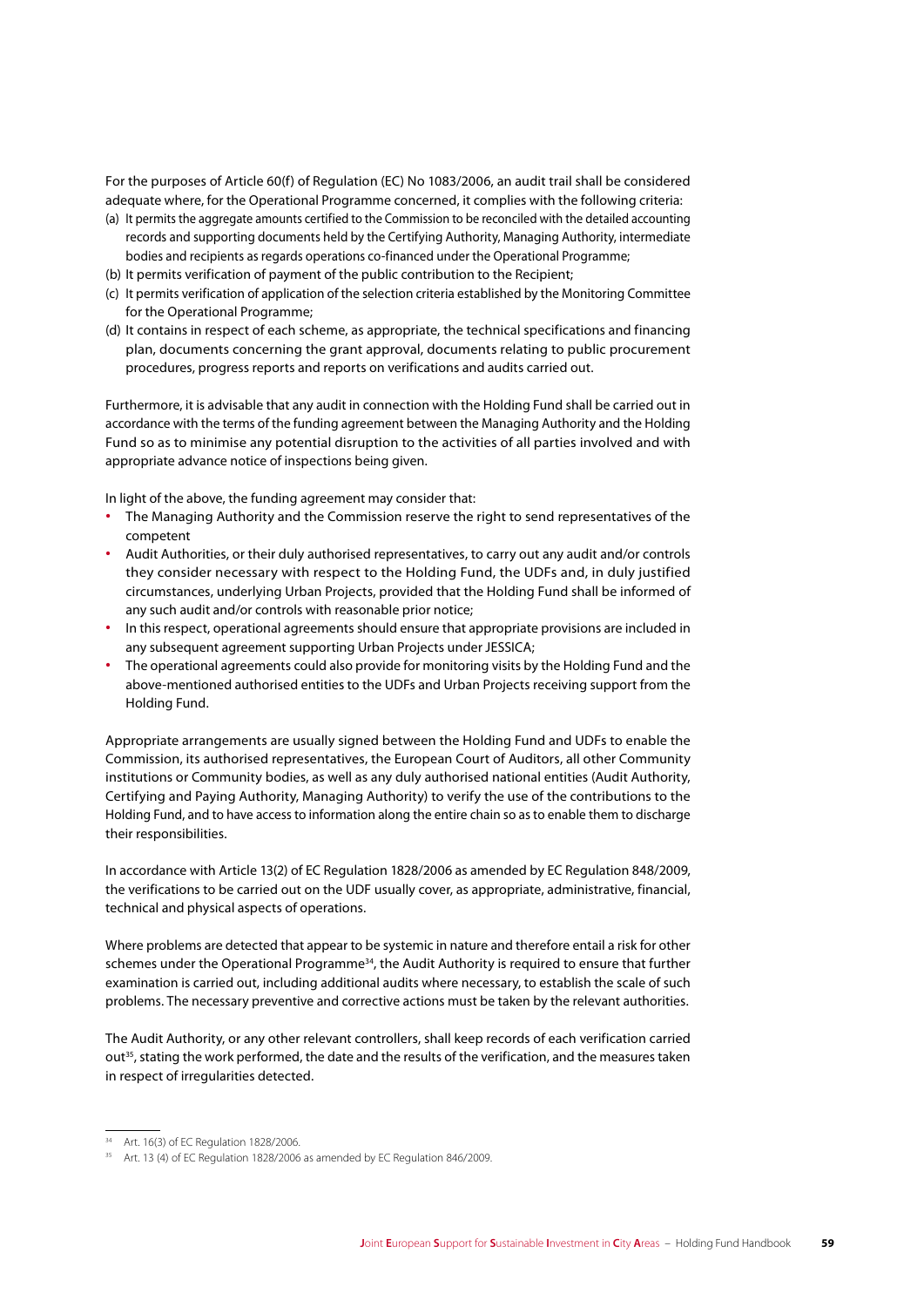It has to be emphasised that the operational agreement between the HF and the UDF could include specific audit requirements if necessary. It is also important to note that the DG REGIO Audit Unit is preparing specific guidelines establishing principles for the audit trail for financial engineering instruments under the SF Regulation, and it is reasonable to expect that further, more specific indications concerning audit requirements for JESSICA schemes will become available once these guidelines are finalised.

#### 3.3.3 Management costs

This section outlines procedures for the calculation, reporting and payment of the Holding Fund management costs, as these may be predefined under the funding agreement. Appropriate management fees aim to recover the costs associated with the management of a HF. These include all costs incurred and/or expected to be incurred by the HF for its operations and for potential additional tasks defined in the funding agreement.

The detailed description of the type of eligible costs (including staff costs, overheads, etc.) and their calculation methods are usually provided in the funding agreement.

For the accounting year-end, the HF will prepare the annual statements of management costs to be included in the Holding Fund's financial statements.

In addition, it is recommended that the funding agreement should set deadlines (e.g. 31 March of each year) by which the Holding Fund is to submit to both the Managing Authority and the Investment Committee a statement of costs incurred during the previous year and provide evidence of reconciliation, where applicable.

#### 3.3.4 Reporting

The reporting procedure is an essential element of the HF's monitoring system and should thus be designed to ensure appropriate management of the initiative and to contribute to the reporting obligations of the Managing Authority as defined by the Commission.



#### *3.3.4.1. Data collection at HF level*

It is recommended that the Holding Fund and Managing Authority agree on the details of the reporting procedures applied as part of the monitoring system of the Holding Fund, also taking into account the corresponding system implemented for the Operational Programme. On the basis of this negotiation, it is advisable that a standard reporting template be used; this could also be prescribed in the funding agreement.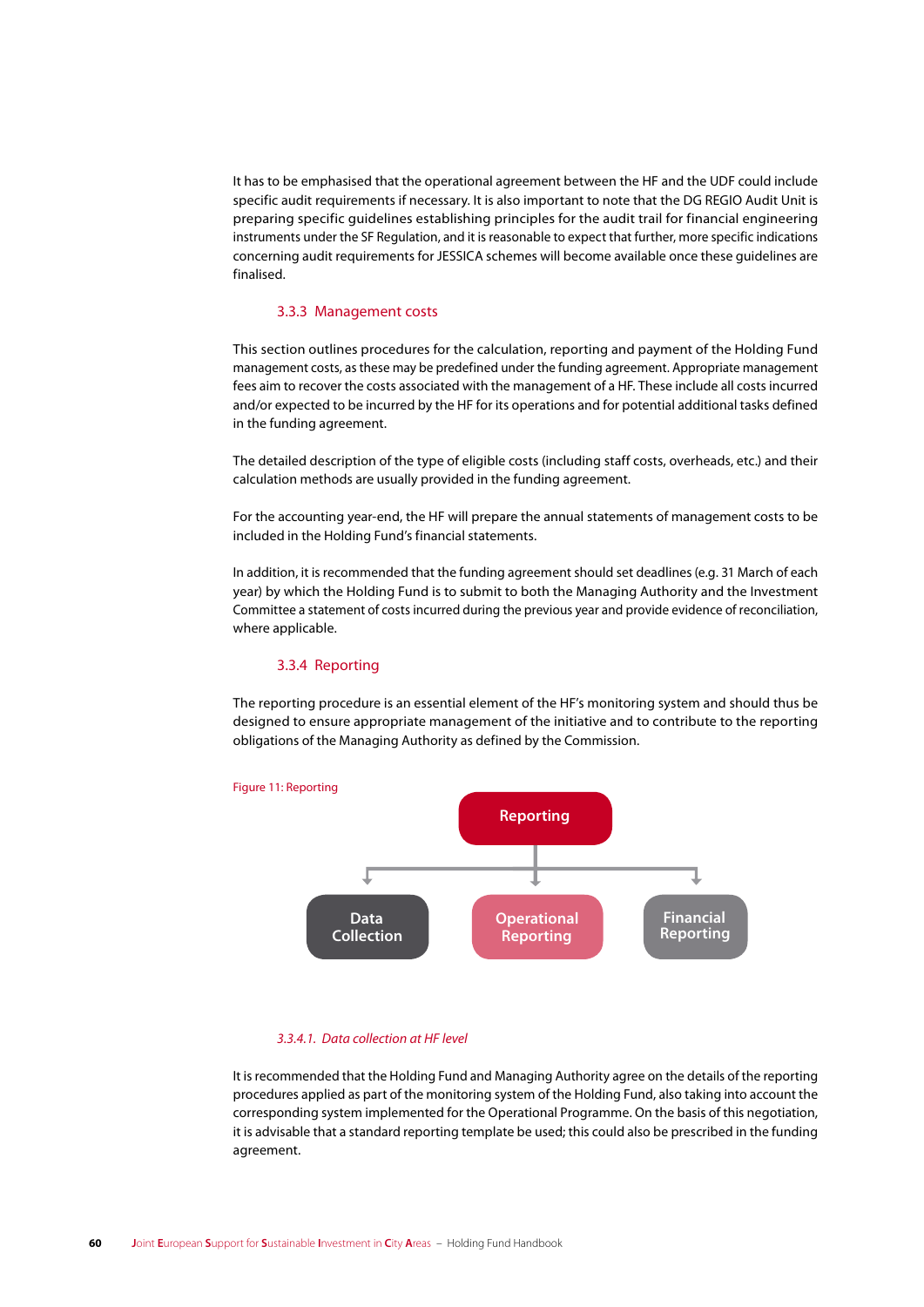Once deadlines for data contributions have been set, it is recommended that all parties concerned (i.e. Urban Projects, UDF, etc.) submit the necessary data to the HF in line with pre-determined deadlines. The HF should then consolidate the information and be responsible for reviewing its completeness and accuracy before reporting to the MA.

The final data are to be recorded in the HF's database available for financial and progress reporting purposes, in line with the HF's monitoring obligations to the Managing Authority.

#### *3.3.4.2. Operational reporting*

The goal of operational reporting is to document the progress made in implementing HF and JESSICA related activities over the preceding period. Progress reports should include elements such as analyses of progress made in comparison with the established investment strategy.

It is recommended that the Holding Fund should ensure that operational agreements include the necessary provisions enabling the collection of relevant information from UDFs (and also from underlying Urban Projects receiving financial support under JESSICA), in order to facilitate the adequate reporting and monitoring of Operations.

Furthermore, the Holding Fund should generally be able to combine internal information (e.g. accounting data) with all other information collected from UDFs in order to contribute to the reporting obligations of the Managing Authority.

The funding agreement may include a timetable detailing the HF's progress report milestones to be achieved (e.g. quarterly, semi-annually, and annually).

It is also recommended that progress reports should be submitted to the Investment Committee, where such a body has been established. The report reviews the progress of the Holding Fund's operations in comparison with the provisions of the funding agreement. After obtaining the necessary approval on the Progress Reports – when required – from the Managing Authority, the Investment Committee also approves the reports by pre-established deadlines.

#### *3.3.4.3. Financial reporting*

The HF should prepare a complete set of financial statements on the HF account. The financial statements typically encompass:

- 1. Economic Outturn Account;
- 2. Balance sheet and P&L;
- 3. Management costs statement;
- 4. Various notes to financial statements.

It is recommended that the HF's accounting department should reconcile accounting dates, total assets at year end, liabilities, revenues and expenses attributable to the HF on a regular basis (e.g. quarterly).

Finally, the HF has to appoint an independent external audit firm to certify the financial statements. Depending on the provisions of the funding agreement, the MA may or may not be required to pay for the costs of any external auditors engaged to audit the HF.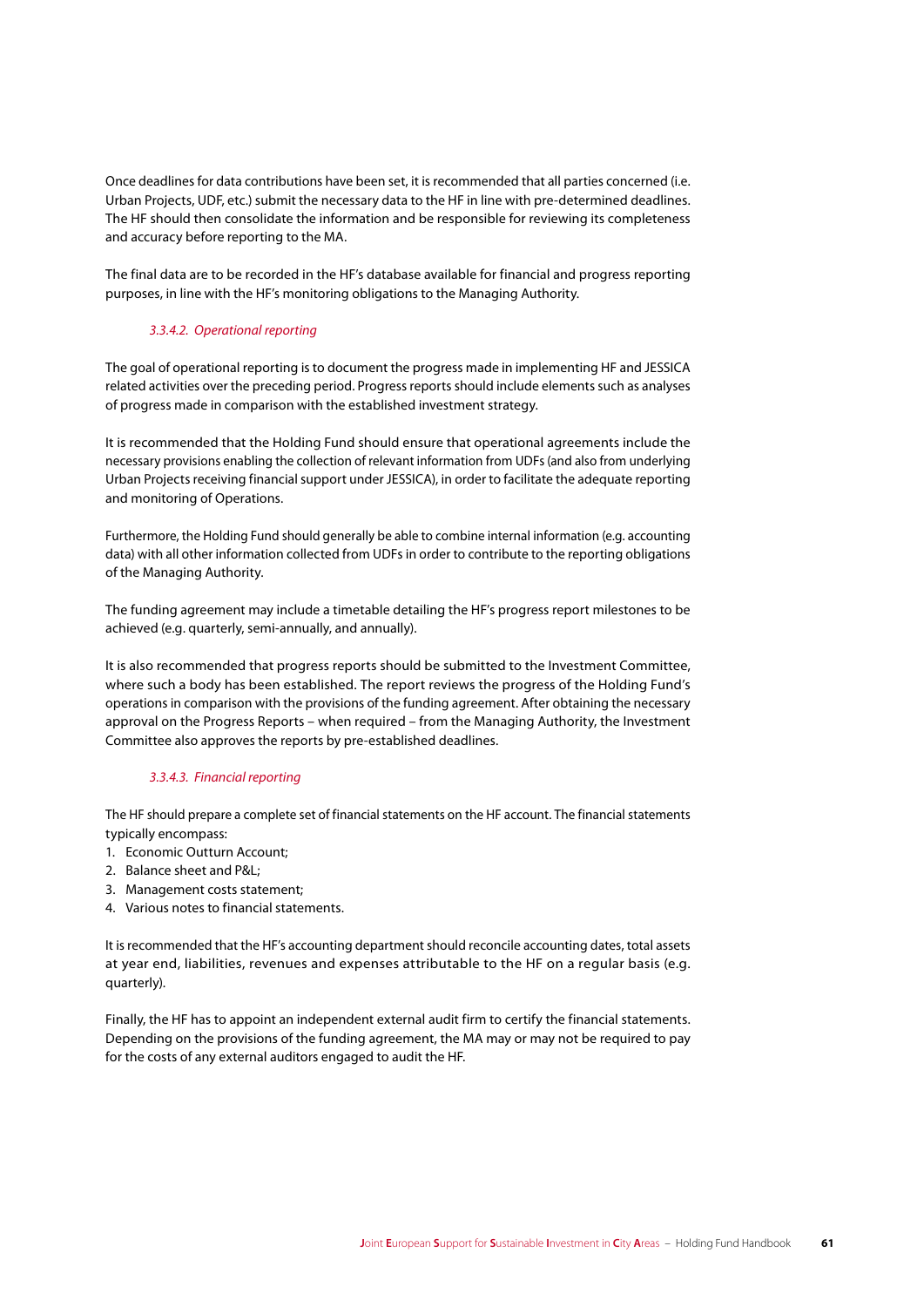### **4. Technical Assistance**

The JESSICA initiative is a new approach to Structural Fund management. The financial engineering approach calls for an innovative attitude by the Managing Authority and requires new expertise and skills.

As illustrated in this document, the structure selected as a HF should provide the MA with the different skills and infrastructure in order to carry out its tasks and ensure that the investment strategy can be implemented efficiently and effectively.

However, other particular needs may arise from time to time at the level of the MA, the HF or the UDF for which specific technical support could be necessary (e.g. legal advice on specific issues relating to the national jurisdiction).

The Regulation envisages the possibility for the MA to utilise part of the funds allocated in the context of cohesion policy to finance this kind of support. Art. 46 of Regulation 1083/2006 states that "at the initiative of the Member State, the Funds may finance the preparatory, management, monitoring, evaluation, and information and control activities of Operational Programmes together with activities to reinforce the administrative capacity for implementing the Funds".

It is possible to identify several services/types of technical assistance that could be valuable to complement the skills and expertise of the various players involved in the JESSICA process. Five categories of services can be indentified:

- 1. Methodological and operational support:
	- Identification of urban strategic investment options and definition of the UDF's role;
	- Risk management techniques and analysis;
	- Improvement of integrated plans for sustainable urban development;
	- Project assessment and financial modelling;
	- Treasury management guidance;
	- Preparation of an annual action plan for JESSICA implementation;
	- Other advisory services (e.g.: setting up of an investment strategy, advice on the implementation of energy efficiency programmes, etc.).
- 2. Assistance in the tendering process:
	- Assistance in preparing requirements for business plans and/or business plan appraisal;
	- Assistance in preparing a tender for selection of UDF(s) (e.g.: selection and award criteria) and
	- advice on negotiation with the UDF(s);
	- Evaluation of offers.
- 3. Legal support:
	- Assistance to the MA with respect to regulatory issues, tax and other national regulations;
	- State aid guidance, if required;
	- Assistance in preparing the operational agreement with the selected UDF(s).
- 4. Marketing and communication:
	- Assistance in promoting JESSICA among potential project promoters (e.g. raising awareness on the UDF's role in the local context, answering questions that arise during project preparation).
- 5. Training
	- Providing training modules to support MA, HF and UDF staff.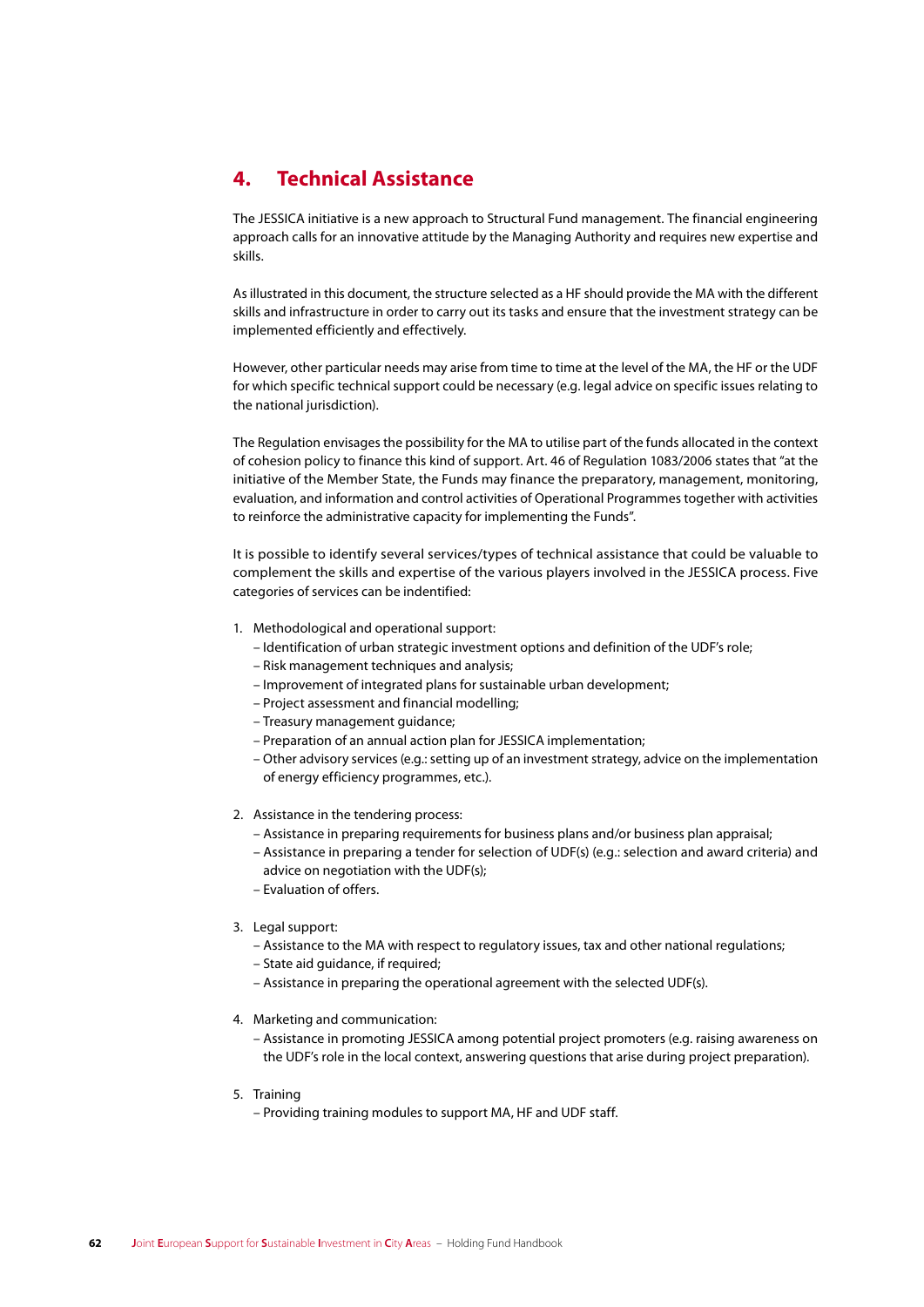Technical assistance services can be provided by different bodies:

- **∙** In the first place and as previously stated, the Holding Fund can act also as a technical assistance provider, if it has the required expertise. Thanks to management fees, its position within the overall fund architecture potentially enables it to provide tailored services to better address any issues and interests. Once again, if this is considered a priority by the MA, the HF should be selected according to its ability to provide such technical assistance.
- **∙** Technical assistance can also be provided by the EIB, whether it acts as a Holding Fund or not. The in-depth experience of the JESSICA Task Force and the EIB services regarding the technical and financial aspects of urban renewal and development projects has been referred to previously. Once again, EC Regulation 1083/2006 mentions in its preamble (point 53) that the EIB has a role to play in undertaking technical assistance actions in the area of sustainable urban development or in supporting restructuring measures for sustainable economic activity in regions significantly affected by the economic crisis.
- **∙** Private consultants and national/local bodies (e.g.: those specialised in urban development, legal advisory work, etc.) can also provide technical assistance services for UDF development.